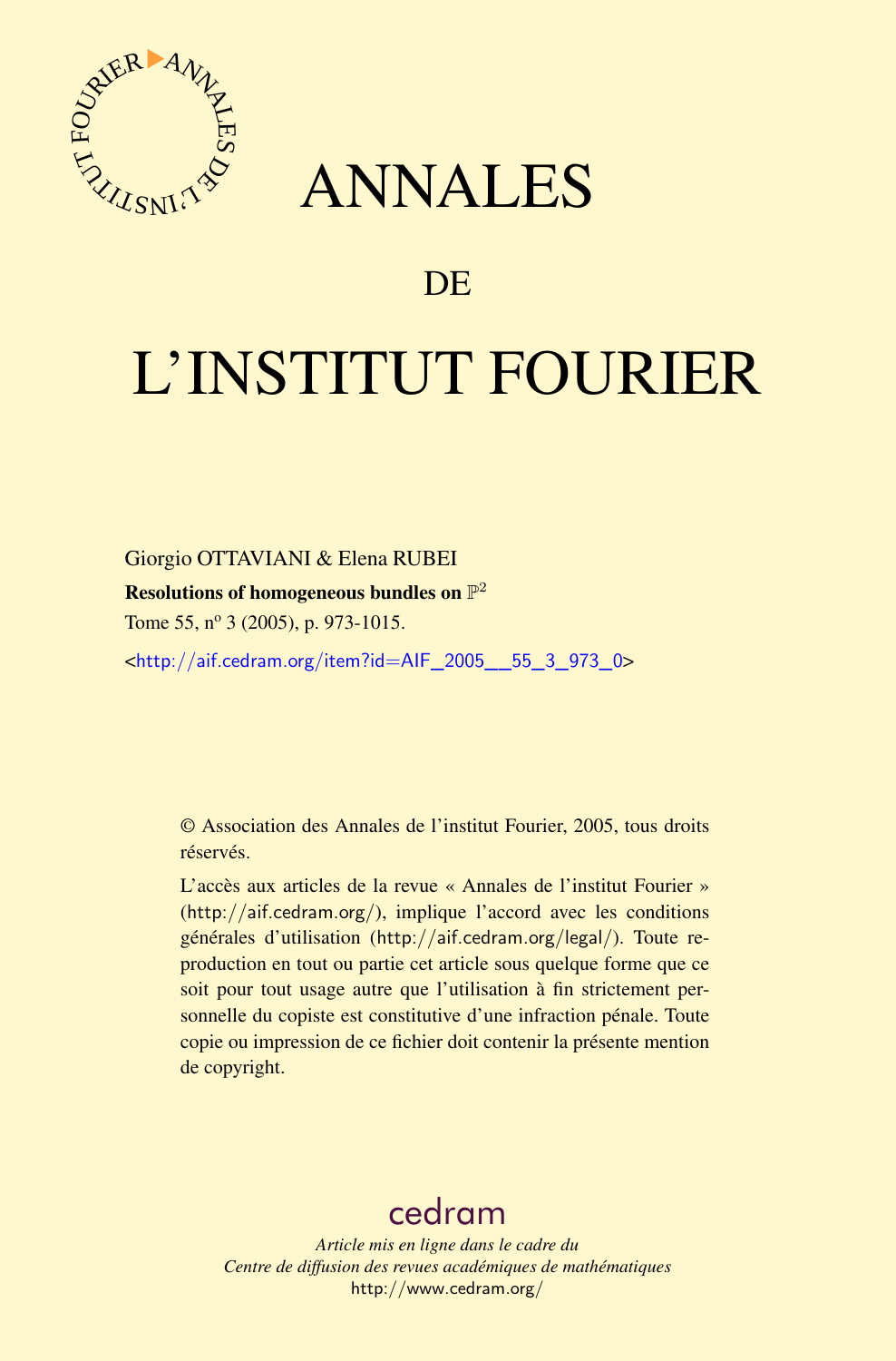Ann. Inst. Fourier, Grenoble **55**, 3 (2005), 973–1015

# **RESOLUTIONS OF HOMOGENEOUS BUNDLES ON** P**<sup>2</sup>**

**by Giorgio OTTAVIANI & Elena RUBEI**

# **1. Introduction.**

Homogeneous bundles on  $\mathbb{P}^2 = SL(3)/P$  can be described by representations of the parabolic subgroup *P*. In 1966 Ramanan [Ra] proved that if  $\rho$  is an irreducible representation of *P* then the induced bundle  $E_{\rho}$ on  $\mathbb{P}^2$  is simple and even stable. Since P is not a reductive group, there is a lot of indecomposable reducible representations of *P* and to classify homogeneous bundles on  $\mathbb{P}^2$  and among them the simple ones, the stable ones, etc. by means of the study of the representations of the parabolic subgroup *P* seems difficult.

In this paper our point of view is to consider the minimal free resolution of the bundle. Our aim is to classify homogeneous vector bundles on  $\mathbb{P}^2$  by means of their minimal resolutions. Precisely we observe that if  $E$ is a homogeneous vector bundle on  $\mathbb{P}^2 = \mathbb{P}(V)$  (*V* complex vector space of dimension 3) there exists a minimal free resolution of *E*

$$
0 \to \bigoplus_q \mathcal{O}(-q) \otimes_{\mathbb{C}} A_q \longrightarrow \bigoplus_q \mathcal{O}(-q) \otimes_{\mathbb{C}} B_q \longrightarrow E \to 0
$$

with  $SL(V)$ -invariant maps  $(A_q$  and  $B_q$  are  $SL(V)$ -representations) and we characterize completely the representations that can occur as  $A_q$ and  $B_q$  and the maps  $A \to B$  that can occur  $(A := \bigoplus_q \mathcal{O}(-q) \otimes_{\mathbb{C}} A_q$ ,  $B := \bigoplus_{q} \mathcal{O}(-q) \otimes_{\mathbb{C}} B_q$ . To state the theorem we need some notation.

*Keywords :* Homgeneous bundles, minimal resolutions, quivers. *Math. classification :* 14M17, 14F05, 16G20.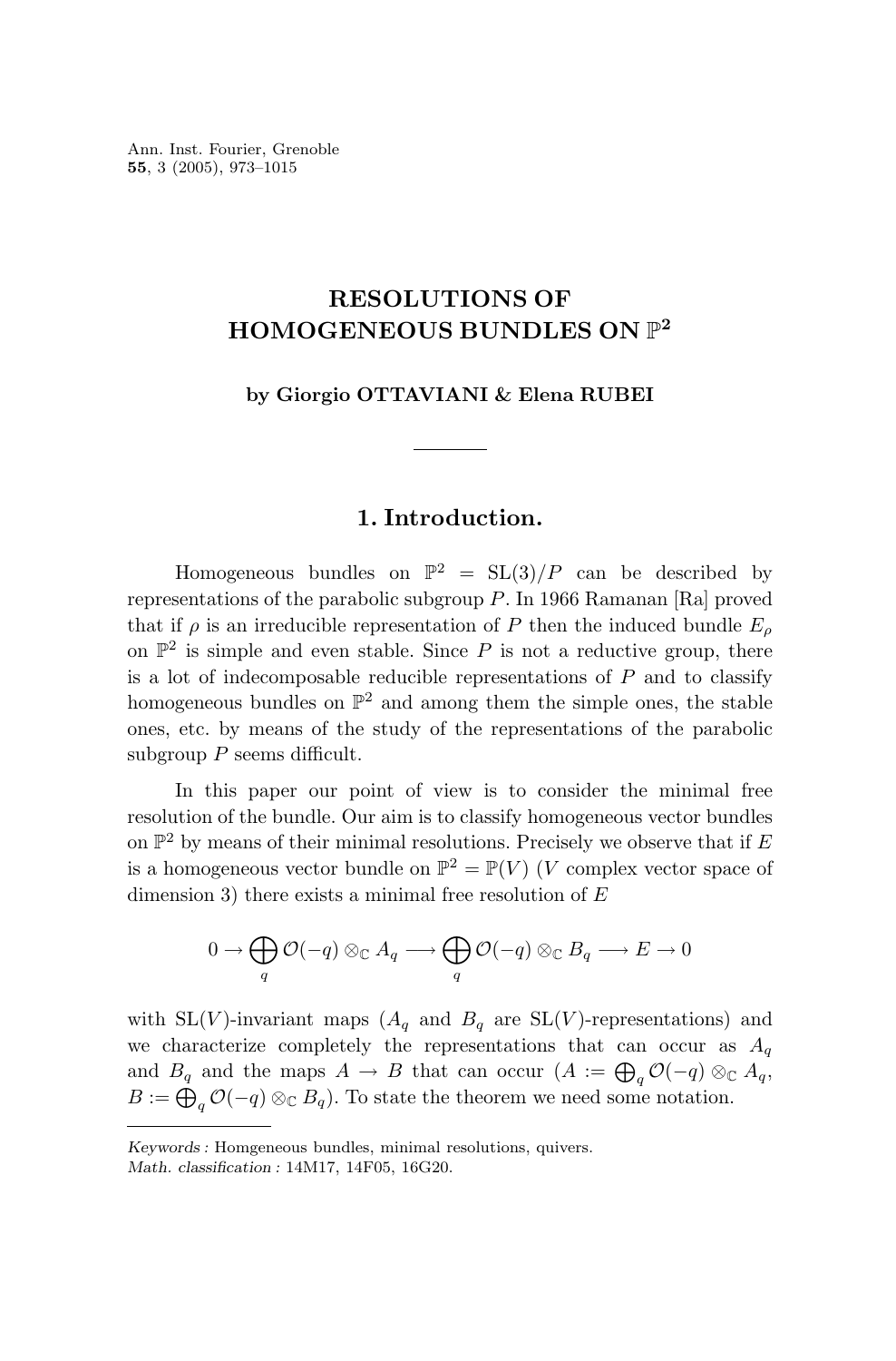NOTATION 1. — Let  $q, r \in \mathbb{N}$ ; for every  $\rho \geq p$ , let  $\varphi_{\rho, p}$  be a fixed  $SL(V)$ -invariant nonzero map  $S^{p,q,r}V \otimes \mathcal{O}_{\mathbb{P}(V)}(p) \to S^{p,q,r}V \otimes \mathcal{O}_{\mathbb{P}(V)}(\rho)$  (it is unique up to multiples) such that  $\varphi_{\rho,p} = \varphi_{\rho,p'} \circ \varphi_{p',p}$  for all  $\rho \geq p' \geq p$ (where  $S^{p,q,r}$  denotes the Schur functor associated to  $(p,q,r)$ , see §2).

Let  $\mathcal{P}, \mathcal{R} \subset \mathbb{N}, c \in \mathbb{Z}$ ; for any  $SL(V)$ -invariant map

$$
\gamma \colon \bigoplus_{p \in \mathcal{P}} A^p \otimes S^{p,q,r} V(c+p) \longrightarrow \bigoplus_{\rho \in \mathcal{R}} B^{\rho} \otimes S^{\rho,q,r} V(c+\rho)
$$

 $(A^p \text{ and } B^{\rho} \text{ vector spaces})$  we define  $M(\gamma)$  to be the map

$$
M(\gamma) \colon \bigoplus_{p \in \mathcal{P}} A^p \longrightarrow \bigoplus_{\rho \in \mathcal{R}} B^{\rho}
$$

such that

$$
\gamma_{\rho,p} = \begin{cases} M(\gamma)_{\rho,p} \otimes \varphi_{\rho,p} & \text{for all } \rho, \ p \text{ with } \rho \ge p, \\ 0 & \text{for all } \rho, \ p \text{ with } \rho < p, \end{cases}
$$

where

 $\gamma_{\rho,p}: A^p \otimes S^{p,q,r}V(c+p) \longrightarrow B^{\rho} \otimes S^{\rho,q,r}V(c+\rho), \quad M(\gamma)_{\rho,p}: A^p \longrightarrow B^{\rho}$ are the maps induced respectively by  $\gamma$  and  $M(\gamma)$  (by restricting and projecting).

THEOREM 2. — (i) On 
$$
\mathbb{P}^2 = \mathbb{P}(V)
$$
 let  
\n
$$
A = \bigoplus_{p,q,i} A_i^{p,q} \otimes S^{p,q} V(i), \quad B = \bigoplus_{p,q,i} B_i^{p,q} \otimes S^{p,q} V(i)
$$

*with*  $p, q, i$  *varying in a finite subset of* N,  $A_i^{p,q}$  *and*  $B_i^{p,q}$  *finite dimensional vector spaces. Then A and B are the first two terms of a minimal free resolution of a homogeneous bundle on*  $\mathbb{P}^2$  *if and only if for all*  $c \in \mathbb{Z}$ *, q,*  $\widetilde{p} \in \mathbb{N}$ 

$$
\dim\Big(\bigoplus_{p\geq \tilde{p}}A^{p,q}_{c+p}\Big)\leq \dim\Big(\bigoplus_{\rho>\tilde{p}}B^{p,q}_{c+\rho}\Big).
$$

(ii) *Let*

$$
A = \bigoplus_{p,q,r} A^{p,q,r} \otimes S^{p,q,r} V(p+q+r), \quad B = \bigoplus_{p,q,r} B^{p,q,r} \otimes S^{p,q,r} V(p+q+r),
$$

 $p,q,r$  *varying in a finite subset of* N,  $A^{p,q,r}$  *and*  $B^{p,q,r}$  *finite dimensional vector spaces*; *let*  $\alpha$  *be an* SL(*V*)*-invariant map*  $A \rightarrow B$ *. Then there exists a homogeneous bundle E on* P<sup>2</sup> *such that*

 $0 \to A \xrightarrow{\alpha} B \longrightarrow E \to 0$ 

*is a minimal free resolution of E if and only if*: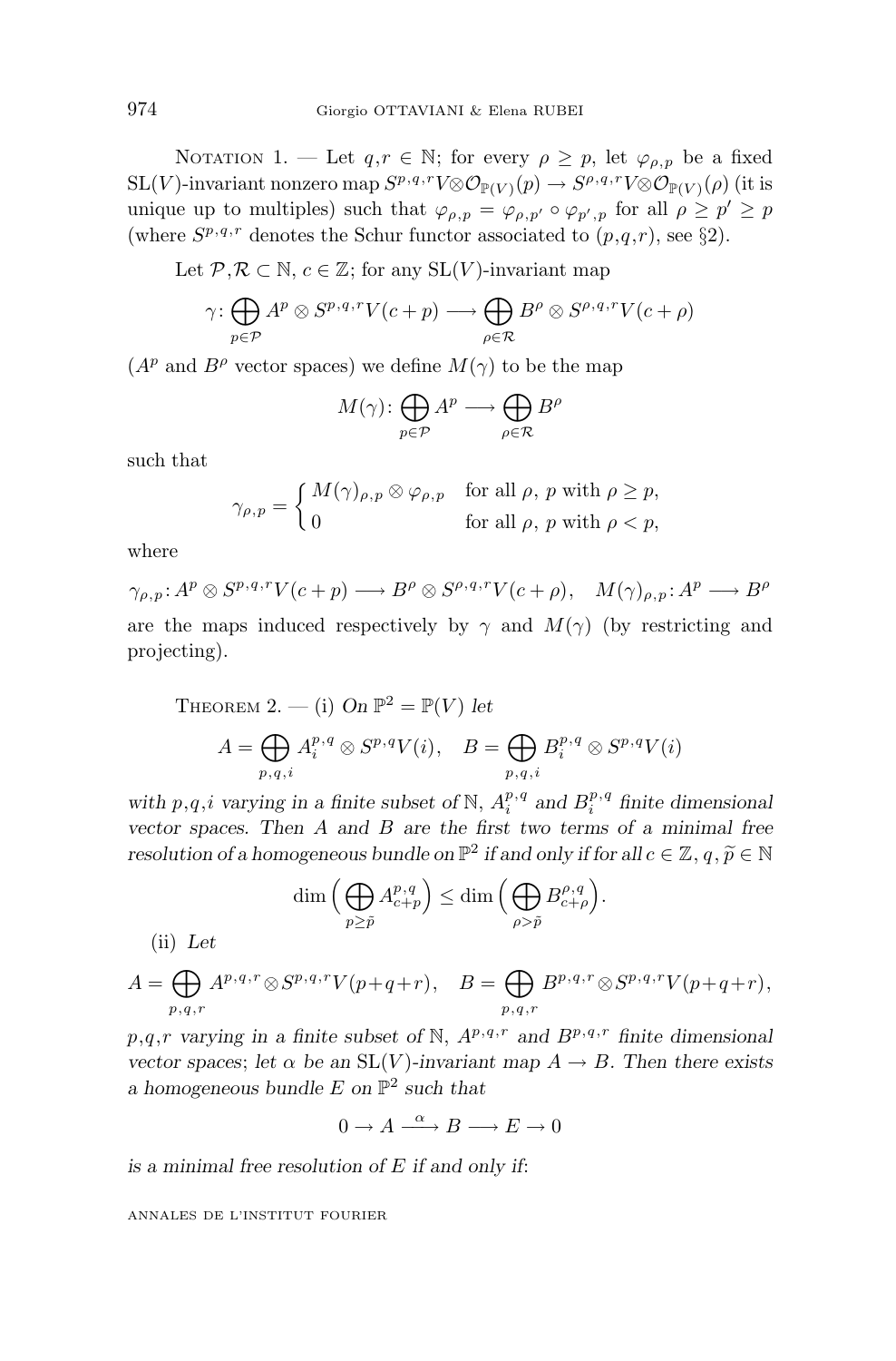• 
$$
M(\alpha_{p,q,r}): A^{p,q,r} \to B^{p,q,r}
$$
 is zero for all  $p,q,r$ 

*and*

• 
$$
M(\alpha_{q,r})
$$
:  $\bigoplus_{p} A^{p,q,r} \to \bigoplus_{\rho} B^{\rho,q,r}$  is injective for all  $q,r$ ,

*where*

$$
\alpha_{p,q,r}: A^{p,q,r} \otimes S^{p,q,r}V(p) \longrightarrow B^{p,q,r} \otimes S^{p,q,r}V(p),
$$
  

$$
\alpha_{q,r}: \bigoplus_{p} A^{p,q,r} \otimes S^{p,q,r}V(p) \longrightarrow \bigoplus_{\rho} B^{\rho,q,r} \otimes S^{\rho,q,r}V(p)
$$

*are the maps induced by*  $\alpha$ *.* 

The above theorem allows us to parametrize the set of homogeneous bundles on  $\mathbb{P}^2$  by a set of sequences of injective matrices with a certain shape up to the action of invertible matrices with a certain shape. An interesting problem is to use this parametrization to study the related moduli spaces.

Then we begin to study which minimal free resolutions give simple or stable homogeneous bundles. We will consider the case *A* is irreducible; we call a homogeneous bundle elementary if it has minimal free resolution  $0 \rightarrow A \rightarrow B \rightarrow E \rightarrow 0$  with *A* irreducible; besides we say that a bundle *E* on  $\mathbb{P}^2$  is *regular* if the minimal free resolution is  $0 \to A \to B \to E \to 0$  with all the components of *A* with the same twist and all the components of *B* with the same twist.

First we study simplicity and stability of regular elementary homogeneous bundles. Fundamental tool are quivers and representations of quivers associated to homogeneous bundles introduced by Bondal and Kapranov [BK]. The quivers allow us to handle well and "to make explicit" the homogeneous subbundles of a homogeneous bundle *E* and Rohmfeld's criterion (see [Ro]) in this context is equivalent to saying that *E* is semistable if and only if the slope of every subbundle associated to a subrepresentation of the quiver representation of *E* is less or equal than the slope of *E*.

The simplest regular elementary homogeneous bundles are the bundles *E* defined by the exact sequence

$$
0 \to S^{p,q}V \otimes \mathcal{O}(-s) \xrightarrow{\varphi} S^{p+s,q}V \otimes \mathcal{O} \longrightarrow E \longrightarrow 0
$$

for some  $p, q, s \in \mathbb{N}, p > q, \varphi$  an  $SL(V)$ -invariant nonzero map; we prove that such bundles are stable, see Theorem 36(observe that Ramanan's theorem does not apply here). In the particular case  $p = q = 0$  the stability of *E* was already proved in [Ba].

Besides we prove: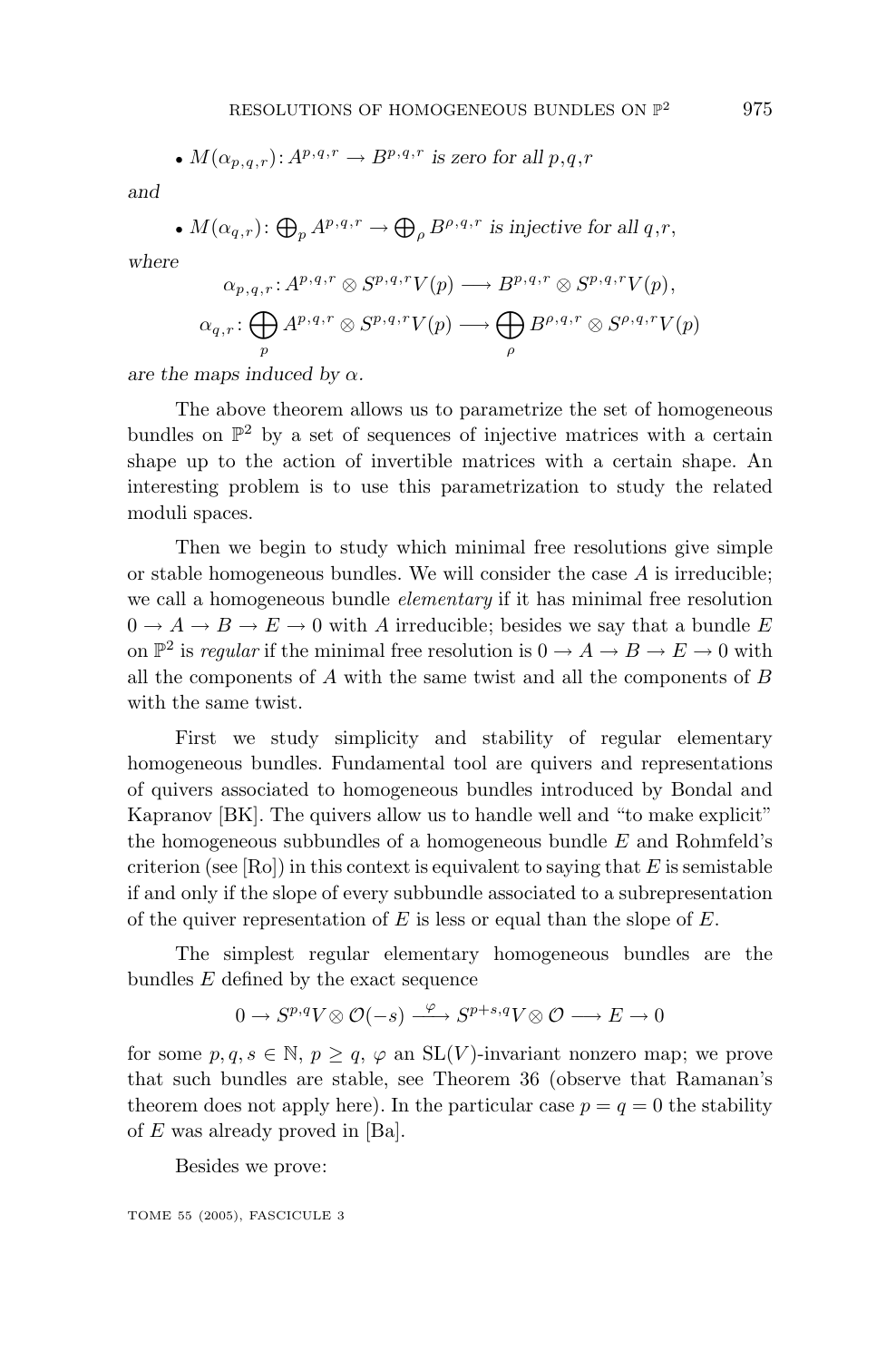THEOREM 3. — A regular elementary homogeneous bundle  $E$  on  $\mathbb{P}^2$ *is simple if and only if its minimal free resolution is of the following kind*

$$
0 \to S^{p,q}V \otimes \mathcal{O}(-s) \xrightarrow{\varphi} W \otimes \mathcal{O} \longrightarrow E \longrightarrow 0
$$

*where*  $p, q, s \in \mathbb{N}, p > q$ , *W is a nonzero*  $SL(V)$ *-submodule of*  $S^{p,q}V \otimes S^{s}V$ , *all the components of*  $\varphi$  *are nonzero* SL(*V*)*-invariant maps and we are in one of the following cases*:

$$
(i) p = 0,
$$

(i)  $p > 0$  and  $W \neq S^{p,q}V \otimes S^{s}V$ .

By using the above theorem and Theorem 47, which characterizes stability of the minimal free resolution of regular elementary homogeneous bundles when (with the above notation)  $s = 1$ , we find infinite examples of unstable simple homogeneous bundles.

Finally we state a criterion, generalizing Theorem 3, to say when an elementary (not necessarily regular) homogeneous bundle is simple by means of its minimal free resolution, see Theorem 48.

The sketch of the paper is the following: in §2 we recall some basic facts on representation theory; in §3 we characterize the resolutions of homogeneous bundles on  $\mathbb{P}^2$ : in this section we prove Theorem 9, which contains Theorem 2; in §4 we recall the theory of quivers; in §5 we prove some lemmas by using quivers and we fix some notation; in  $\S6$  we study stability and simplicity of elementary homogeneous bundles.

#### **2. Notation and preliminaries.**

We recall some facts on representation theory (see for instance [FH]).

Let *d* be a natural number and let  $\lambda = (\lambda_1, \ldots, \lambda_k)$  be a partition of *d* with  $\lambda_1 \geq \cdots \geq \lambda_k$ .

We can associate to  $\lambda$  a Young diagram with  $\lambda_i$  boxes in the *i*-th row, the rows lined up on the left. The conjugate partition  $\lambda'$  is the partition of *d* whose Young diagram is obtained from the Young diagram of *λ* interchanging rows and columns.

A tableau with entries in {1*,...,n*} on the Young diagram of a partition  $\lambda = (\lambda_1, \ldots, \lambda_k)$  of *d* is a numbering of the boxes by the integers  $1, \ldots, n$ , allowing repetitions (we say also that it is a tableau on *λ*).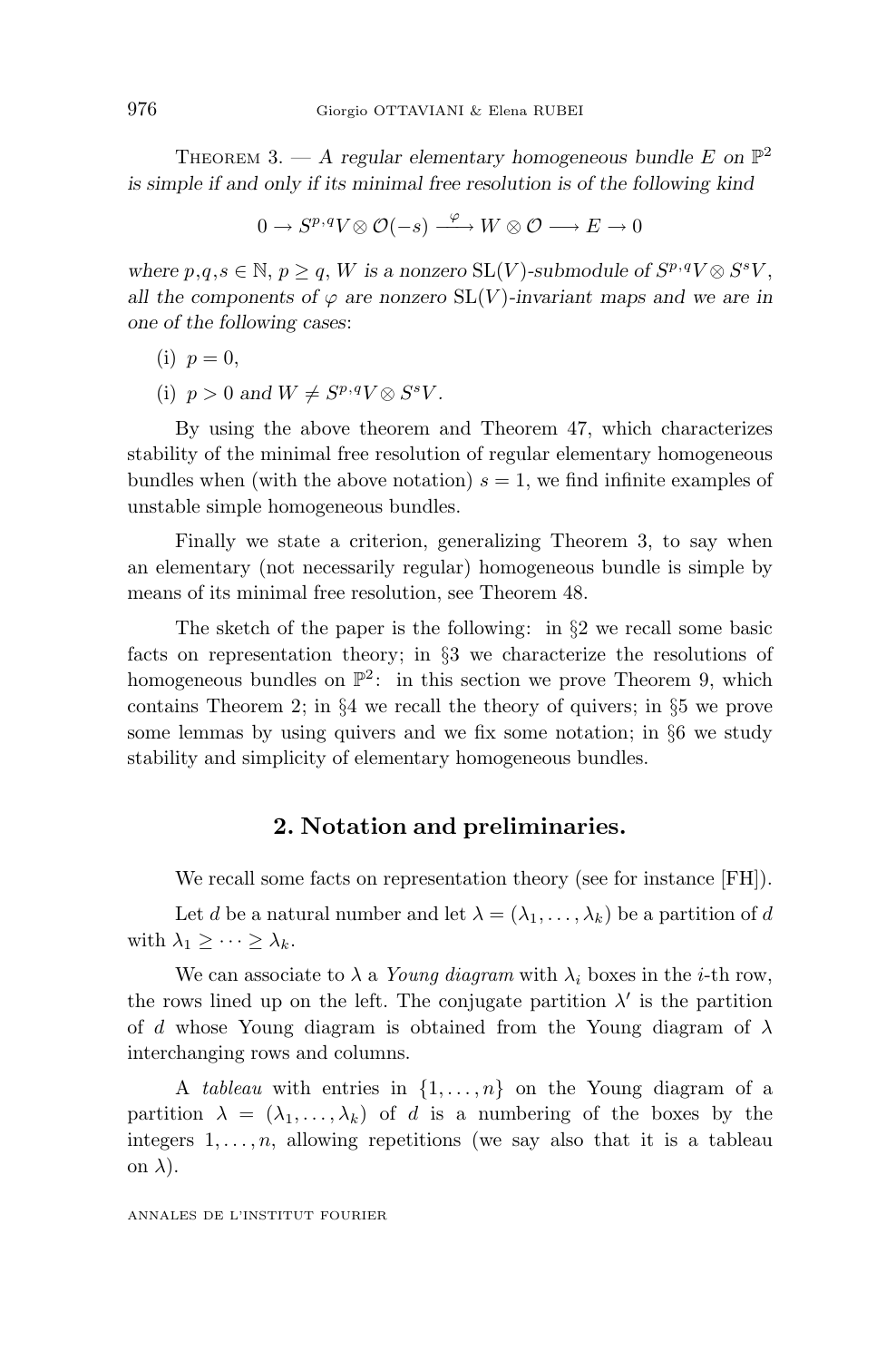



23 6 5 1 8 4 1

A tableau on (4,3,1) Young diagram of (4,3,1) Young diagram of (3,2,2,1), conjugate of  $(4,3,1)$ 

Let *V* be a complex vector space of dimension *n*. Let  $d \in \mathbb{N}$  and let  $\lambda = (\lambda_1, \ldots, \lambda_k)$  be a partition of *d*, with  $\lambda_1 \geq \cdots \geq \lambda_k$ . Number the boxes of the Young diagram of  $\lambda$  with the numbers  $1, \ldots, d$  from left to right beginning from the top row. Let  $\Sigma_d$  be the group of permutations on *d* elements; let *R* be the subgroup of  $\Sigma_d$  given by the permutations preserving the rows and let *C* be the subgroup of  $\Sigma_d$  given by the permutations preserving the columns.

DEFINITION 4. — We define

$$
S^{\lambda}V := \operatorname{Im} \Big( \sum_{\substack{a \in C \\ s \in R}} \operatorname{sign}(a) s \circ a : \overset{d}{\otimes} V \to \overset{d}{\otimes} V \Big).
$$

The  $S^{\lambda}V$  are called *Schur representations* 

The  $S^{\lambda}V$  are irreducible  $SL(V)$ -representations and it is well-known that all the irreducible  $SL(V)$ -representations are of this form.

NOTATION 5. — Let *V* be a complex vector space and let  $\{v_j\}_{1,\ldots,n}$ be a basis of *V*. Let  $d \in \mathbb{N}$  and  $\lambda = (\lambda_1, \ldots, \lambda_k)$  be a partition of *d* with  $\lambda_1 \geq \cdots \geq \lambda_k$ . Let  $\mu$  be the conjugate partition. Let  $\mathcal{G}_{\lambda}$  be the free abelian group generated by the tableaux on  $\lambda$  with entries in  $\{1, \ldots, n\}$ and let  $\mathcal{T}_{\lambda} = \mathcal{G}_{\lambda} \otimes_{\mathbb{Z}} \mathbb{C}$ .

Let *t* be the map associating to a tableau *T* on  $\lambda$  with entries in  $\{1, \ldots, n\}$  the following element of  $V^{\otimes d}$ :

 $v_{T_1^1} \otimes \cdots \otimes v_{T_{\lambda_1}^1} \otimes \cdots \otimes v_{T_1^k} \otimes \cdots \otimes v_{T_{\lambda_k}^k}$ 

where  $(T_1^j, \ldots, T_{\lambda_j}^j)$  is the *j*-th row of *T*.

• We define ant  $:\mathcal{T}_{\lambda} \to \mathcal{T}_{\lambda}$  to be the linear map such that for every tableau *T* on *λ*

$$
ant(T) = \sum_{(\sigma_1,\ldots,\sigma_{\lambda_1}) \in \Sigma_{\mu_1} \times \cdots \times \Sigma_{\mu_{\lambda_1}}} sign(\sigma_1) \cdots sign(\sigma_{\lambda_1}) T^{\sigma_1,\ldots,\sigma_{\lambda_1}},
$$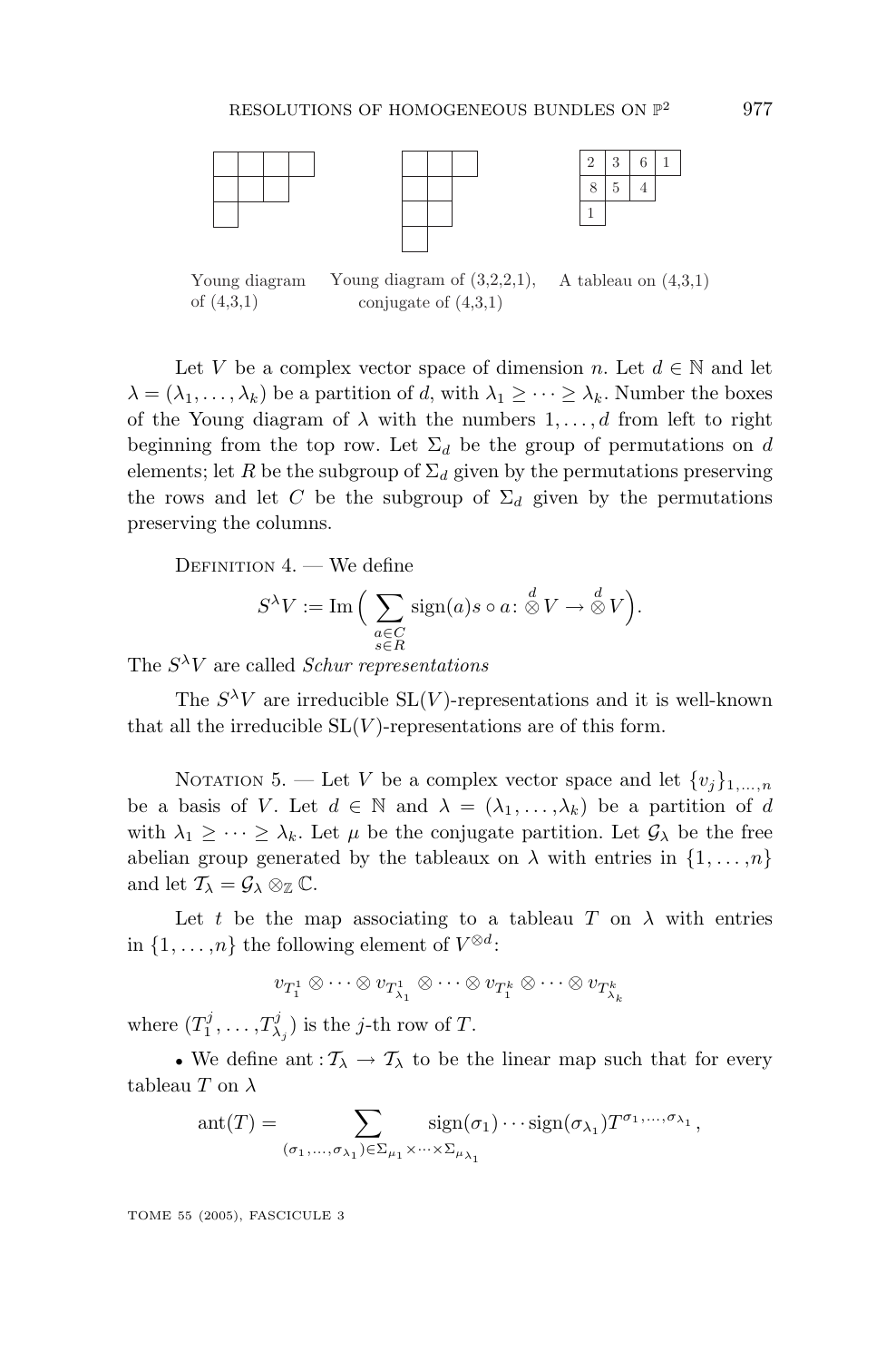where  $T^{\sigma_1,\ldots,\sigma_{\lambda_1}}$  is the tableau obtained from *T* permuting the elements of the *j*-th column with  $\sigma_j$  for all *j*. For instance



• Analogously we define  $\sin : \mathcal{T}_{\lambda} \to \mathcal{T}_{\lambda}$  to be the linear map such that for every tableau *T* on *λ*

$$
\text{sim}(T) = \sum_{(\sigma_1, \dots, \sigma_{\mu_1}) \in \Sigma_{\lambda_1} \times \dots \times \Sigma_{\lambda_{\mu_1}}} T_{\sigma_1, \dots, \sigma_{\mu_1}},
$$

where  $T_{\sigma_1,\ldots,\sigma_{\mu_1}}$  is the tableau obtained from  $T$  permuting the elements of the *j*-th row with  $\sigma_j$  for all *j*. For instance



• We call ord the linear map associating to a tableau *T* the tableau obtained from *T* ordering the entries of every row in nondecreasing way.

Observe that

ord  $\circ$  sim =  $\lambda_1! \dots \lambda_k!$  ord and sim  $\circ$  ord = sim.

• Let  $S = t \circ \text{sim} \circ \text{ant}$ .

Obviously the space  $S^{\lambda}V$  can be described as the image of  $\mathcal{S}: \mathcal{T}_{\lambda} \to V^{\otimes d}.$ 

We recall that *Pieri's formula* says that, if  $\lambda = (\lambda_1, \lambda_2, ...)$  is a partition of a natural number *d* with  $\lambda_1 \geq \lambda_2 \geq \cdots$  and *t* is a natural number, then

$$
S^{\lambda}V \otimes S^t V = \bigoplus_{\nu} S^{\nu} V
$$

as  $SL(V)$ -representations, where the sum is performed on all the partitions  $\nu = (\nu_1, \ldots)$  with  $\nu_1 \geq \nu_2 \geq \cdots$  of  $d+t$  whose Young diagrams are obtained from the Young diagram of  $\lambda$  adding *t* boxes not two in the same column.

Finally we observe that if *V* is a complex vector space of dimension *n* then  $S^{(\lambda_1,\ldots,\lambda_{n-1})}V$  is isomorphic to  $S^{(\lambda_1+r,\ldots,\lambda_{n-1}+r,r)}V$  for all *r* as SL(*V*)-representation. Besides  $(S^{(\lambda_1,\ldots,\lambda_n)}V)^\vee$  is isomorphic as SL(*V*)representation to  $S^{(\lambda_1 - \lambda_n, ..., \lambda_1 - \lambda_2)}V$ . Moreover  $(S^{\lambda}V)^{\vee} \simeq S^{\lambda}V^{\vee}$ .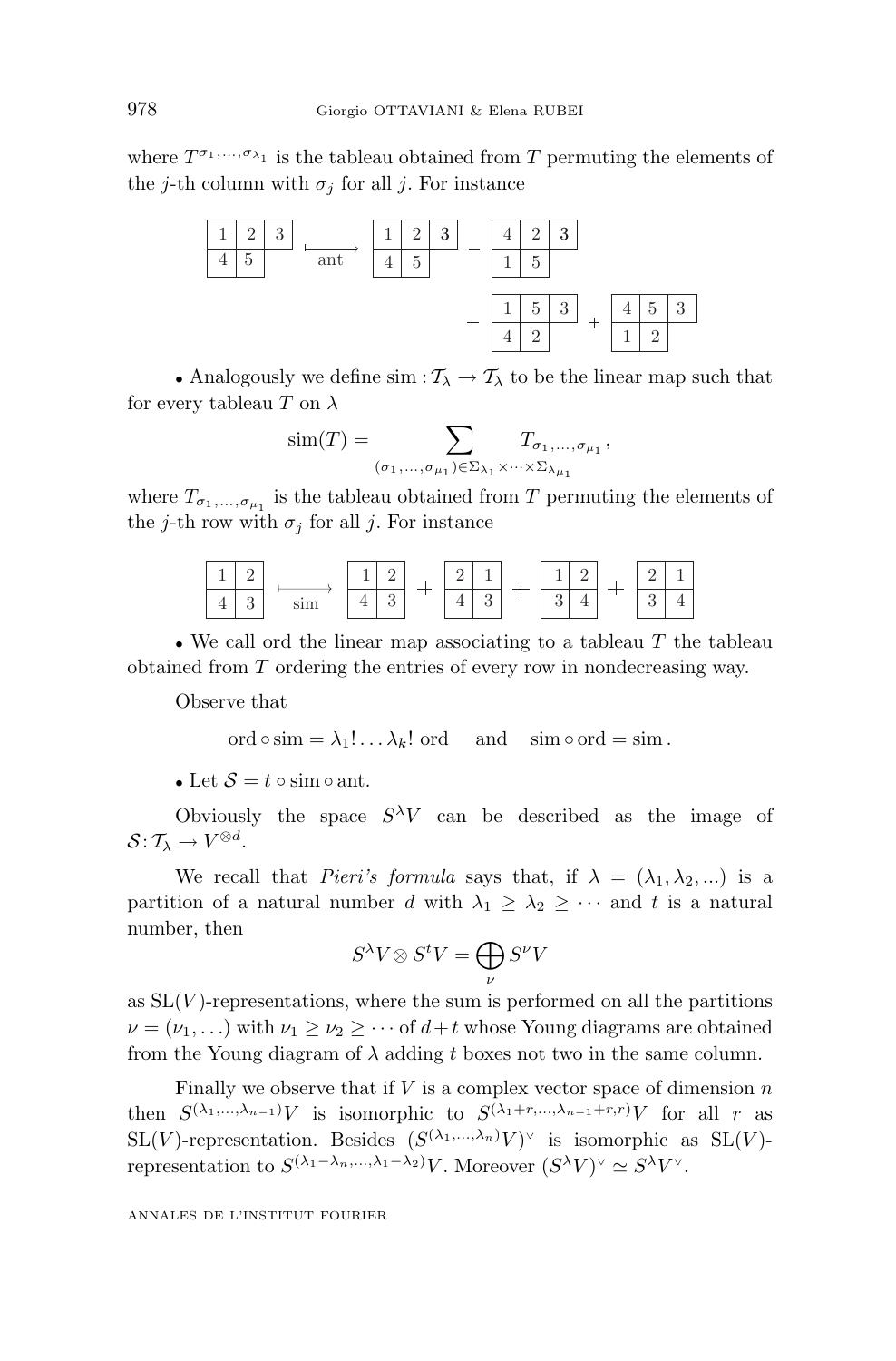NOTATION  $6.$  – In all the paper *V* will be a complex vector space of dimension 3 if not otherwise specified.

If *E* is a vector bundle on  $\mathbb{P}(V)$  then  $\mu(E)$  will denote the slope of *E*, i.e. the first Chern class divided by the rank.

### **3. Resolutions of homogeneous vector bundles.**

The aim of this section is to characterize the minimal free resolutions of the homogeneous bundles on  $\mathbb{P}^2$ .

LEMMA 7. — Let *E* be a homogeneous vector bundle on  $\mathbb{P}^2 = \mathbb{P}(V)$ . *By Horrocks' theorem* [Hor] *the bundle E has a minimal free resolution*

$$
0 \to \bigoplus_{q} \mathcal{O}(-q) \otimes_{\mathbb{C}} A_q \longrightarrow \bigoplus_{q} \mathcal{O}(-q) \otimes_{\mathbb{C}} B_q \xrightarrow{\psi} E \to 0
$$

 $(A_q, B_q \mathbb{C}$ -vector spaces). Since *E* is homogeneous we can suppose the maps are SL(*V*)-invariant maps ( $A_q$  and  $B_q$  are SL(*V*)-representations).

*Proof* (see also [Ka]). — Let

$$
M := \bigoplus_{k} H^{0}(E(k)) \quad \text{and} \quad S = \bigoplus_{k} \text{Sym}^{k} V^{\vee}.
$$

Let  $m_i \in M$ ,  $i = 1, \ldots, k$  such that no one of them can be written as linear combination with coefficient in  $S$  of elements of the  $SL(V)$ -orbits of the others and such that  $\bigcup_{g \in SL(V), i=1, \ldots, k} g(m_i)$  generates *M* on *S*. Let  $q_i = \deg(m_i)$ . Let

$$
B_i := \big\langle \bigcup_{g \in SL(V)} g(m_i) \big\rangle_{\mathbb{C}}
$$

(finite dimensional  $SL(V)$ -representations). Let

$$
P=\bigoplus_i B_i\otimes_{\mathbb{C}} S(-q_i)
$$

and  $\varphi: P \to M$  be the SL(*V*)-invariant map given by multiplication. Let  $\psi: B \to E$  be the sheafification of  $\varphi: P \to M$ . Thus  $B = \bigoplus_i B_i \otimes \mathcal{O}(-q_i)$ . Let  $A = \text{Ker}(\psi)$ ; it is a homogeneous vector bundle; we have  $H^1(A(t)) = 0$ for all  $t \in \mathbb{Z}$ , because  $H^0(B(t)) \to H^0(E(t))$  is surjective for all *t* and  $H^1(B(t)) = 0$  for all *t*, hence by Horrocks' criterion *A* splits.  $\Box$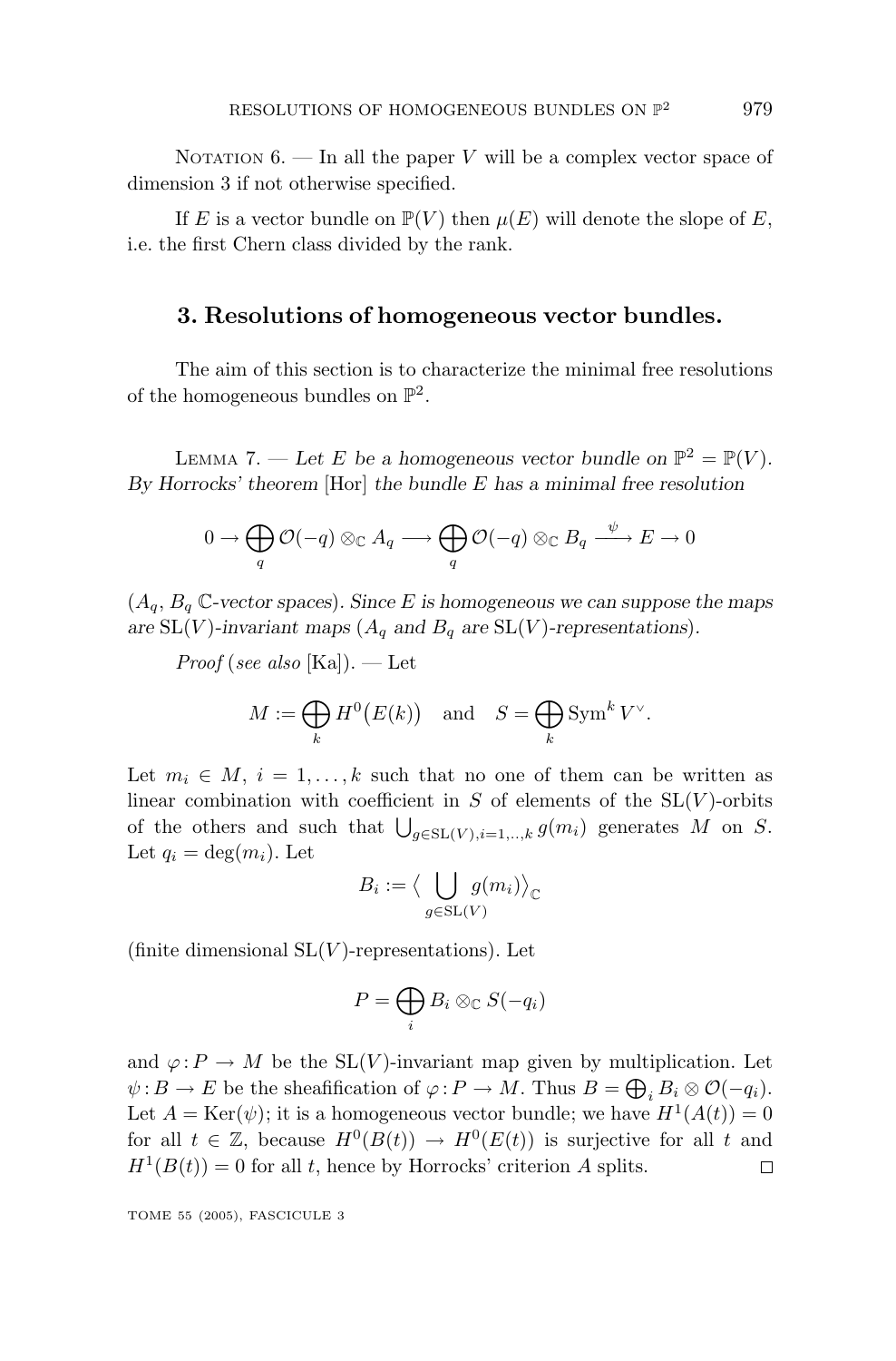*Remark* 8.

a) If  $U, W, V$  are three vector spaces then on  $P(V)$  we have  $\text{Hom}(U \otimes \mathcal{O}(-s), W) = \text{Hom}(U \otimes S^s V, W)$  (the isomorphism can be given by  $H^0(\cdot^\vee)^\vee$ ).

b) Let *V* be a vector space. For any  $\lambda$ ,  $\mu$  partitions,  $s \in \mathbb{N}$ , up to multiples there is a unique  $SL(V)$ -invariant map

$$
S^{\lambda}V \otimes \mathcal{O}(-s) \longrightarrow S^{\mu}V \otimes \mathcal{O}
$$

by Pieri's formula, Schur's lemma and part a) of the remark.

Theorem 9, which implies Theorem 2, is the aim of this section. It allows us to classify all homogeneous vector bundles on  $\mathbb{P}^2$ ; in fact it characterizes their minimal free resolutions.

Precisely part (i) allows us to say which *A* and *B* can occur in a minimal free resolution  $0 \to A \to B \to E \to 0$  of a homogeneous vector bundle  $E$  on  $\mathbb{P}^2$ ; first we investigate when, given  $A$  and  $B$  direct sums of bundles of the kind  $S^{p,q}V(-i)$ , there exists an injective SL(*V*)-invariant map  $A \rightarrow B$ ; roughly speaking this is true if and only if for every  $SL(V)$ irreducible subbundle  $S = S^{p,q}V(i)$  of *A* there exists a subbundle  $M(S)$ of *B* of the kind  $S^{p+s,q}V(i+s)$  for some  $s \in \mathbb{N}$  and we can choose  $M(S)$  in such way that the map  $S \mapsto M(S)$  is injective.

A crucial point of the proof is the fact that an  $SL(V)$ -invariant map  $S^{p,q}V \to S^{p+s_1,q+s_2,s_3}V(s_1+s_2+s_3)$  is injective if and only if  $s_2 = s_3 = 0$ and the intersection of the kernels of the ones of such maps with  $s_2 + s_3 > 0$ is nonzero.

Part (ii) allows us to say which maps  $A \rightarrow B$  can occur in a minimal free resolution  $0 \to A \to B \to E \to 0$  of a homogeneous bundle *E*; first we study when an  $SL(V)$ -invariant map  $\alpha: A \to B$  is injective (*A* and *B* direct sums of bundles of the kind  $S^{p,q,r}V(-i)$ ). We remark that, if  $\alpha: A \to B$ is an  $SL(V)$ -invariant map, we can suppose that the sum  $p + q + r - i$ is constant for  $S^{p,q,r}V(i)$  varying among all  $SL(V)$ -irreducible subbundles of *A* or *B* (by using the isomorphism  $S^{p,q}V \simeq S^{p+u,q+u,u}V$  for all  $u \in \mathbb{N}$ ).

In the sequel we will use Notation 1.

THEOREM 9. — (i) On 
$$
\mathbb{P}^2 = \mathbb{P}(V)
$$
 let  
\n
$$
A = \bigoplus_{p,q,i} A_i^{p,q} \otimes S^{p,q} V(i), \quad B = \bigoplus_{p,q,i} B_i^{p,q} \otimes S^{p,q} V(i)
$$

*with*  $p, q, i$  *varying in a finite subset of*  $\mathbb{N}, A_i^{p,q}$  *and*  $B_i^{p,q}$  *finite dimensional*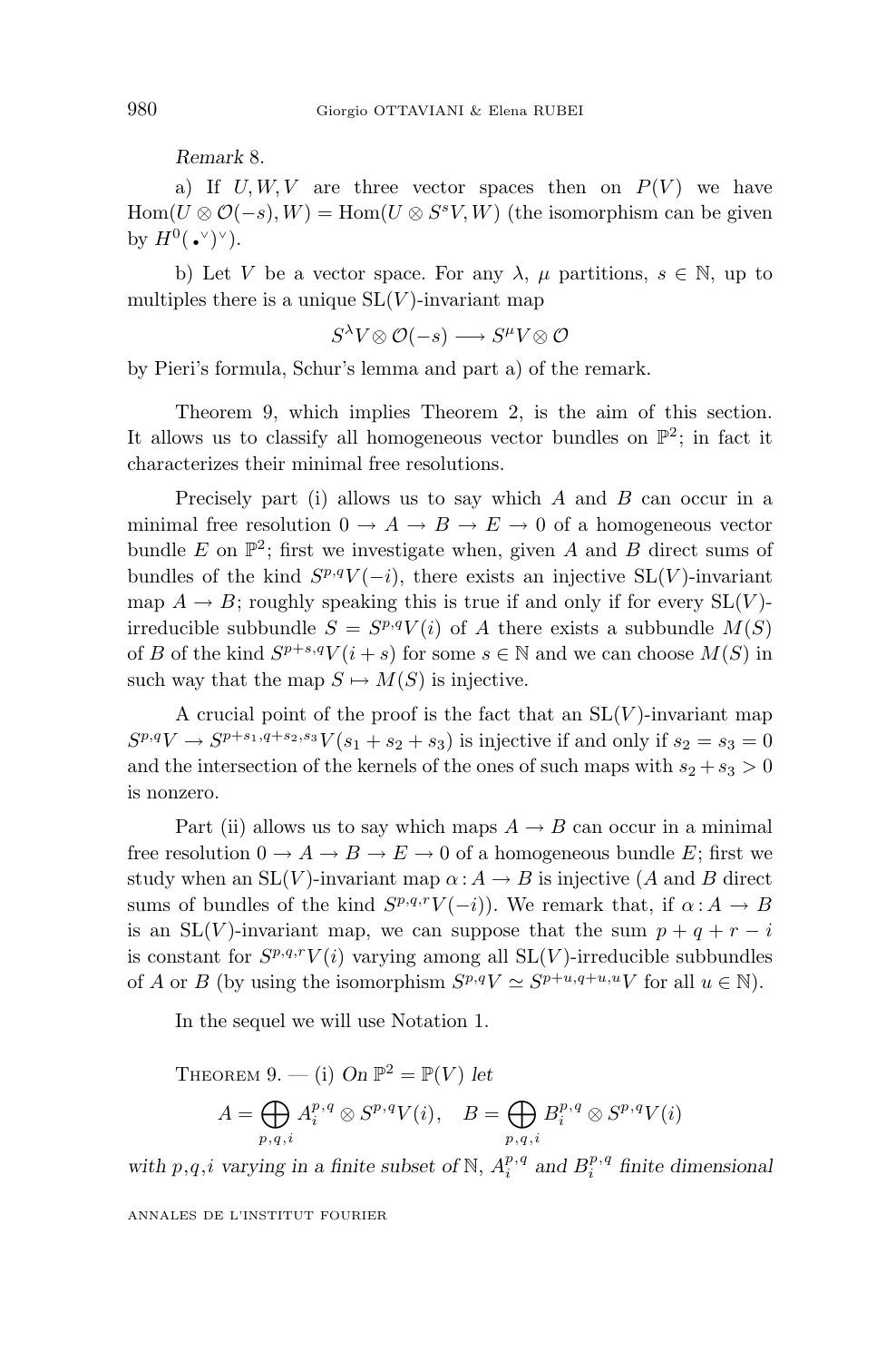*vector spaces. There exists an injective*  $SL(V)$ *-invariant map*  $A \rightarrow B$  *if and only if for all*  $c \in \mathbb{Z}, q, \tilde{p} \in \mathbb{N}$ ,

(1) 
$$
\dim\left(\bigoplus_{p\geq \tilde{p}} A^{p,q}_{c+p}\right) \leq \dim\left(\bigoplus_{\rho\geq \tilde{p}} B^{p,q}_{c+\rho}\right).
$$

(i ) *Besides A and B are the first two terms of a minimal free resolution of a homogeneous bundle on*  $\mathbb{P}^2$  *if and only if for all*  $c \in \mathbb{Z}$ ,  $q, \tilde{p} \in \mathbb{N}$ ,

(2) 
$$
\dim\left(\bigoplus_{p\geq \tilde{p}} A^{p,q}_{c+p}\right) \leq \dim\left(\bigoplus_{\rho>\tilde{p}} B^{p,q}_{c+\rho}\right).
$$

(ii) *Let*

$$
A = \bigoplus_{p,q,r} A^{p,q,r} \otimes S^{p,q,r} V(p+q+r), \quad B = \bigoplus_{p,q,r} B^{p,q,r} \otimes S^{p,q,r} V(p+q+r)
$$

*p,q,r* varying in a finite subset of N,  $A^{p,q,r}$  and  $B^{p,q,r}$  finite dimensional *vector spaces*; *let*  $\alpha$  *be an*  $SL(V)$ *-invariant map*  $A \rightarrow B$ *. Then*  $\alpha$  *is injective if and only if for all q,r the induced map*

$$
\alpha_{q,r}\colon \bigoplus_p A^{p,q,r}\otimes S^{p,q,r}V(p+q+r) \longrightarrow \bigoplus_{\rho} B^{\rho,q,r}\otimes S^{\rho,q,r}V(\rho+q+r)
$$

*is injective and* (*by Lemma* 13) *this is true if and only if*

$$
M(\alpha_{q,r})\colon \bigoplus_{p} A^{p,q,r} \longrightarrow \bigoplus_{\rho} B^{\rho,q,r}
$$

*is injective. Besides obviously there exists a homogeneous bundle*  $E$  on  $\mathbb{P}^2$ *such that*

 $0 \to A \xrightarrow{\alpha} B \longrightarrow E \to 0$ 

*is the minimal free resolution of E if and only if*

• 
$$
M(\alpha_{q,r})
$$
:  $\bigoplus_{p} A^{p,q,r} \to \bigoplus_{\rho} B^{\rho,q,r}$  is injective for all  $q,r$ 

*and*

•  $M(\alpha_{p,q,r}): A^{p,q,r} \to B^{p,q,r}$  is zero for all  $p,q,r$ .

To prove Theorem 9 we need some lemmas.

LEMMA 10.  $-$  *Let V be a complex vector space of dimension <i>n*. Let  $\lambda_1, \ldots, \lambda_{n-1}, s \in \mathbb{N}$  *with*  $\lambda_1 \geq \cdots \geq \lambda_{n-1}$  *and* 

$$
\pi: S^{\lambda_1,\ldots,\lambda_{n-1}}V \otimes S^sV \longrightarrow S^{\lambda_1+s,\lambda_2,\ldots,\lambda_{n-1}}V
$$

*be an*  $SL(V)$ *-invariant nonzero map. Then* (*up to multiples*)  $\pi$  *can be* 

$$
^{981}
$$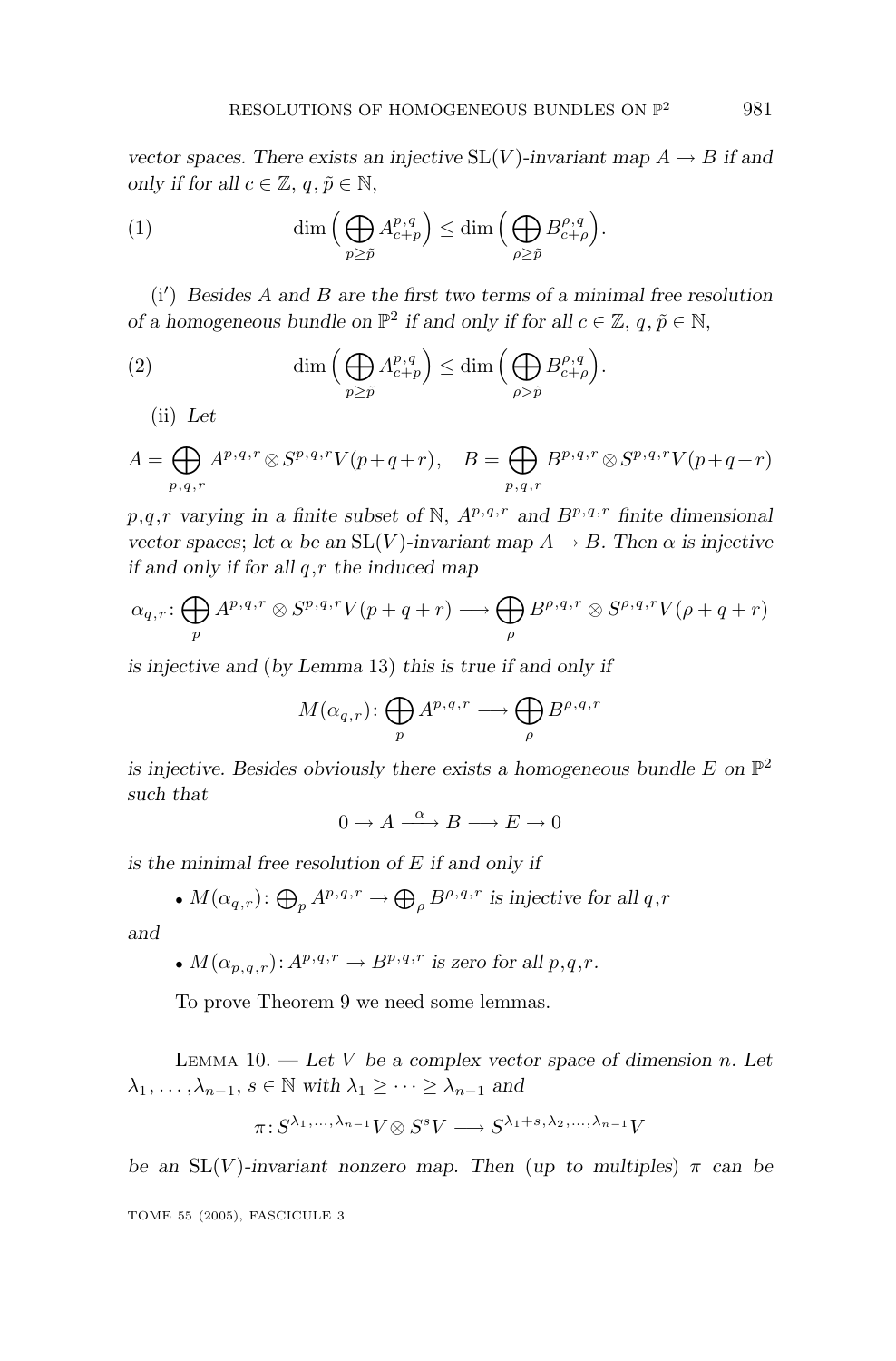*described in the following way: let T be a tableau on*  $(\lambda_1, \ldots, \lambda_{n-1})$  *and let R be a tableau on* (*s*); *then*

$$
\pi(S(T)\otimes S(R))=\mathcal{S}(TR),
$$

*where T R is the tableau obtained from T adding R at the end of its first row and* S *is defined in Notation* 5*. In particular on*  $\mathbb{P}^{n-1} = \mathbb{P}(V)$  *any* SL(*V* )*-invariant nonzero map*

$$
S^{\lambda_1,\ldots,\lambda_{n-1}}V(-s)\longrightarrow S^{\lambda_1+s,\lambda_2,\ldots,\lambda_{n-1}}V
$$

*is injective.*

*Proof.* — Let  $\varphi$ :  $S^{\lambda_1,\ldots,\lambda_{n-1}}V \otimes S^sV \to S^{\lambda_1+s,\lambda_2,\ldots,\lambda_{n-1}}V$  be the linear map such that  $\varphi(\mathcal{S}(T) \otimes \mathcal{S}(R)) = \mathcal{S}(TR)$  for all *T* tableau on  $(\lambda_1, \ldots, \lambda_{n-1})$ and for all *R* tableau on  $(s)$ ; it is sufficient to prove that  $\varphi$  is well defined,  $SL(V)$ -invariant and nonzero.

To show that it is well defined it is sufficient to show that, if  $T, T' \in \mathcal{T}_{(\lambda_1,\ldots,\lambda_{n-1})}$  are such that  $\mathcal{S}(T) = \mathcal{S}(T')$  and  $R, R' \in \mathcal{T}_{(s)}$  such that  $S(R) = S(R')$ , then  $S(TR) = S(T'R')$  (with the obvious definition of *T R*). Observe that

$$
\mathcal{S}(TR) = \mathcal{S}(T'R') \iff \text{ord}(\text{ant}(TR)) = \text{ord}(\text{ant}(T'R'))
$$
  

$$
\iff \text{ord}(\text{ant}(T/R)) = \text{ord}(\text{ant}(T')R')
$$

and the last equality follows from the fact that  $\text{ord}(\text{ant}(T)) = \text{ord}(\text{ant}(T'))$ because  $\text{sim}(\text{ant}(T)) = \text{sim}(\text{ant}(T'))$  and  $\text{ord}(R) = \text{ord}(R')$  because  $\text{sim}(R) = \text{sim}(R').$ 

Besides obviously the map  $\mathcal{S}(T) \otimes \mathcal{S}(R) \mapsto \mathcal{S}(TR)$  is  $SL(V)$ -invariant and nonzero. Thus, up to multiples, it is the map  $\pi$ .

This implies the injectivity of any  $SL(V)$ -invariant nonzero map  $S^{\lambda_1,\ldots,\lambda_{n-1}}V(-s) \to S^{\lambda_1+s,\lambda_2,\ldots,\lambda_{n-1}}V$ ; in fact the induced map on the fibre on  $[0: \ldots:0:1]$  is

$$
\mathcal{S}(T) \longmapsto \mathcal{S}(T[n \dots n])
$$

for all  $T \in \mathcal{T}_{(\lambda_1, ..., \lambda_{n-1})}$  and if  $\mathcal{S}(T[n...n]) = 0$ , then

 $\operatorname{ord}\circ\operatorname{sim}\circ\operatorname{ant}(T[n\ldots n])=0.$ 

Thus ord  $\circ$  ant $(T[n...n]) = 0$ , but

$$
ord \circ ant(T[n...n]) = (ord \circ ant(T))[n...n],
$$

hence ord  $\circ$  ant $(T) = 0$ , i.e.  $\mathcal{S}(T) = 0$ .

ANNALES DE L'INSTITUT FOURIER

 $\Box$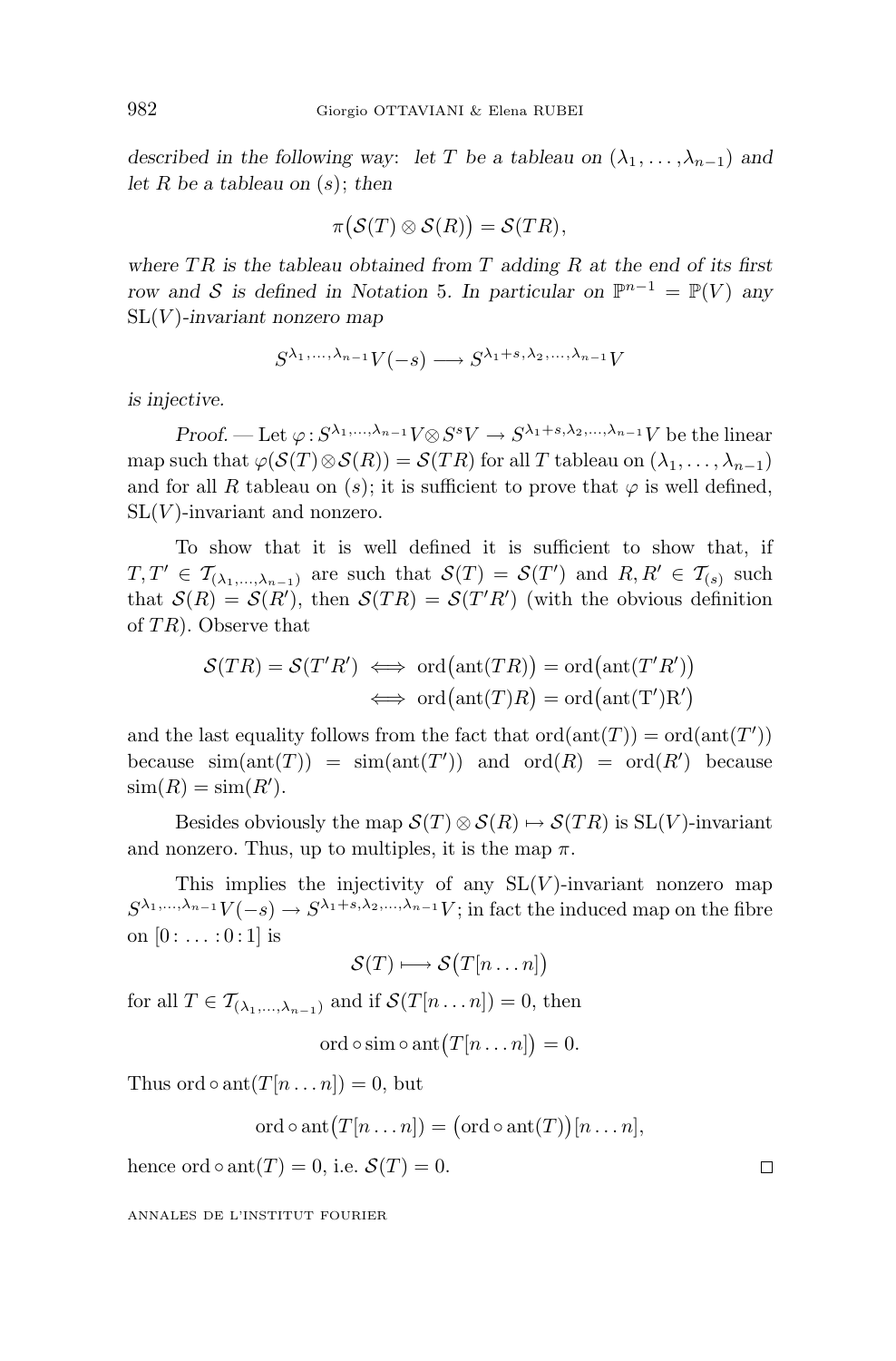The injectivity statement of Lemma 10 (probably well known) will be obvious by the theory of quivers, precisely it will follow from Lemma 24, but we wanted to show the above proof because it is more elementary and intuitive.

LEMMA 11. — Let  $\mathbb{P}^{n-1} = \mathbb{P}(V)$ . For every  $\lambda_1, \ldots, \lambda_n \in \mathbb{N}, t \in \mathbb{Z}$  with  $\lambda_1 \geq \cdots \geq \lambda_n$ , there exist  $y = y^t_{\lambda_1, \dots, \lambda_n} \in S^{\lambda_1, \dots, \lambda_n} V(t)$ ,  $y \neq 0$ , such that  $\varphi(y) = 0$  *for every* SL(*V*)*-invariant map* 

$$
\varphi: S^{\lambda_1,\ldots,\lambda_n}V(t) \longrightarrow S^{\lambda_1+s_1,\ldots,\lambda_n+s_n}V(t+s_1+\cdots+s_n)
$$

*for all*  $s_1, ..., s_n \in \mathbb{N}$  *such that*  $s_2 + ... + s_n > 0$ .

*Proof.*  $\qquad$  It is sufficient to prove the statement when  $t = 0$ . It is sufficient to take as  $y$  a nonzero element of the image of an  $SL(V)$ -invariant nonzero map

$$
\psi : S^{\lambda_2,\ldots,\lambda_n} V(-\lambda_1) \longrightarrow S^{\lambda_1,\ldots,\lambda_n} V
$$

(such a map exists because, by Pieri's formula,  $S^{\lambda_1,\ldots,\lambda_n}V$  is a summand of  $S^{\lambda_2,...,\lambda_n}V\otimes S^{\lambda_1}V$ , thus we can take the map induced by the projection; besides an  $SL(V)$ -invariant map

$$
S^{\lambda_2,\ldots,\lambda_n}V(-\lambda_1-s_1\ldots-s_n)\longrightarrow S^{\lambda_1+s_1,\ldots,\lambda_n+s_n}V
$$

is zero for all  $s_1, \ldots, s_n$  with  $s_2 + \ldots + s_n > 0$ , because by Pieri's formula the induced map (i.e.  $H^0(\cdot)^\vee$ )  $S^{\lambda_2,\dots,\lambda_n}V \otimes S^{\lambda_1+s_1+\dots+s_n}V \to$  $S^{\lambda_1+s_1,\ldots,\lambda_n+s_n}V$  is zero, thus  $\varphi \circ \psi = 0$  for all  $\varphi$  as in the statement and then  $\varphi(y) = 0$ .  $\Box$ 

*Remark* 12. — Let *W* be a finite dimensional C-vector space and  $v_1, \ldots, v_k \in W$  not all zero. Let *B* be a matrix with *k* columns such that  $\sum_{j=1,...,k} B_{i,j} v_j = 0$  for all *i* (i.e. the coefficients of every row of *B* are the coefficients of a linear relation among the  $v_j$ ). Then  $B: \mathbb{C}^k \to \mathbb{C}^s$  (where *s* is the number of the rows of *B*) is not injective.

LEMMA 13. − *Fix*  $q, r \in \mathbb{N}$  *with*  $q \geq r$  *and let*  $\mathcal{P}, \mathcal{R}$  *be finite subsets of*  ${p \in \mathbb{N} \mid p \geq q}.$  *A map* 

$$
\alpha \colon \bigoplus_{p \in \mathcal{P}} A^p \otimes S^{p,q,r} V(p) \longrightarrow \bigoplus_{\rho \in \mathcal{R}} B^{\rho} \otimes S^{\rho,q,r} V(\rho)
$$

(*A<sup>p</sup>*, *B<sup>p</sup> nonzero finite-dimensional vector spaces*) *is injective if and only if*  $M(\alpha)$  *is injective.*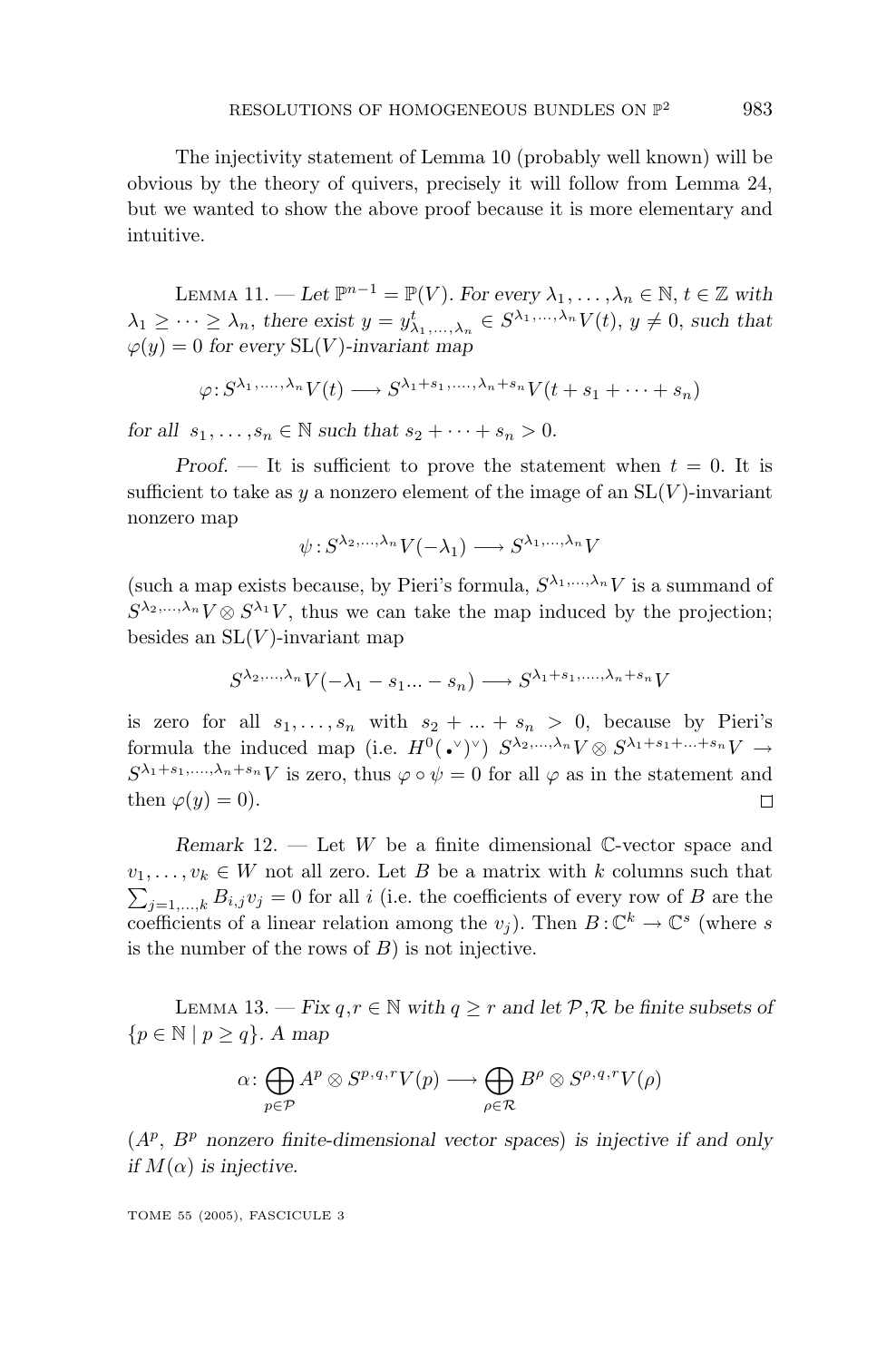*Proof.* — Let  $p = \min \mathcal{P}$  and  $\bar{p} = \max \mathcal{P}$ . Let

$$
\psi = \bigoplus_{p \in \mathcal{P}} \text{Id}_{A^p} \otimes \varphi_{p,\underline{p}} : \bigoplus_{\substack{p \in \mathcal{P} \\ p \ge \underline{p}}} A^p \big) \otimes S^{\underline{p},q,r} V(\underline{p}) \longrightarrow \bigoplus_{p \in \mathcal{P}} A^p \otimes S^{p,q,r} V(p).
$$

The map  $\psi$  is injective by Lemma 10. We have

(3) 
$$
\alpha \circ \psi = \left( \bigoplus_{\substack{\rho \in \mathcal{R} \\ \rho \ge \underline{p}}} \mathrm{Id}_{B^{\rho}} \otimes \varphi_{\rho, \underline{p}} \right) \circ \left( M(\alpha) \otimes \mathrm{Id}_{S^{\underline{p}, q, r} V(\underline{p})} \right).
$$

Suppose  $\alpha$  is injective. Since  $\psi$  is injective,  $\alpha \circ \psi$  is injective. Thus, by (3),  $M(\alpha)$  is injective.

Suppose now  $M(\alpha)$  is injective. Let  $x \in \mathbb{P}^2$ . Let  $\alpha^x$  be the map induced on the fibres on *x* by  $\alpha$  and for any bundle *E*,  $E^x$  will denote the fibre on *x*.

Let  $\mathcal{P} = \{p_1, \ldots, p_n\}$  and  $v = (v_1^1, \ldots, v_{a_1}^1, \ldots, v_1^n, \ldots, v_{a_n}^n) \in \text{Ker}(\alpha^x)$ where  $a_i = \dim A^{p_i}$  and  $v_j^i \in S^{p_i,q,r}V(p_i)^x$ . We want to show  $v = 0$ .

We can see every  $v_j^i$  in  $S^{\bar{p},q,r}(\bar{p})^x$  (by  $\varphi_{\bar{p},p_i}$ , which is an injection); (after fixing bases and seeing  $M(\alpha)$  as a matrix) the coefficients of the rows of  $M(\alpha)$  are the coefficients of linear relations among the  $v_j^i$  seen in  $S^{\bar{p},q,r}(\bar{p})^x$ , since  $\alpha^x(v) = 0$ . Thus, since  $M(\alpha)$  is injective, by Remark 12, the  $v_j^i$  must be all zero, i.e.  $v = 0$ .  $\Box$ 

*Proof of Theorem 9.* — (i) Let  $\alpha: A \rightarrow B$  be an SL(*V*)-invariant injective map. For any  $c, q, \tilde{p}$ , let

$$
\alpha_{c,q,\,\geq \tilde p}:\bigoplus_{p\geq \tilde p} A^{p,q}_{c+p}\otimes S^{p,q}V(c+p)\longrightarrow \bigoplus_{\rho\geq \tilde p} B^{ \rho,q}_{c+\rho}\otimes S^{\rho,q}V(c+\rho)
$$

the map induced by  $\alpha$ , and let

$$
\psi_{\tilde{p}} = \bigoplus_{p \geq \tilde{p}} \mathrm{Id}_{A^{p,q}_{c+p}} \otimes \varphi_{p,\tilde{p}}(c) : (\bigoplus_{p \geq \tilde{p}} A^{p,q}_{c+p}) \otimes S^{\tilde{p},q} V(c+\tilde{p}) \longrightarrow \bigoplus_{p \geq \tilde{p}} A^{p,q}_{c+p} \otimes S^{p,q} V(c+p).
$$

The map  $\psi_{\tilde{p}}$  is injective by Lemma 10. We can write

$$
(4) \qquad \alpha_{c,q, \geq \tilde{p}} \circ \psi_{\tilde{p}} = \left( \bigoplus_{\rho \geq \tilde{p}} \text{Id}_{B^{p,q}_{c+\rho}} \otimes \varphi_{\rho,\tilde{p}} \right) \circ \left( M(\alpha_{c,q,\geq \tilde{p}}) \otimes \text{Id}_{S^{\tilde{p},q}V(c+\tilde{p})} \right).
$$

Let  $v \in \text{Ker } M(\alpha_{c,q,\geq \tilde{p}})$ . If  $v \neq 0$  then  $\psi_{\tilde{p}}(v \otimes y_{\tilde{p},q}^{c+\tilde{p}})$  (see Lemma 11 for the definition of  $y_{\tilde{p},q}^{c+\tilde{p}}$ ) is nonzero (since  $\psi_{\tilde{p}}$  is injective) and it is in Ker( $\alpha$ ) (in fact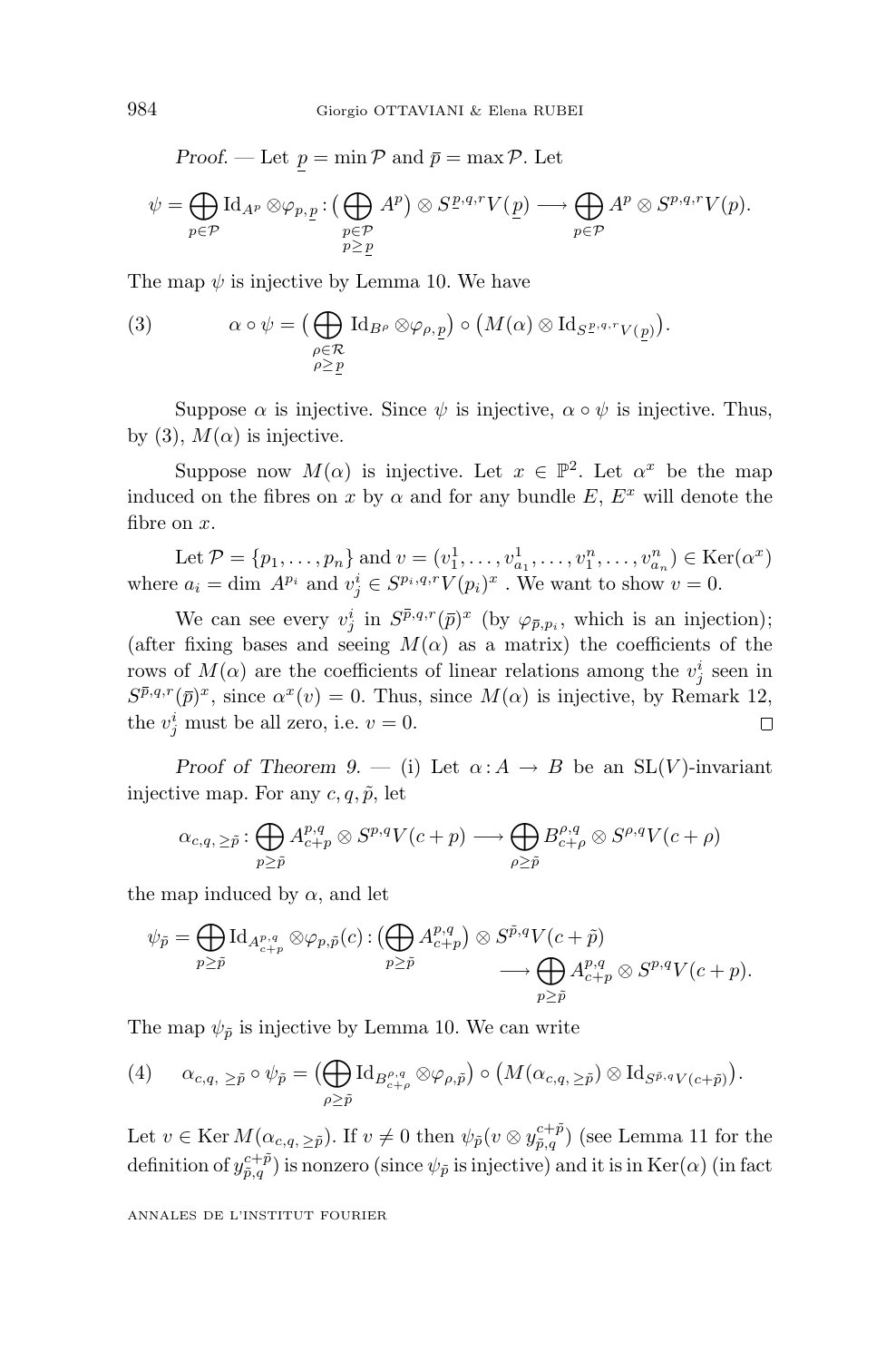it is in  $\text{Ker}(\alpha_{c,q,\geq \tilde{p}})$  by (4) and thus in  $\text{Ker}(\alpha)$  by the definition of  $y_{\tilde{p},q}^{c+\tilde{p}}$ . Since  $\alpha$  is injective we get a contradiction, thus  $v = 0$ . Thus  $M(\alpha_{c,q, > \tilde{p}})$ is injective. Then (1) holds.

Suppose now (1) holds. Since

$$
A = \bigoplus_{c,q} \left(\bigoplus_{p} A^{p,q}_{c+p} \otimes S^{p,q} V(c+p)\right), \quad B = \bigoplus_{c,q} \left(\bigoplus_{\rho} B^{p,q}_{c+\rho} \otimes S^{p,q} V(c+\rho)\right),
$$

to find an injective map  $\alpha: A \to B$  it is sufficient to find for all *c*, q an injective map

$$
\alpha_{c,q} : \bigoplus_{p} A^{p,q}_{c+p} \otimes S^{p,q} V(c+p) \longrightarrow \bigoplus_{\rho} B^{p,q}_{c+\rho} \otimes S^{\rho,q} V(c+\rho).
$$

Order *p* and *ρ* in decreasing way, fix a basis of  $A_{c+p}^{p,q}$  for all *p* and let  $\alpha_{c,q}$ be the map such that  $M(\alpha_{c,q}) = \binom{I}{0}$ . Observe that, since *p* and *ρ* are ordered in decreasing way and  $\dim(\widehat{\bigoplus}_{p\geq \tilde{p}} A^{p,q}_{c+p}) \leq \dim(\bigoplus_{\rho\geq \tilde{p}} B^{p,q}_{c+\rho}),$  then the entries equal to 1 are "where  $\rho \geq p$ ".

(i') First observe that an SL(*V*)-invariant injective map  $\alpha : A \to B$  is such that  $0 \to A \stackrel{\alpha}{\longrightarrow} B \to \text{Coker } \alpha \to 0$  is a minimal free resolution if and only if the maps induced by *α*

$$
\alpha_{p,q,i}\colon\! A^{p,q}_i\otimes S^{p,q}V(i)\longrightarrow B^{p,q}_i\otimes S^{p,q}V(i)
$$

are zero.

Let  $0 \to A \xrightarrow{\alpha} B \to \text{Coker } \alpha \to 0$  be a minimal free resolution with  $\alpha$  $SL(V)$ -invariant injective map. For any  $c, q, \tilde{p}$ , let

$$
\alpha_{c,q,>\tilde{p},\geq \tilde{p}} : \bigoplus_{p\geq \tilde{p}} A^{p,q}_{c+p}\otimes S^{p,q}V(c+p) \longrightarrow \bigoplus_{\rho>\tilde{p}} B^{p,q}_{c+\rho}\otimes S^{\rho,q}V(c+\rho)
$$

the map induced by  $\alpha$ .

We can prove that  $M(\alpha_{c,q,>\tilde{p},\tilde{p}})$  is injective as in the implication  $\leftrightarrow$ ' of (i), i.e. by considering  $\alpha_{c,q,>\tilde{p},\geq \tilde{p}} \circ \psi_{\tilde{p}}$  with  $\psi_{\tilde{p}}$  as above (to see that  $\psi_{\tilde{p}}(v \otimes y_{\tilde{p},q}^{c+\tilde{p}})$  is in Ker(*α*), use also that the maps  $\alpha_{p,q,i}: A_i^{p,q} \otimes S^{p,q}V(i) \to$  $B_i^{p,q} \otimes S_{i}^{p,q} V(i)$  are zero). Then (2) holds.

The other implication is completely analogous to the implication "if" of (i).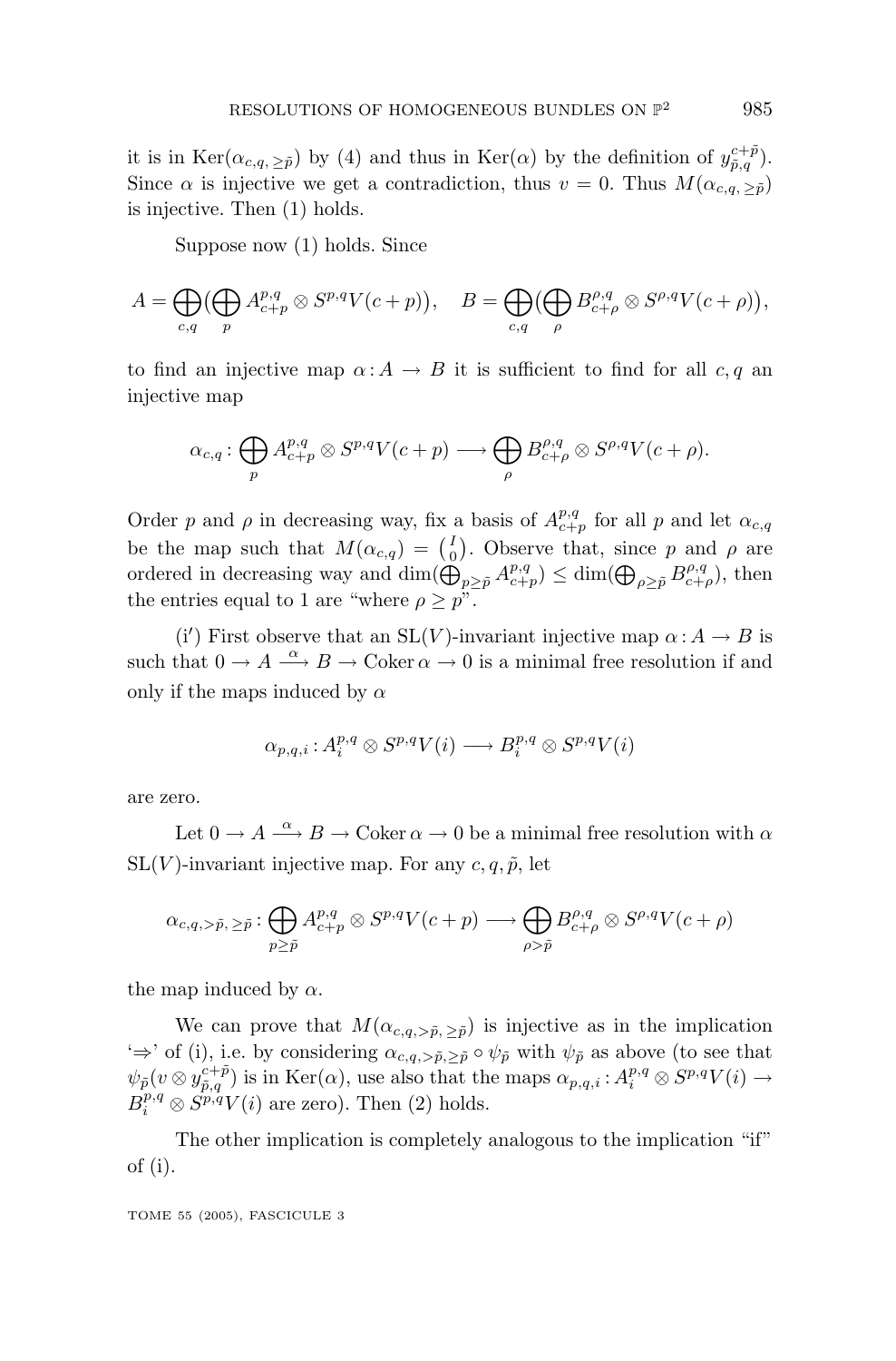(ii) Suppose  $\alpha$  is injective. Fix *q* and *r*. Let  $p = \min\{p \mid A^{p,q,r} \neq 0\}$ and let

$$
\psi_{\underline{p}} = \bigoplus_{p \geq \underline{p}} \text{Id}_{A^{p,q,r}} \otimes \varphi_{p,\underline{p}} : (\bigoplus_{p \geq \underline{p}} A^{p,q,r}) \otimes S^{\underline{p},q,r} V(\underline{p} + q + r) \longrightarrow \bigoplus_{p \geq \underline{p}} A^{p,q,r} \otimes S^{p,q,r} V(p + q + r).
$$

It holds

$$
\alpha_{q,r}\circ\psi_{\underline{p}}=\big(\bigoplus_{\rho}\operatorname{Id}_{B^{\rho,q,r}}\otimes\varphi_{\rho,\underline{p}}\big)\circ(M(\alpha_{q,r})\otimes\operatorname{Id}_{S^{\underline{p},q,r}V(\underline{p}+q+r)}).
$$

Let  $v \in \text{Ker } M(\alpha_{q,r})$ . If  $v \neq 0$  then  $\psi_p(v \otimes y_{p,q,r}^{p+q+r})$  (see Lemma 11 for the definition of  $y_{p,q,r}^{p+q+r}$  is nonzero (since  $\psi_p$  is injective) and it belongs to Ker( $\alpha$ ) (in fact it is in Ker( $\alpha_{q,r}$ ) by the above formula and thus in Ker( $\alpha$ ) by the definition of  $y_{p,q,r}^{p+q+r}$ ). Hence we get a contradiction since  $\alpha$  is injective, therefore  $v = 0$ . Thus  $M(\alpha_{q,r})$  is injective; hence  $\alpha_{q,r}$  is injective by Lemma 13.

Now suppose  $\alpha_{q,r}$  is injective for all  $q, r$ . Observe that  $\alpha$  is "triangular" with respect to  $q$  and  $r$ , thus, if for all  $q$  the induced map

$$
\alpha_q : \bigoplus_{p,r} A^{p,q,r} \otimes S^{p,q,r} V(p+q+r) \longrightarrow \bigoplus_{\rho,r} B^{\rho,q,r} \otimes S^{\rho,q,r} V(\rho+q+r)
$$

is injective then  $\alpha$  is injective; besides  $\alpha_q$  is injective for all *q* if for all *q*, *r* the induced map  $\alpha_{q,r}$  is injective.  $\Box$ 

Theorem 9 is easily generalizable to  $\mathbb{P}^n$ . Obviously the statement on minimal resolutions is generalizable to minimal free resolutions with two terms of bundles on  $\mathbb{P}^n$ , but for a generic homogeneous bundle on  $\mathbb{P}^n$ with  $n \geq 3$  the minimal free resolution has more than two terms.

Finally we observe that Theorem 2 and the following lemma (which will be useful also later to study simplicity) allow us to parametrize the set of homogeneous bundles on  $\mathbb{P}^2$  by a set of sequences of injective matrices with a certain shape up to the action of invertible matrices with a certain shape.

LEMMA 14.  $-$  (i) Let *E* and *E'* be two homogeneous vector bundles *on*  $\mathbb{P}^2$  *and* 

(5)   
\n(a) 
$$
0 \to R \xrightarrow{f} S \xrightarrow{g} E \to 0
$$
  
\n(b)  $0 \to R' \xrightarrow{f'} S' \xrightarrow{g'} E' \to 0$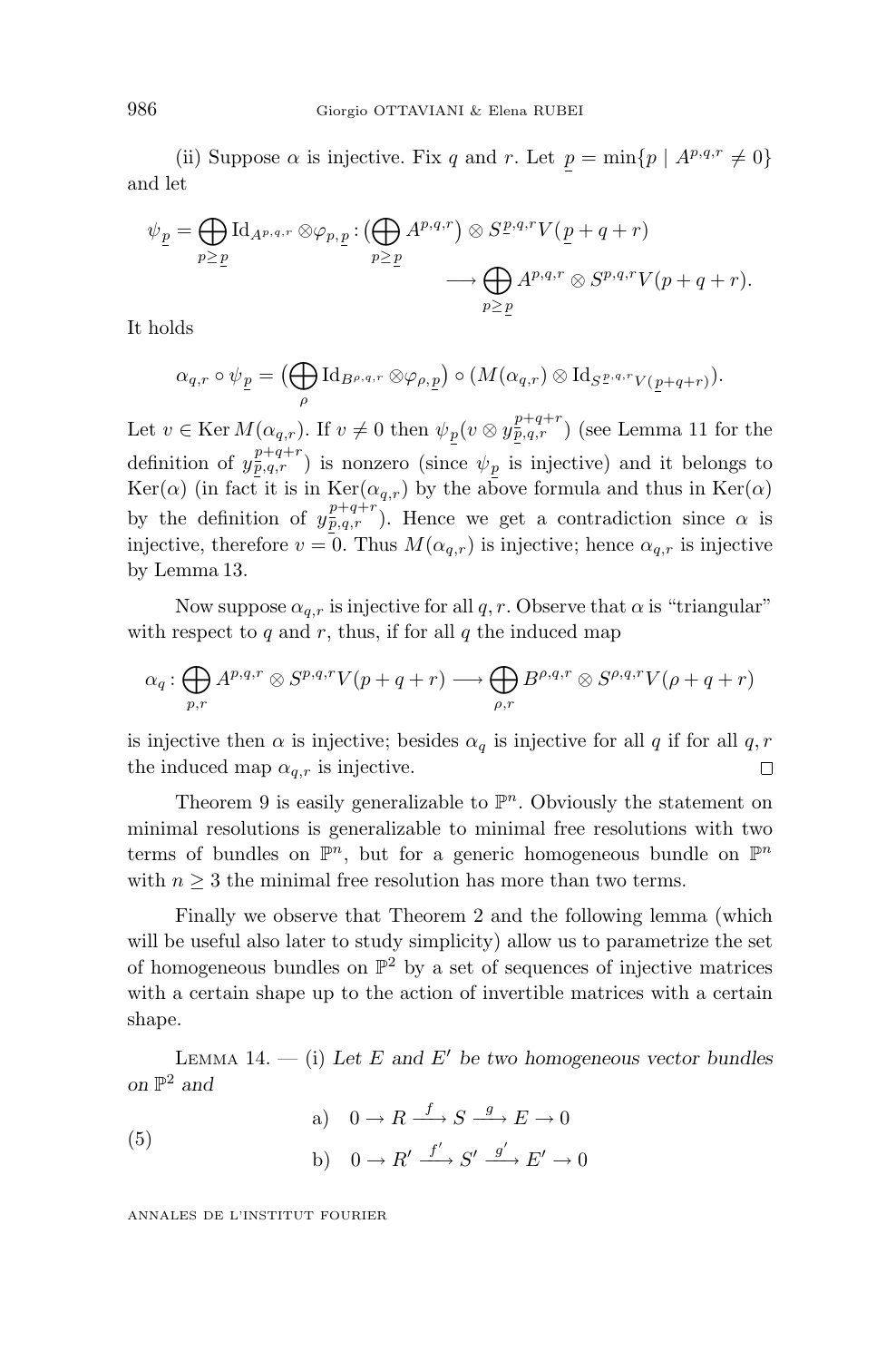*be two minimal free resolutions. Any map*  $\eta: E \to E'$  *induces maps A* and *B such that the following diagram commutes*

$$
0 \to R \xrightarrow{f} S \xrightarrow{g} E \to 0
$$

$$
\downarrow A \qquad \downarrow B \qquad \downarrow \eta
$$

$$
0 \to R' \xrightarrow{f'} S' \xrightarrow{g'} E' \to 0,
$$

*and given A and B such that the above diagram commutes we have a map*  $E \rightarrow E'$ . Given  $\eta$ , the maps *A* and *B* are unique if and only if  $Hom(S, R') = 0$ . (In particular if  $Hom(S, R') = 0$  and we find A and B *such that the diagram commutes and B is not a multiple of the identity*, *we can conclude that E is not simple.*)

(ii) *Let*

(6)   
\n(a) 
$$
0 \to R \xrightarrow{f} S \xrightarrow{g} E \to 0,
$$
  
\n(b)  $0 \to R \xrightarrow{f'} S \xrightarrow{g'} E \to 0,$ 

*be two minimal free resolutions with* SL(*V* )*-invariant maps of a homogeneous bundle*  $E$  on  $\mathbb{P}^2 = \mathbb{P}(V)$ ; *then there exist*  $SL(V)$ *-invariant automorphisms*  $A: R \to R$ ,  $B: S \to S$  *such that the following diagram commutes* 

$$
0 \to R \xrightarrow{f} S \xrightarrow{g} E \to 0
$$

$$
\downarrow A \qquad \downarrow B \qquad \downarrow \text{Id}
$$

$$
0 \to R \xrightarrow{f'} S \xrightarrow{g'} E \to 0.
$$

*Proof.* — (i) The composition  $S \stackrel{g}{\longrightarrow} E \stackrel{\eta}{\longrightarrow} E'$  can be lifted to a map  $B: S \to S'$  by the exact sequence

$$
0 \to \text{Hom}(S, R') \longrightarrow \text{Hom}(S, S') \longrightarrow \text{Hom}(S, E') \to 0
$$

(obtained by applying  $Hom(S, \bullet)$  to (5) b). By the exact sequence

$$
Hom(R, R') \longrightarrow Hom(R, S') \longrightarrow Hom(R, E')
$$

(obtained by applying Hom $(R, \bullet)$  to (5) b) the composition  $R \stackrel{f}{\longrightarrow} S \stackrel{B}{\longrightarrow} S'$ , which goes to zero in  $Hom(R, E')$ , can be lifted to a map  $A: R \to R'$ .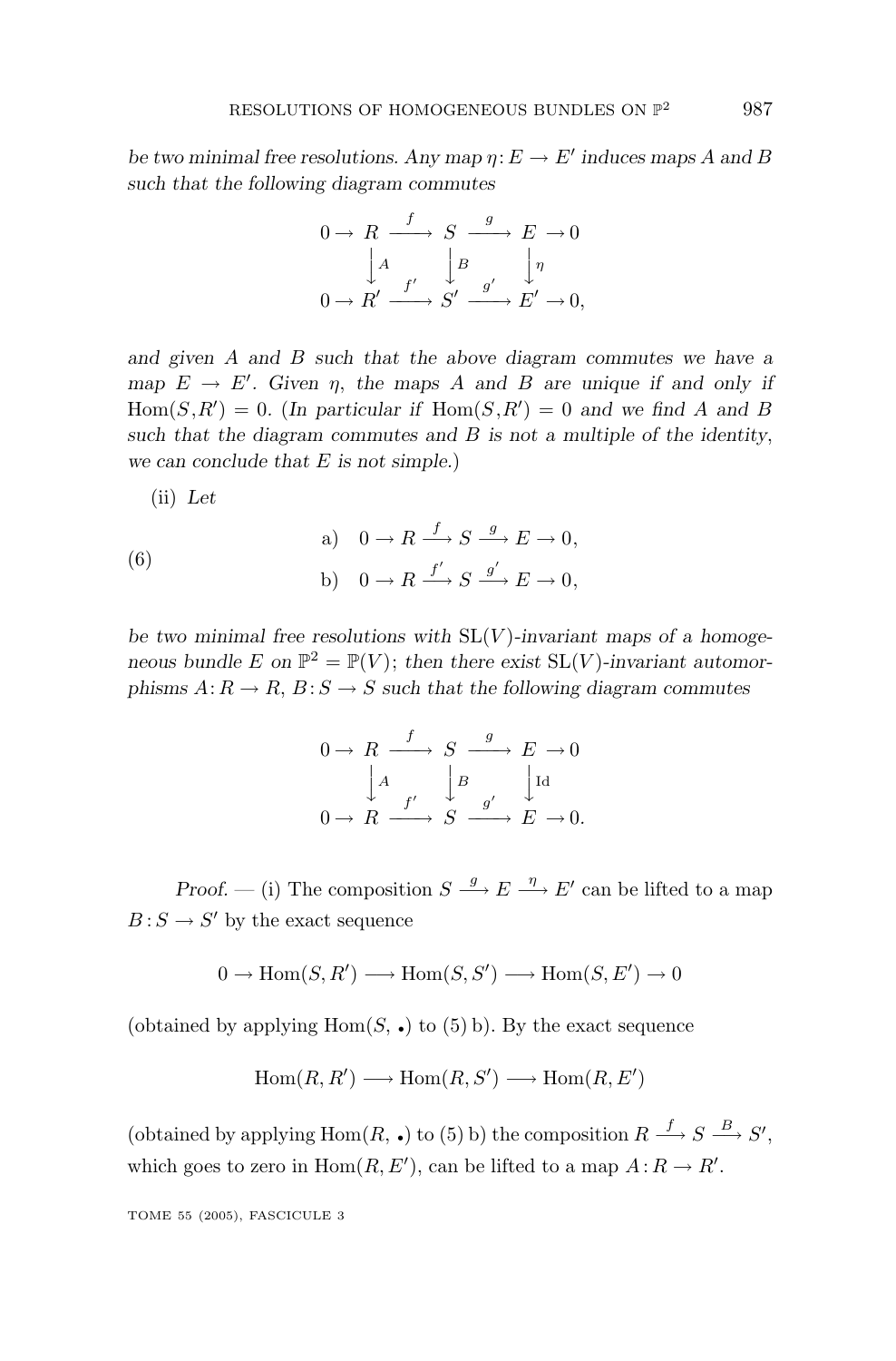(ii) As in (i) we can prove there exist  $SL(V)$ -invariant maps  $B: S \to S$ and  $B': S \to S$  such that the following diagrams commute

$$
\begin{array}{ccc}\n0 \to R \xrightarrow{f} & S \xrightarrow{g} & E \to 0 \\
\downarrow B & \downarrow \text{Id} & \downarrow B' \\
0 \to R \xrightarrow{f'} & S \xrightarrow{g'} & E \to 0 \\
0 \to R \xrightarrow{f} & S \xrightarrow{g'} & E \to 0 \\
0 \to R \xrightarrow{f} & S \xrightarrow{g} & E \to 0,\n\end{array}
$$

then we get the commutative diagram

$$
0 \to R \xrightarrow{f} S \xrightarrow{g} E \to 0
$$
  

$$
B' \circ B \downarrow \qquad \qquad \downarrow \text{Id}
$$
  

$$
0 \to R \xrightarrow{f} S \xrightarrow{g} E \to 0.
$$

Since also Id:  $S \rightarrow S$  lifts Id:  $E \rightarrow E$  in the above diagram (i.e. Id  $\circ q = q \circ \text{Id}$ , there exists a map  $a : S \to R$  such that  $B' \circ B - \text{Id} = f \circ a$ ; hence, by the minimality of (6) a),  $\det(B' \circ B) = 1 + P$  where P is a polynomial without terms of degree 0; since  $\det(B' \circ B)$ :  $\det(S) \to \det(S)$ must be homogeneous,  $P = 0$ ; hence  $B' \circ B$  is invertible and thus *B* is invertible.  $\Box$ 

## **4. Quivers.**

We recall now the main definitions and results on quivers and representations of quivers associated to homogeneous bundles introduced by Bondal and Kapranov [BK]. The quivers will allow us to handle well and "to make explicit" the homogeneous subbundles of a homogeneous bundle.

DEFINITION 15 (see [Si], [Ki], [Hi1], [GR]). — A *quiver* is an oriented graph Q with the set  $Q_0$  of vertices (or points) and the set  $Q_1$  of arrows.

A path in Q is a formal composition of arrows  $\beta_m \cdots \beta_1$  where the source of an arrow  $\beta_i$  is the sink of the previous arrow  $\beta_{i-1}$ .

A relation in Q is a linear form  $\lambda_1 c_1 + \cdots + \lambda_r c_r$  where  $c_i$  are paths in Q with a common source and a common sink and  $\lambda_i \in \mathbb{C}$ .

A representation of a quiver  $\mathcal{Q} = (\mathcal{Q}_0, \mathcal{Q}_1)$ , or  $\mathcal{Q}$ -representation, is the couple of a set of vector spaces  $\{X_i\}_{i\in\mathcal{Q}_0}$  and of a set of linear maps  ${\varphi_{\beta}}_{\beta \in Q_1}$  where  $\varphi_{\beta} : X_i \to X_j$  if  $\beta$  is an arrow from *i* to *j*.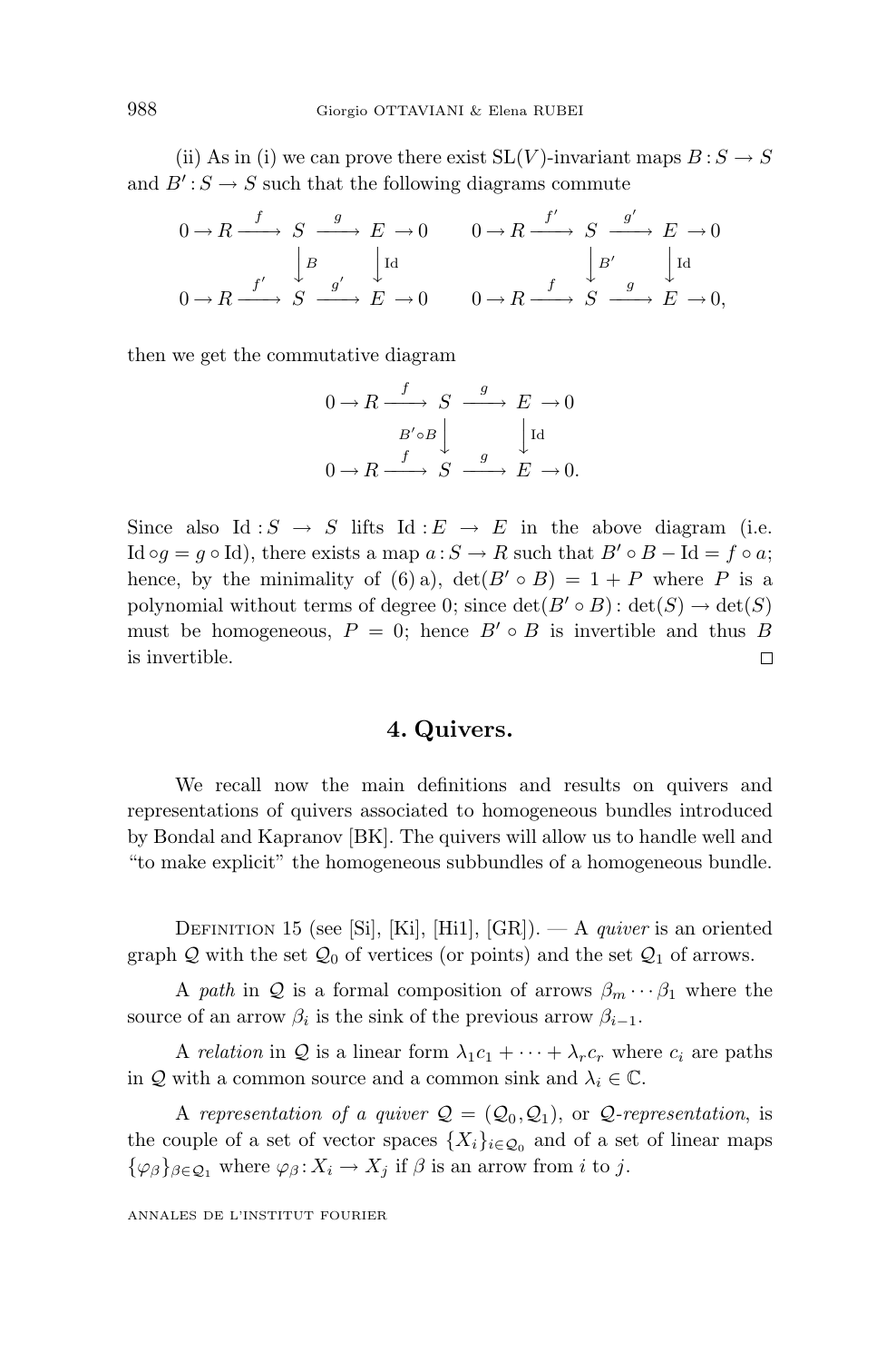A representation of a quiver  $Q$  with relations  $R$  is a  $Q$ -representation such that

$$
\sum_j \lambda_j \varphi_{\beta^j_{m_j}} \cdots \varphi_{\beta^j_1} = 0
$$

for every  $\sum_{j} \lambda_j \beta_{m_j}^j \cdots \beta_1^j \in \mathcal{R}$ .

Let  $(X_i, \varphi_\beta)_{i \in \mathcal{Q}_0, \beta \in \mathcal{Q}_1}$  and  $(Y_i, \psi_\beta)_{i \in \mathcal{Q}_0, \beta \in \mathcal{Q}_1}$  be two representations of a quiver  $\mathcal{Q} = (\mathcal{Q}_0, \mathcal{Q}_1)$ . A morphism *f* from  $(X_i, \varphi_\beta)_{i \in \mathcal{Q}_0, \beta \in \mathcal{Q}_1}$  to  $(Y_i, \psi_\beta)_{i \in \mathcal{Q}_0, \beta \in \mathcal{Q}_1}$  is a set of linear maps  $f_i: X_i \to Y_i, i \in \mathcal{Q}_0$  such that, for every  $\beta \in \mathcal{Q}_1$ ,  $\beta$  arrow from *i* to *j*, the following diagram is commutative:

$$
X_i \xrightarrow{f_i} Y_i
$$
  
\n
$$
\varphi_\beta \downarrow \qquad \qquad \downarrow \psi_\beta
$$
  
\n
$$
X_j \xrightarrow{f_j} Y_j.
$$

A morphism *f* is injective if the *f<sup>i</sup>* are injective.

NOTATION 16. — We will say that a representation  $(X_i, \varphi_\beta)_{i \in \mathcal{Q}_0, \beta \in \mathcal{Q}_1}$ of a quiver  $Q = (Q_0, Q_1)$  has *multiplicty m* in a point *i* of Q if dim  $X_i = m$ . The *support* (with multiplicities) of a representation of a quiver  $Q$  is the subgraph of  $Q$  constituted by the points of multiplicity  $\geq 1$  and the nonzero arrows (with the multiplicities associated to every point of the subgraph).

We recall now from  $[BK], [Hi1], [Hi2]$  the definition of a quiver  $Q$  such that the category of the homogeneous bundles on  $\mathbb{P}^2$  is equivalent to the category of finite dimensional representations of  $Q$  with some relations  $R$ . Bondal and Kapranov defined such a quiver in a more general setting but we recall such a construction only for  $\mathbb{P}^2$ . See also [OR].

First some notation. Let  $P$  and  $R$  be the following subgroup of  $SL(3)$ :

$$
P = \left\{ \begin{pmatrix} a & b & c \\ 0 & d & e \\ 0 & f & g \end{pmatrix} \in SL(3) \right\}, \quad R = \left\{ \begin{pmatrix} a & 0 & 0 \\ 0 & d & e \\ 0 & f & g \end{pmatrix} \in SL(3) \right\}.
$$

Observe that *R* is reductive. We can see  $\mathbb{P}^2$  as  $SL(3)/P$ , where *P* is the stabilizer of  $[1:0:0]$ . Let p and r be the Lie algebras associated respectively to *P* and *R*. Let *n* be the Lie algebra

$$
n = \left\{ \begin{pmatrix} 0 & x & y \\ 0 & 0 & 0 \\ 0 & 0 & 0 \end{pmatrix} \mid x, y \in \mathbb{C} \right\}.
$$

Thus  $p = r \oplus n$  (Levi decomposition).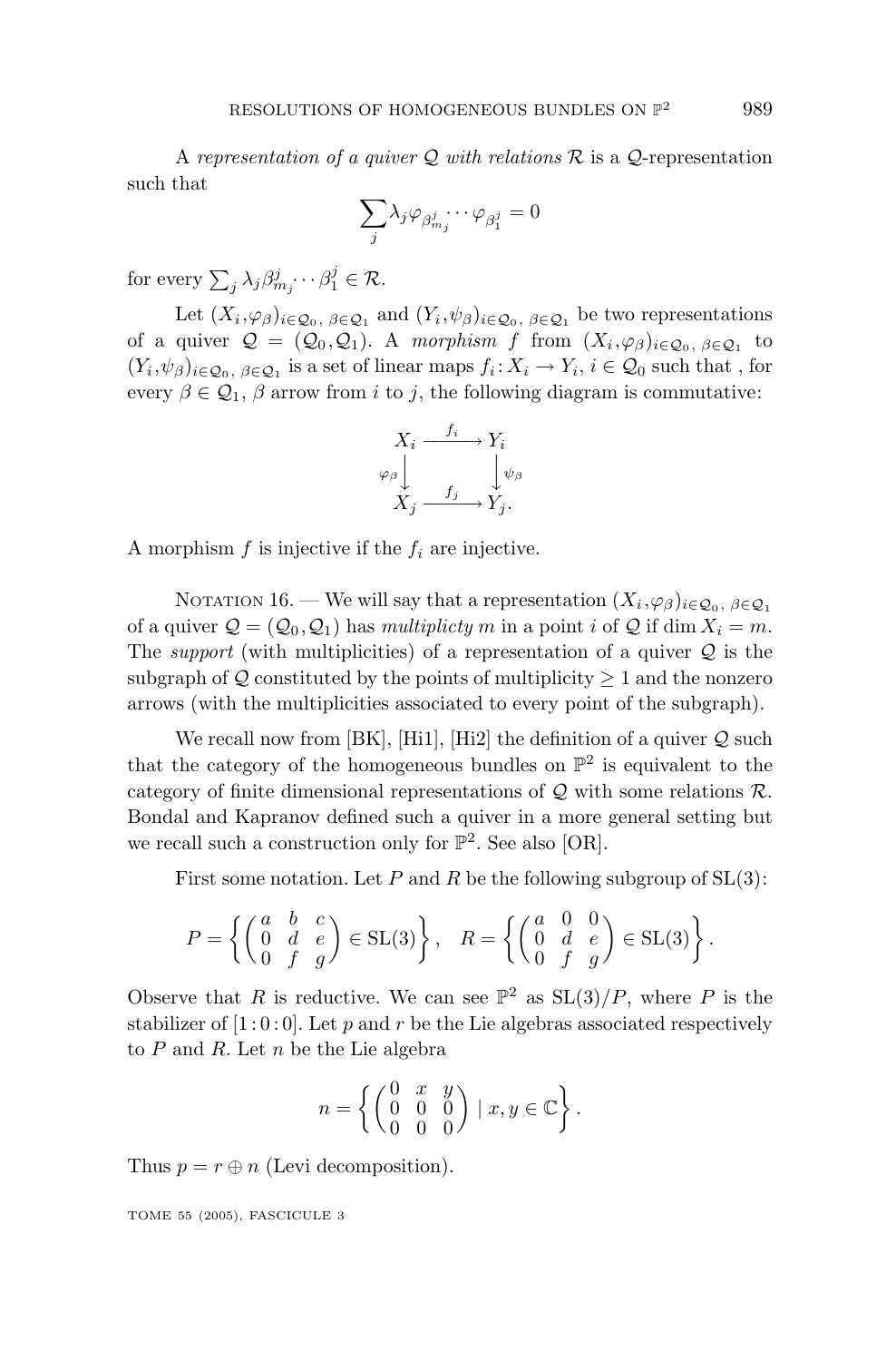We recall that the homogeneous bundles on  $\mathbb{P}^2 = SL(3)/P$  are given by the representations of *P* (this bijection is given by taking the fibre over  $[1:0:0]$  of a homogeneous vector bundle); by composing the projection from *P* to *R* with a representation of *R* we get a representation of *P* and the set of the homogenous bundles obtained in this way from the irreducible representations of *R* are

$$
\{S^{\ell}Q(t) \mid \ell \in \mathbb{N}, t \in \mathbb{Z}\},\
$$

where  $Q = T_{\mathbb{P}^2}(-1)$ .

DEFINITION 17. — From now on  $\mathcal{Q}$  will be the following quiver:

- let
- $Q_0 = \{$ irreducible representations of  $R$ } = { $S^{\ell}Q(t) | \ell \in \mathbb{N}, t \in \mathbb{Z}$ }  $= \{$  dominant weights of  $r$   $\};$

• let  $\mathcal{Q}_1$  be defined in the following way: there is an arrow from  $\lambda$  to  $\mu$ ,  $\lambda, \mu \in \mathcal{Q}_0$ , if and only if  $n \otimes \Sigma_\lambda \supset \Sigma_\mu$ , where  $\Sigma_\lambda$  denotes the representation of *r* with dominant weight  $\lambda$ .

LEMMA 18. — *The adjoint representation of p on n corresponds to*  $Q(-2) = \Omega^1$ , *more precisely: let*  $\rho: p \to gl(n)$  *be the following representation*:

$$
\rho(B) h\left(\binom{x}{y}\right) = Bh\binom{x}{y} - h\binom{x}{y}B,
$$

*where*  $h: \mathbb{C}^2 \to n$  *is the isomorphism* 

$$
\left(\begin{matrix}x\\y\end{matrix}\right)\longmapsto \left(\begin{matrix}0&x&y\\0&0&0\\0&0&0\end{matrix}\right).
$$

*Q*(−2) *is the homogeneous bundle whose fibre as p-representation is n.*

*Proof.* — Observe that if

$$
B = \begin{pmatrix} a & b & c \\ 0 & d & e \\ 0 & f & g \end{pmatrix} \in p \text{ and } A = \begin{pmatrix} d & e \\ f & g \end{pmatrix}
$$

then

$$
h^{-1}\left(Bh\left(\frac{x}{y}\right) - h\left(\frac{x}{y}\right)B\right) = (a \operatorname{Id} - {}^{t}A)\left(\frac{x}{y}\right);
$$

since the representation  $p \to \text{gl}(1)$ ,  $B \mapsto a \text{Id}$  corresponds to the ANNALES DE L'INSTITUT FOURIER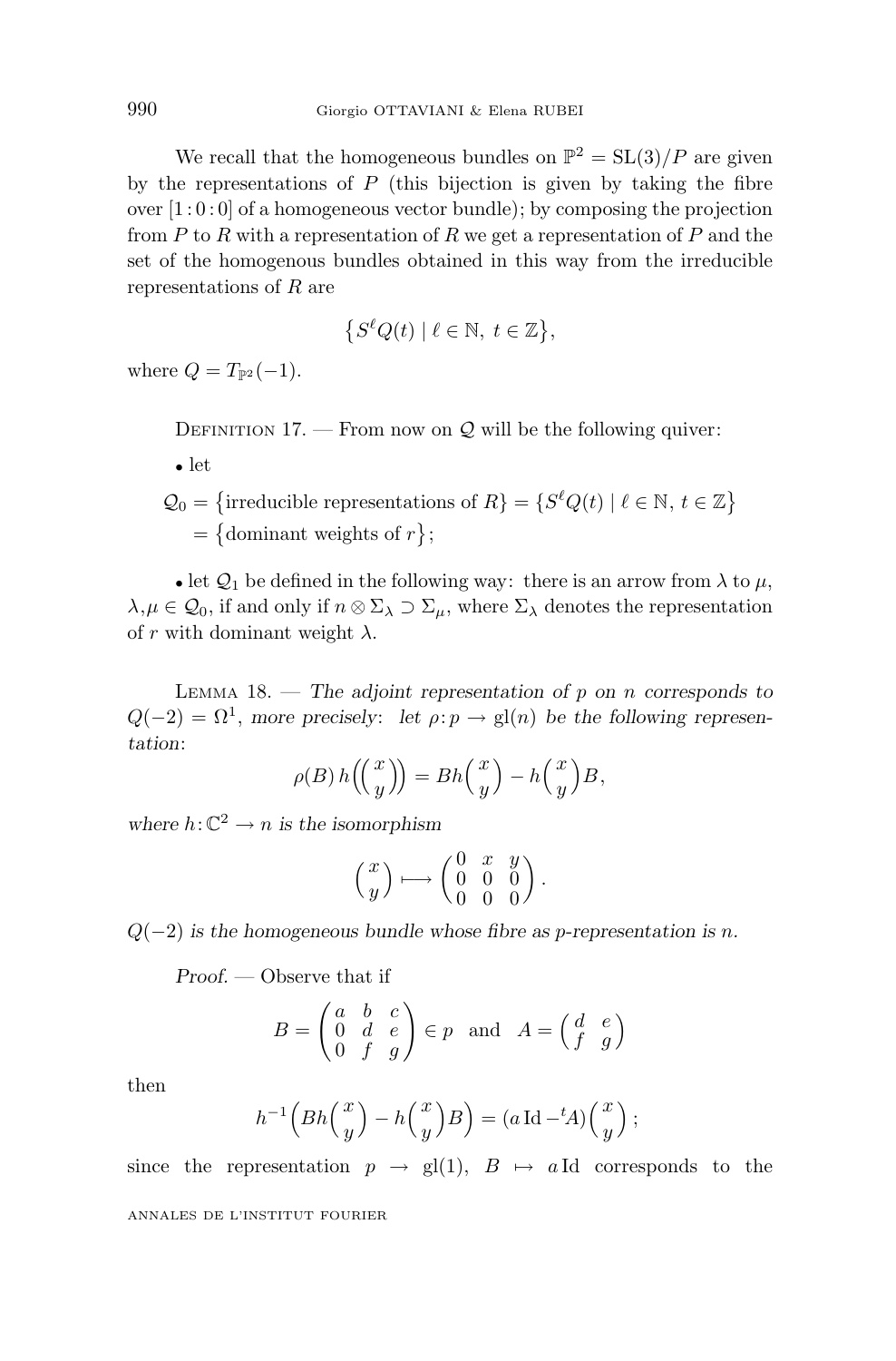bundle  $\mathcal{O}(-1)$  and the representation  $p \to \text{gl}(2)$ ,  $B \mapsto -{}^tA$  corresponds to the bundle  $Q^{\vee} = Q(-1)$ , we conclude.  $\Box$ 

By the previous remark, if  $\Sigma_{\lambda}$  is the representation corresponding to  $S^{\ell}Q(t)$  and  $\Sigma_{\mu}$  is the representation corresponding to  $S^{\ell'}Q(t')$ , the condition  $n \otimes \Sigma_{\lambda} \supset \Sigma_{\mu}$  is equivalent to the fact  $S^{\ell'}Q(t')$  is a direct summand of  $Q(-2) \otimes S^{\ell}Q(t)$  and this is true if and only if  $(\ell', t') = (\ell - 1, t - 1)$  or  $(\ell', t') = (\ell + 1, t - 2)$  (we recall that, by the Euler sequence,  $\wedge^2 Q = \mathcal{O}(1)$ ).

Thus our quiver has three connected components  $\mathcal{Q}^{(1)}$ ,  $\mathcal{Q}^{(2)}$ ,  $\mathcal{Q}^{(3)}$ (given by the congruence class modulo  $\frac{3}{2}$  of the slope of the homogeneous vector bundles corresponding to the points of the connected component); the figure shows one of them (the one whose points correspond to the bundles with  $\mu \equiv 0 \mod \left(\frac{3}{2}\right)$ : we identify the points of every connected component  $\mathcal{Q}^{(j)}$  of  $\mathcal Q$  with a subset of  $\mathbb Z^2$  for convenience.



DEFINITION 19. — Let  $R$  be the set of relations on  $Q$  given by the commutativity of the squares, i.e. (denoting by  $\beta_{w,v}$  the arrow from *v* to *w*):

 $\beta_{(x-1,y-1),(x-1,y)}\beta_{(x-1,y),(x,y)} - \beta_{(x-1,y-1),(x,y-1)}\beta_{(x,y-1),(x,y)}$ for all  $(x,y) \in \mathcal{Q}^{(j)} \subset \mathbb{Z}^2$  for some *j*, such that  $(x-1,y) \in \mathcal{Q}$  and

$$
\beta_{(x-1,y-1),(x,y-1)}\beta_{(x,y-1),(x,y)}
$$

for all  $(x,y) \in \mathcal{Q}^{(j)} \subset \mathbb{Z}^2$  for some *j*, such that  $(x-1,y) \notin \mathcal{Q}$ .

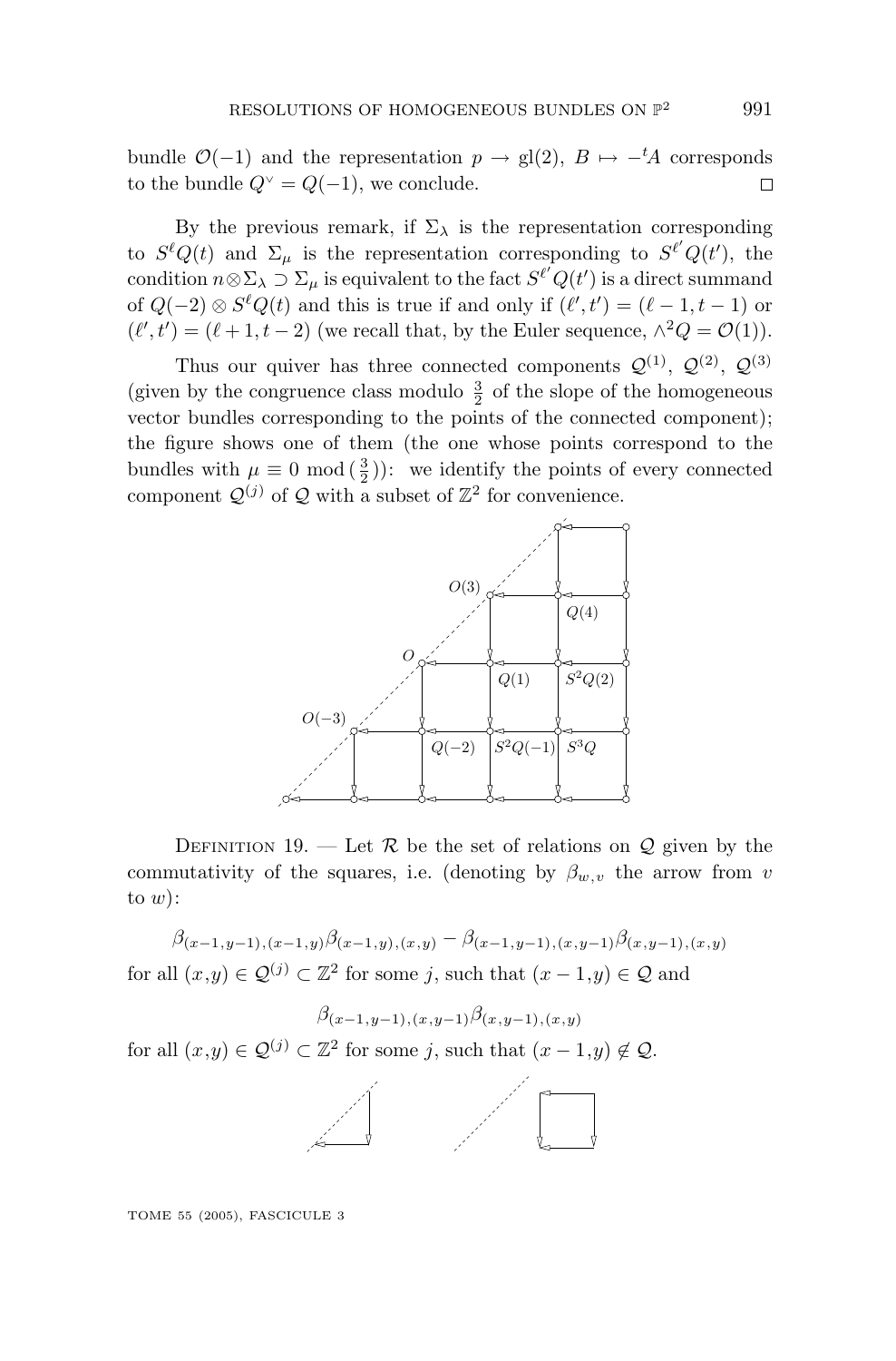DEFINITION 20. — Let *E* be a homogeneous vector bundle on  $\mathbb{P}^2$ . The Q-representation associated to *E* is the following (see [BK], [Hi1], [Hi2], [OR]). Consider the fiber  $E_{[1:0:0]}$  of *E* on [1:0:0]; it is a representation of *p*; as *r*-representation we have

$$
E_{[1:0:0]} = \bigoplus_{\lambda \in \mathcal{Q}_0} X_{\lambda} \otimes \Sigma_{\lambda}
$$

for some vector spaces  $X_{\lambda}$ ; we associate to  $\lambda \in \mathcal{Q}_0$  the vector space  $X_{\lambda}$ ; we fix for all  $\lambda$  a dominant weight vector  $v_{\lambda} \in \Sigma_{\lambda}$  and  $\eta_1, \eta_2$  eigenvectors of the *p*-representation *n*; let  $\psi_1, \psi_2$  be their weights respectively; let *i* be such that  $\lambda + \psi_i = \mu$ ; we associate to an arrow  $\lambda \to \mu$  a map  $f: X_{\lambda} \to X_{\mu}$ defined in the following way: consider the composition

$$
\Sigma_{\lambda} \otimes n \otimes X_{\lambda} \longrightarrow \Sigma_{\mu} \otimes X_{\mu}
$$

given by the action of *n* over  $E_{[1:0:0]}$  followed by projection; it maps  $v_{\lambda} \otimes \eta_i \otimes v$  to  $v_{\mu} \otimes w$ ; we define  $f(v) = w$  (it does not depend on the choice of the dominant weight vector).

THEOREM 21 (Bondal-Kapranov, Hille; see [BK], [Hi1], [Hil2], [OR]). — The category of the homogeneous bundles on  $\mathbb{P}^2$  is equivalent to the *category of finite dimensional representation of the quiver* Q *with the relations* R*.*

Observe that in Definition 20 with respect to Bondal-Kapranov-Hille's convention in [BK], [Hi1], [Hi2], we preferred to invert the arrows in order that an injective  $SL(V)$ -equivariant map of bundles corresponds to an injective morphism of  $Q$ -representations. For example  $\mathcal O$  injects in  $V(1)$ whose support is the arrow from  $Q(1)$  to  $\mathcal{O}$ :

 $\mathcal{O} \circ \rightarrow \mathcal{O}(1)$ 

NOTATION 22.  $\longrightarrow$  We will often speak of the *Q-support* of a homogeneous bundle *E* instead of the support with multiplicities of the  $Q$ -representation of *E* and we will denote it by  $Q$ -supp $(E)$ .

• The word *rectangle* will denote the subgraph with multiplicities of  $Q$ given by the subgraph of  $Q$  included in a rectangle whose sides are unions of arrows of Q, with the multiplicities of all its points equal to 1.

• The word *segment* will denote a rectangle with base or height equal to 0.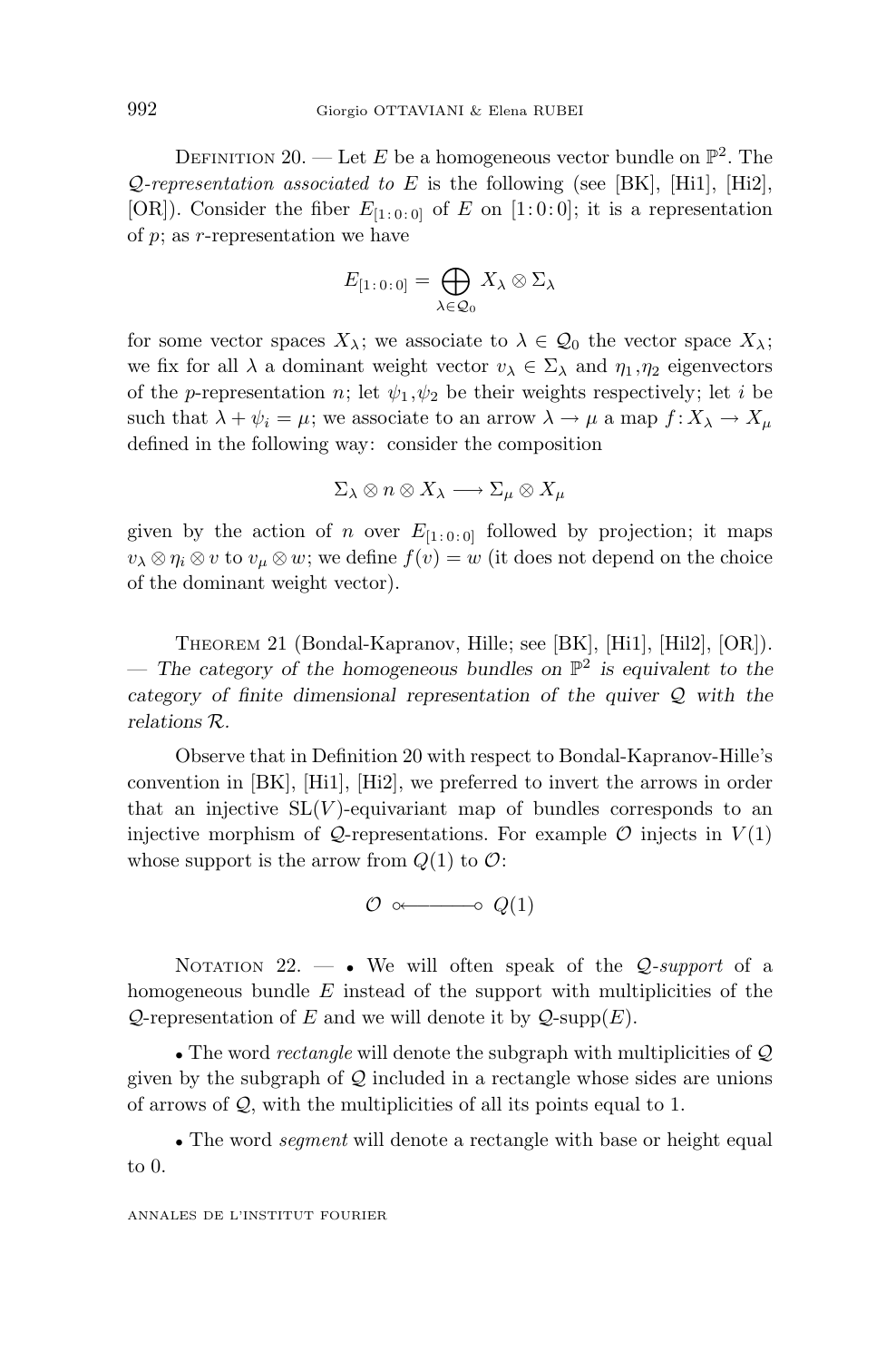• If *A* and *B* are two subgraphs of  $Q$ ,  $A \cap B$  is the subgraph of  $Q$ whose vertices and arrows are the vertices and arrows both of *A* and of *B*;  $A - B$  is the subgraph of Q whose vertices are the vertices of A not in B and the arrows are the arrows of *A* joining two vertices of  $A - B$ .

*Remark* 23 (see [BK]). — The *Q*-support of  $S^{p,q}V$  is a rectangle as in the figure



In fact, by the Euler sequence  $S^{p,q}V = S^{p,q}(\mathcal{O}(-1) \oplus Q)$  as *R*-representation; by the formula of a Schur functor applied to a direct sum (see [FH, Exercise 6.11]) we get

$$
S^{p,q}V=\bigoplus S^{\lambda}Q\otimes S^m\mathcal{O}(-1)
$$

as *R*-representations, where the sum is performed on  $m \in \mathbb{N}$  and on  $\lambda$ Young diagram obtained from the Young diagram of (*p, q*) by taking off *m* boxes not two in the same column; thus

$$
S^{p,q}V = \bigoplus_{\substack{0 \le m_1 \le p-q \\ 0 \le m_2 \le q}} S^{p-m_1,q-m_2}Q(-m_1 - m_2)
$$

Finally to show the maps associated to the arrows in the rectangle are nonzero we can consider on the set of the vertices of the rectangle the following equivalence relation:  $P \sim Q$  if and only if there exist two paths with *P* and *Q* respectively as sources and common sink such that the map associated to any arrow of the two paths is nonzero; if a map associated to an arrow (say from  $P_1$  to  $P_2$ ) of the rectangle is zero then, by the "commutativity of the squares", precisely by the relations in Definition 19, there would be at least two equivalence classes (the class of  $P_1$  and the class of  $P_2$ ), but this is impossible by the irreducibility of  $S^{p,q}V$ .

## **5. Some lemmas and notation.**

In this section we study equivariant maps between some homogeneous bundles on  $\mathbb{P}^2$  by using the language of the quivers and we collect some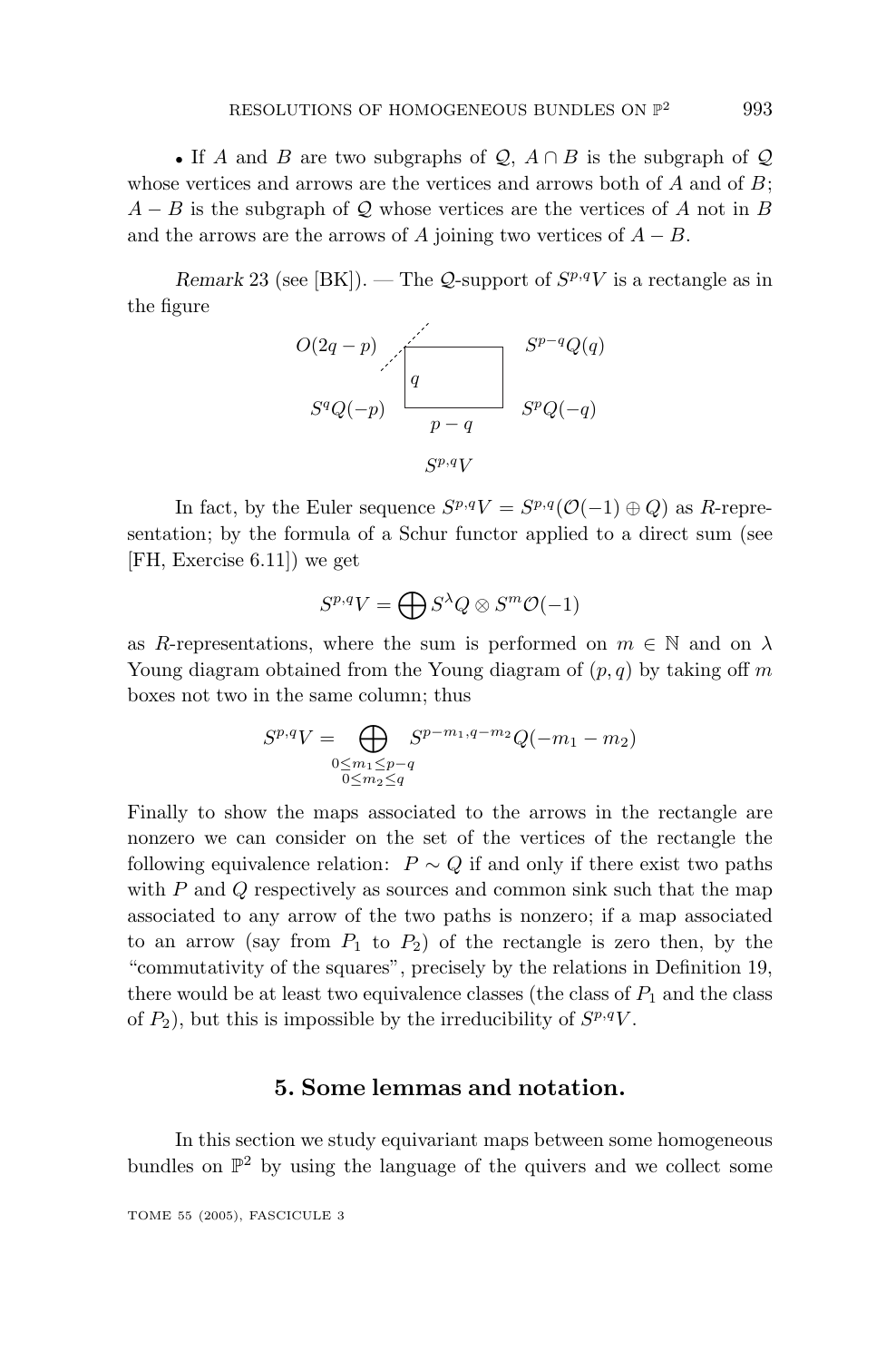technical notation and lemmas, which will be useful in the next section to study homogeneous subbundles (in particular their slope) of homogeneous bundles and then to study stability.

#### **5.1.** Q**-representation of kernels and images.**

LEMMA 24. — Let  $\varphi: S^{p,q}V \to S^{p+s_1,q+s_2,s_3}V(s_1+s_2+s_3)$  be an SL(*V* )*-invariant nonzero map*; *then*

(i) 
$$
Q\text{-}supp(\text{Ker}(\varphi)) = Q\text{-}supp(S^{p,q}V)
$$
  
\n $-Q\text{-}supp(S^{p+s_1,q+s_2,s_3}V(s_1+s_2+s_3)),$   
\n(ii)  $Q = (S^{p,q}V)$ 

(ii) 
$$
Q\text{-}supp(\text{Im}(\varphi)) = Q\text{-}supp(S^{p,q}V)
$$

$$
\bigcap Q\text{-}supp(S^{p+s_1,q+s_2,s_3}V(s_1+s_2+s_3)),
$$

$$
\bigcap \bigcap \text{}supp(S^{p+s_1,q+s_2,s_3}V(s_1+s_2+s_3)),
$$

(iii) 
$$
Q\text{-}supp(Coker(\varphi)) = Q\text{-}supp(S^{p+s_1,q+s_2,s_3}V(s_1+s_2+s_3))
$$
  
  $-Q\text{-}supp(S^{p,q}V).$ 

*Proof.* — Consider the *P*-invariant (and thus *R*-invariant) map  $\varphi_{[1:0:0]}$  induced by  $\varphi$  on the fibers on [1:0:0]; it is the morphism from the Q-representation of  $S^{p,q}V$  to the Q-representation of  $S^{p+s_1,q+s_2,s_3}V(s_1+s_2+s_3).$ 

Obviously the *R*-representations corresponding to the vertices in the Q-support of  $S^{p,q}V$  and not in the Q-support of  $S^{p+s_1,q+s_2,s_3}V(s_1+s_2+s_3)$ are in Ker  $\varphi_{[1:0:0]}$ .

We have to show that the *R*-representations corresponding to the vertices both in the  $Q$ -support of  $S^{p,q}V$  and in the  $Q$ -support of  $S^{p+s_1,q+s_2,s_3}V(s_1+s_2+s_3)$  are not in Ker  $\varphi_{[1:0:0]}$ .

We call *I* the set of such vertices.

If the *R*-representation corresponding to an element of *I* is in Ker  $\varphi_{[1:0:0]}$ , then also the *R*-representation corresponding to another element of *I* is in Ker  $\varphi_{[1:0:0]}$ : in fact by the commutativity of the diagram in the definition of morphism of representations of a quiver, if the *R*-representation corresponding to  $\lambda \in I$  is in Ker  $\varphi_{[1:0:0]}$ , then also the *R*representation corresponding to any element of *I* linked to  $\lambda$  by an arrow is in Ker  $\varphi_{[1:0:0]}$  and we conclude since for all  $\lambda_1, \lambda_2 \in I$  there is a path of the quiver joining  $\lambda_1$  and  $\lambda_2$ . Thus either any *R*-representation corresponding to an element of *I* is in Ker  $\varphi_{[1:0:0]}$  or any *R*-representation corresponding to an element of *I* is not in Ker  $\varphi_{[1:0:0]}$ . But the last case is impossible because  $\varphi$  is nonzero.  $\Box$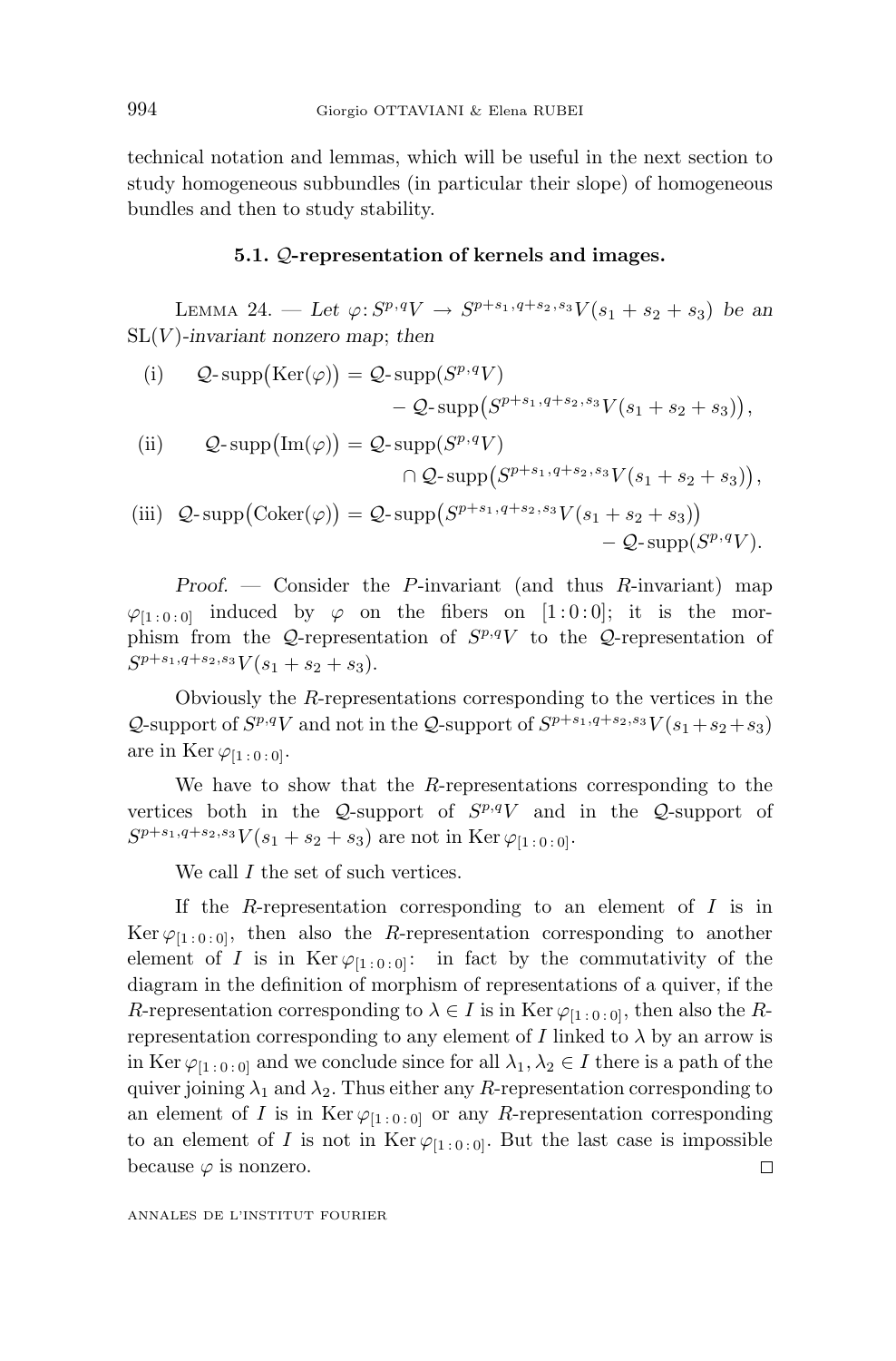COROLLARY 25. — *Let*

$$
\varphi: S^{p,q}V \longrightarrow \bigoplus_{s_1, s_2, s_3} S^{p+s_1, q+s_2, s_3}V(s_1+s_2+s_3)
$$

(where the sum is on a finite subset of  $\mathbb{N}^3$ ) be an  $SL(V)$ *-invariant nonzero map. Then*

$$
Q\text{-}\operatorname{supp}(\operatorname{Ker}(\varphi))
$$
  
=  $Q\text{-}\operatorname{supp}(S^{p,q}V) - Q\text{-}\operatorname{supp}(\oplus S^{p+s_1,q+s_2,s_3}V(s_1+s_2+s_3)).$ 

LEMMA 26 (Four Terms Lemma). — On  $\mathbb{P}^2 = \mathbb{P}(V)$  we have the *following exact sequence*:

$$
0 \to S^{q+s-1,q}V(-p+q-1+s) \longrightarrow S^{p,q}V \longrightarrow S^{p,q+s}V(s)
$$
  

$$
\longrightarrow S^{p-q-1,s-1}V(q+1+s) \to 0,
$$

*where the maps are* SL(*V* )*-invariant nonzero maps* (*they are unique up to multiples*)*.* (*Observe that*  $S^{p-q-1,s-1}V(q+1+s) \simeq S^{p,q+s,q+1}V(q+1+s)$ *.*)

*Proof.* — In the figure below we show the sides of the  $Q$ -supports of  $S^{p,q}V$  and  $S^{p,q+s}V(s)$ :



These supports are rectangles (see Remark 23); thus by Lemma 24 the Q-support of the kernel of  $S^{p,q}V \to S^{p,q+s}V(s)$  is the rectangle K, which is the Q-support of  $S^{q+s-1,q}V(-p+q-1+s)$  and the Q-support of the cokernel of  $S^{p,q}V \to S^{p,q+s}V(s)$  is the rectangle *C*, which is the support of  $S^{p-q-1,s-1}V(q+1+s)$ . Π

#### **5.2. Some calculations on the slope.**

*Remark* 27. — (i) The first Chern class of a homogeneous bundle *E* can be calculated as the sum of the first Chern classes of the irreducible bundles corresponding to the vertices of the Q-support of *E* multiplied by the multiplicities. The rank of  $E$  is the sum of the ranks of the irreducible bundles corresponding to such vertices multiplied by the multiplicities.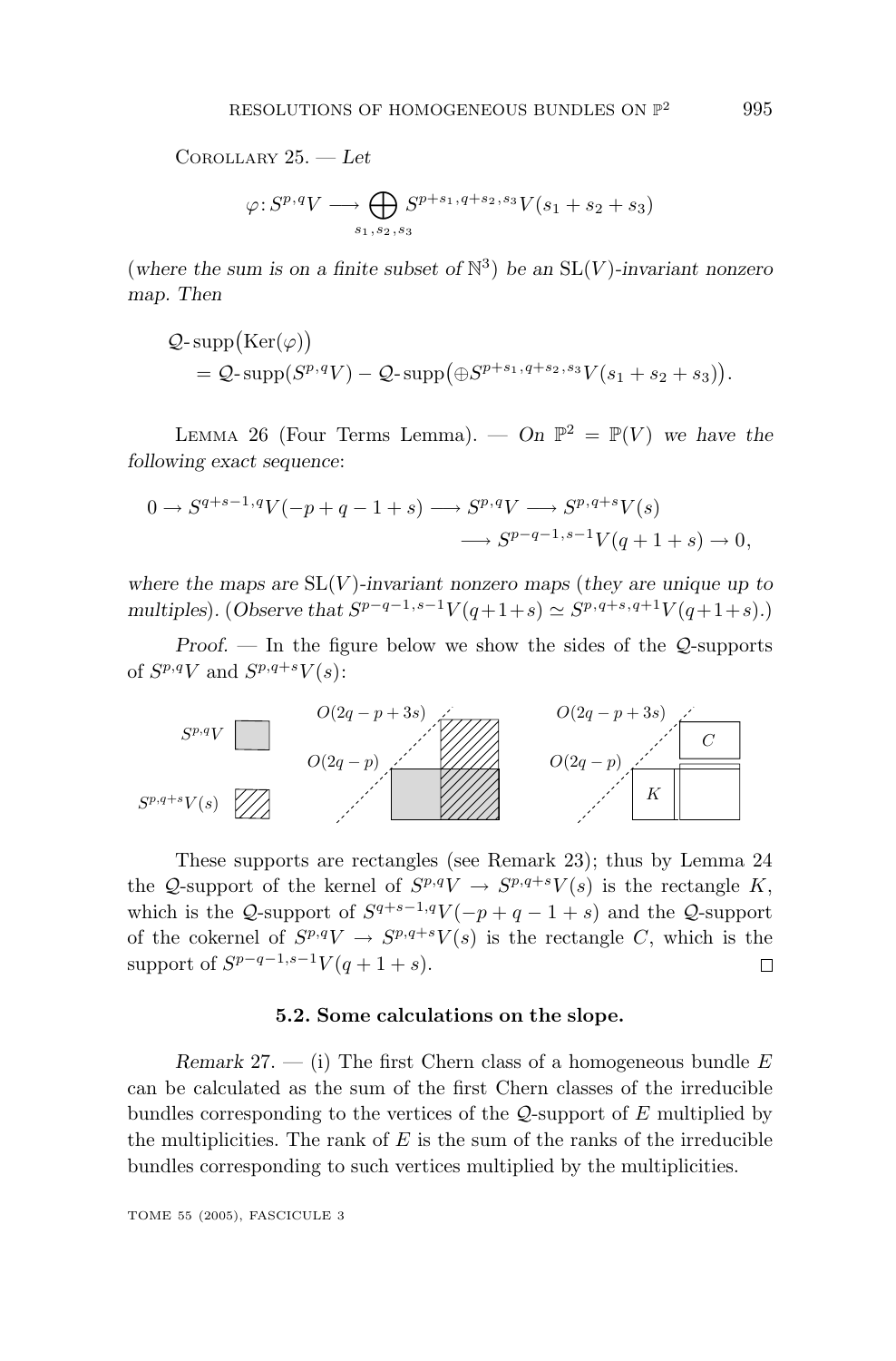We will often speak of the slope (resp. first Chern class, rank) of a graph with multiplicities instead of the slope (resp. first Chern class, rank) of the vector bundle whose Q-support is that graph with multiplicities.

(ii) Suppose the set of the vertices of the Q-support of *E* is the disjoint union of the vertices of the supports of two Q-representations *A* and *B*; if  $\mu(A) = \mu(B)$  then  $\mu(E) = \mu(A) = \mu(B)$ , if  $\mu(A) < \mu(B)$ then  $\mu(A) < \mu(E) < \mu(B)$ .

(iii) We recall that the rank of  $S^{\ell}Q(t)$  is  $\ell + 1$  and its first Chern class is  $(\ell + 1)(\frac{1}{2}\ell + t)$ .

LEMMA 28. — Let *R* be a rectangle of base *h*, height *k* and  $S^{\ell}Q(t)$  as *the highest vertex of the left side. Then*

$$
\mu(R) = \frac{(h+1)(k+1)\left\{\begin{array}{l}\frac{1}{2}(h^2 - k^2) + h(\ell + \frac{1}{2}t + 1) \\ + k(\frac{1}{2}t - \frac{1}{2}\ell - 1) + (\ell + 1)(\frac{1}{2}\ell + t))\end{array}\right\}}{(h+1)(k+1)(\ell + \frac{1}{2}(h+k) + 1)},
$$

(*where the numerator is the first Chern class and the denominator is the rank*)*.*

*Proof.* — Left to the reader.

LEMMA 29. — Let *S* be a horizontal (resp. vertical) segment in  $\mathcal{Q}^{(j)}$ *for some j* and let *S' be obtained translating S by*  $(0,1)$  (*resp*  $(1,0)$ ) *in*  $Q^{(j)}$  ⊂  $\mathbb{Z}^2$ *. Then*  $\mu(S) < \mu(S')$ *.* 

$$
\begin{array}{c|c}\nS' \\
\hline\nS\n\end{array}
$$
  $S \begin{array}{c|c}\n\end{array}$   $S'$ 

*Proof.* — Suppose *S* is horizontal, of length *h* and its first vertex from left is  $S^{\ell}Q(t)$ . By Lemma 28,

$$
\mu(S') = \frac{h^2 + 2h(\ell + 1) + \ell(\ell + 1)}{2\ell + 2 + h} + t,
$$
  

$$
\mu(S) = \frac{h^2 + 2h(\ell + 2) + (\ell + 2)(\ell + 1)}{2(\ell + 1) + 2 + h} + t - 2
$$

and  $\mu(S') > \mu(S)$  is easy to check. The case of vertical segments is similiar.

 $\Box$ 

$$
\Box
$$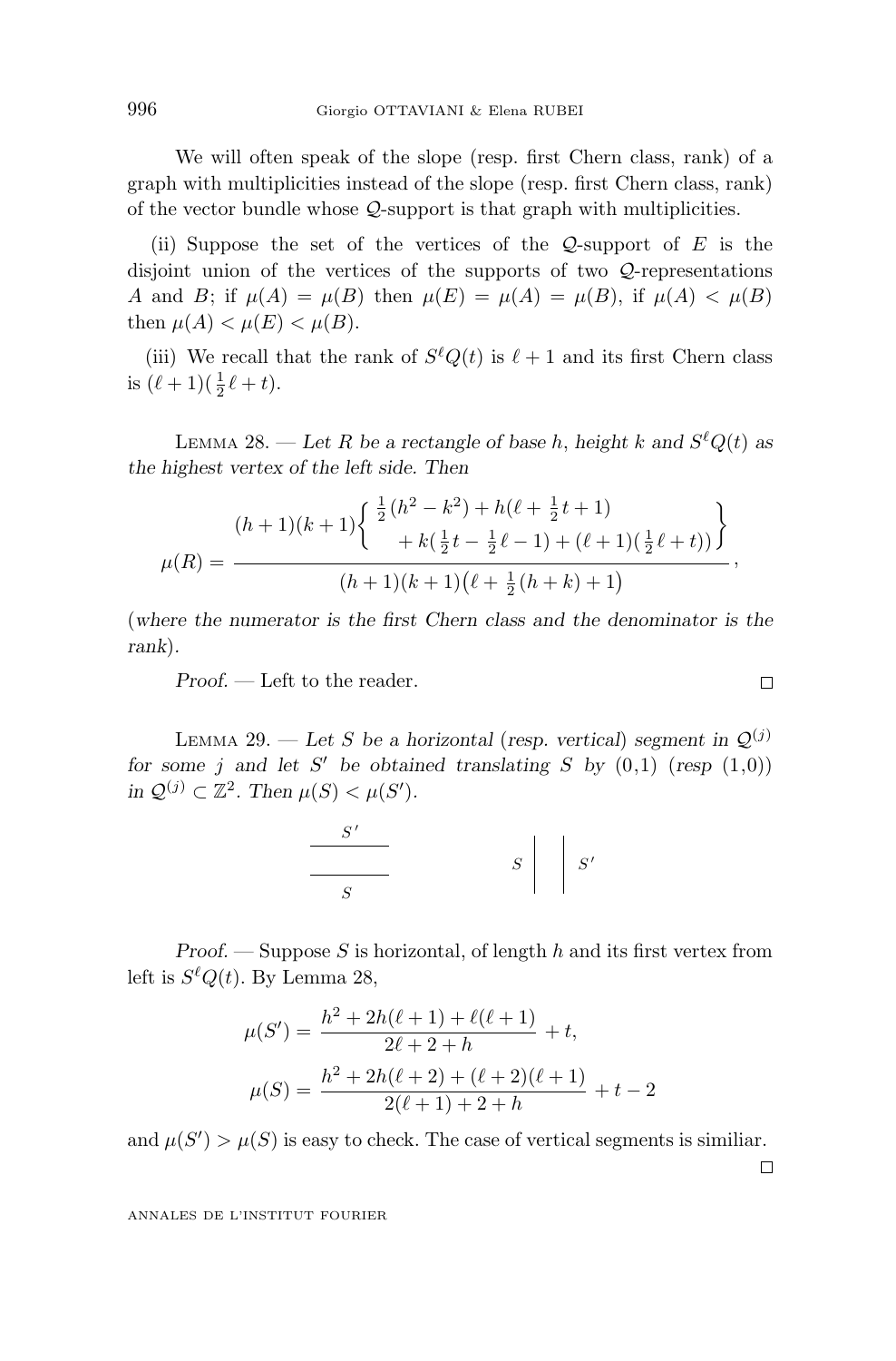LEMMA 30.  $-$  (i) Let *U* and *U'* be two rectangles with the same base *with the vertical sides lined up and U* above *U'*. Then  $\mu(U') < \mu(U)$ .

(ii) *Let W and W be two rectangles with the same height and the horizontal sides lined up and W at the right side of W . Then*  $\mu(W') < \mu(W)$ .

(iii) *Let R be a rectangle and R a subrectangle of R with the same base and with the lower side equal to the lower side of <i>R*. Then  $\mu(R') < \mu(R)$ .

(iv) Let  $T$  be a rectangle and  $T'$  a subrectangle of  $T$  with the same height *and with the left side equal to the left side of <i>T*. Then  $\mu(T') < \mu(T)$ .



*Proof.* — (i) By Lemma 29 and Remark 27 the slope of a rectangle is between the slope of the lower side and the slope of the higher side, thus again by Lemma 29 we conclude. Assertion (ii) is analogous to (i); (iii) and (iv) follow from (i) and (ii).  $\Box$ 

#### **5.3 Staircases.**

In this subsection we introduce particular  $\mathcal{Q}$ -representations, called "staircases". Their importance is due to the fact that they are the Qsupports of the homogeneous subbundles of the homogeneous bundles whose Q-supports are rectangles (in particular of the trivial homogeneous bundles).

*Remark* 31. — Let *E* be a homogeneous bundle on  $\mathbb{P}^2$  and *F* be a homogeneous subbundle. Let  $S$  and  $S'$  be the  $Q$ -supports of  $E$  and  $F$ respectively. By Theorem 21 the Q-representation of *F* injects into the Q-representation of  $E$ . If the multiplicities of  $S$  are all 1 and  $S'$  contains the source of an arrow  $\beta$  in *S* then *S'* contains  $\beta$ .

DEFINITION 32. — We say that a subgraph with multiplicities of  $\mathcal{Q}$ is a staircase *S* in a rectangle *R* if all its multiplicities are 1 and the graph of *S* is a subgraph of *R* satisfying the following property: if *V* is a vertex of *S* then the arrows of *R* having *V* as source must be arrows of *S* (and then also their sinks must be vertices of *S*). We say that a subgraph with multiplicities of  $\mathcal{Q}$  is a staircase if it is a staircase in some rectangle.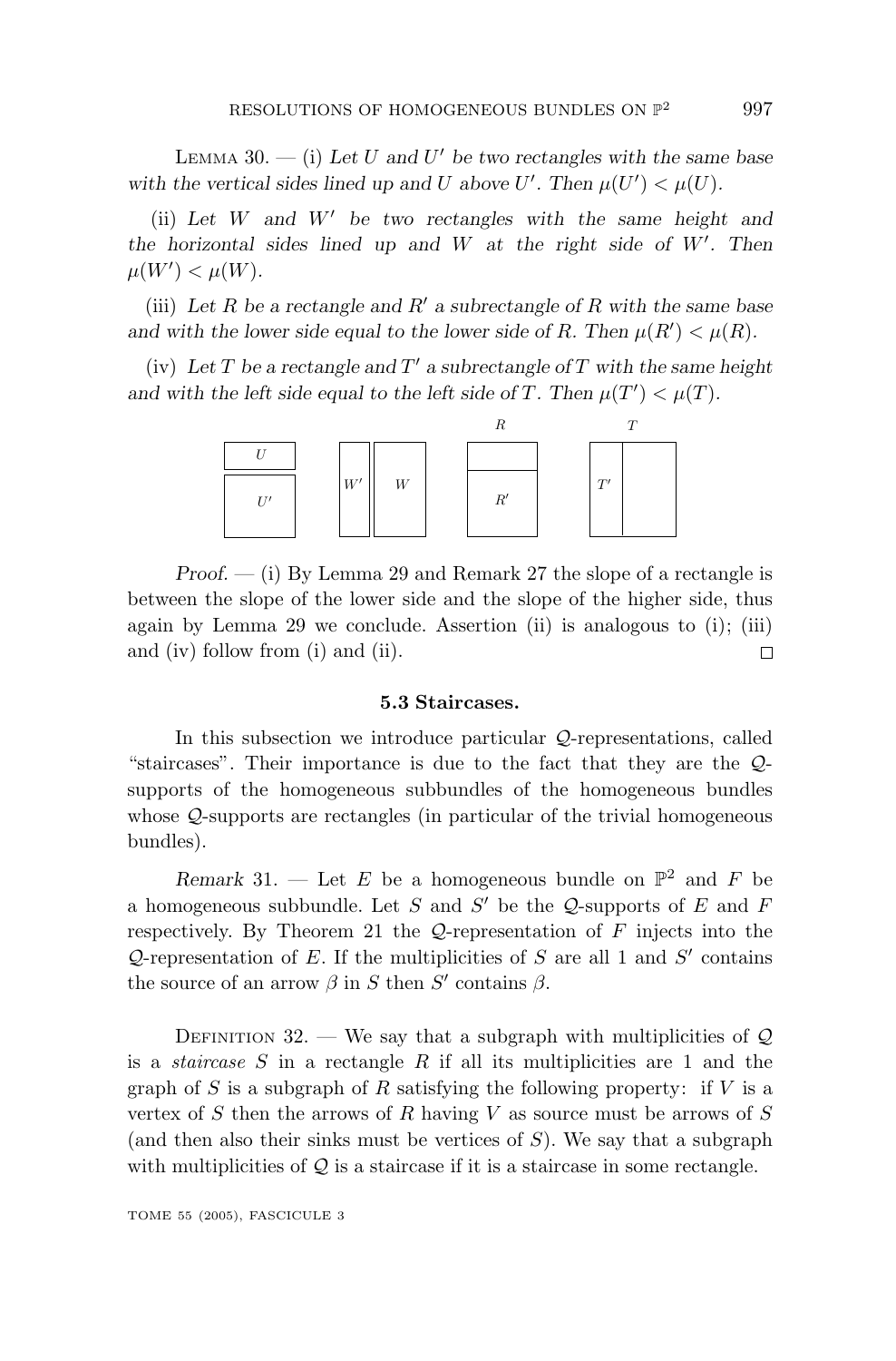

Observe that a staircase *S* in a rectangle *R* has as matter of fact the form of a staircase with base and left side included respectively in the base and the left side of *R* as in the figure above. By Remark 31 the Q-support of a homogeneous subbundle of a homogeneous bundle whose Q-support is a rectangle is a staircase in the rectangle.



NOTATION 33 (see the figure above). — Given a staircase *S* in a rectangle we define  $V_S$  to be the set of the vertices of  $S$  that are not sinks of any arrow of *S*. We call the elements of  $V<sub>S</sub>$  the vertices of the steps. Let  $V_S = \{V_1, \ldots, V_k\}$  ordered in such a way the projection of  $V_{i+1}$  on the base of *R* is on the left of the projection of  $V_i$  for all  $i = 1, \ldots, k - 1$ .

We define  $R_i$  as the rectangles with the right higher vertex equal to  $V_i$ and left lower vertex equal to the left lower vertex of *R*.

For any  $i = 1, \ldots, k$ , we define:

- the *i*-th horizontal step  $H_i = R_i R_{i-1}$  ( $R_0 = \emptyset$ ),
- the *i*-th vertical step  $E_i = R_i R_{i+1}$   $(R_{k+1} = \emptyset)$ ,
- the *i*-th sticking out part  $O_i = H_i \cap E_i$ .

Let  $s_i$  and  $r_i$  be the lines containing respectively the higher side of  $O_i$ and the right side of *Oi*.

For  $i = 1, \ldots, k - 1$ , let  $S_i$  be the rectangle whose sides are on  $r_i$ ,  $s_{i+1}$ , the line of the base of the staircase and the line on the left side of the staircase.

Let  $A_i$ , for  $i = 1, \ldots, k - 1$ , and  $B_i$ , for  $i = 2, \ldots, k$ , be the rectangles

$$
A_i = S_i - R_i - R_{i+1}, \quad B_i = S_{i-1} - R_i - R_{i-1}.
$$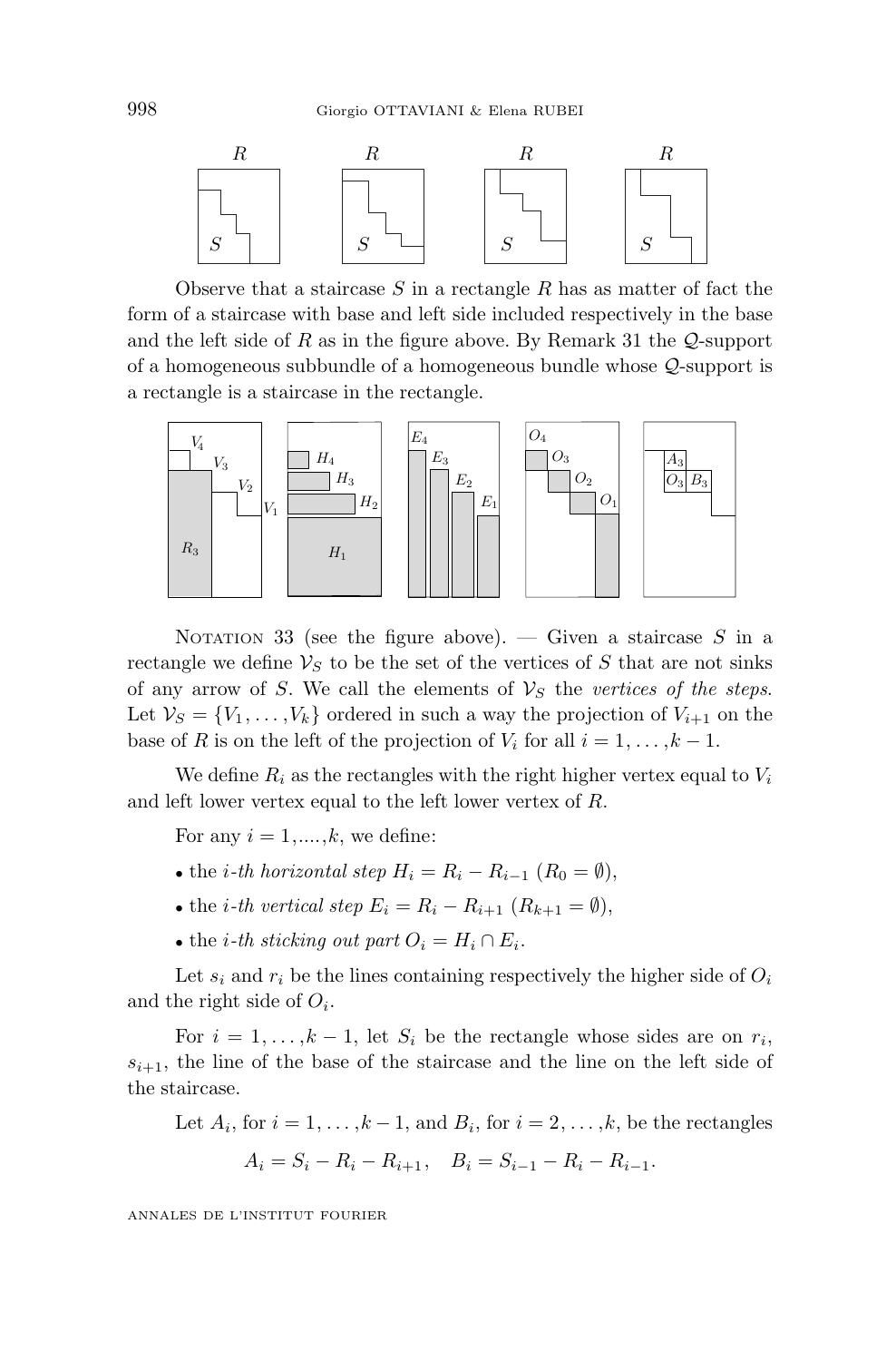# **6. Results on stability and simplicity of elementary homogeneous bundles.**

DEFINITION 34. — We say that a *G*-homogeneous bundle is multistable if it is the tensor product of a stable *G*-homogeneous bundle and an irreducible *G*-representation.

THEOREM 35 (Rohmfeld, Faini). — (i) (*see* [Ro]) *Ahomogeneous bundle E* is semistable if and only if  $\mu(F) \leq \mu(E)$  for any subbundle *F* of *E induced by a subrepresentation of the P-representation inducing E.*

(ii) (*see* [Fa]) *A* homogeneous bundle *E* is multistable if and only if  $\mu(F) < \mu(E)$  for any subbundle F of E induced by a subrepresentation of *the P-representation inducing E.*

THEOREM 36. — Let  $p, q \in \mathbb{N}$  with  $p \ge q$  and  $s > 0$ . Let E be the *homogeneous vector bundle on*  $\mathbb{P}^2 = \mathbb{P}(V)$  *defined by the following exact sequence*:

(7)  $0 \to S^{p,q}V(-s) \xrightarrow{\varphi} S^{p+s,q}V \longrightarrow E \to 0,$ 

*where*  $\varphi$  *is a nonzero*  $SL(V)$ *-invariant map. Then E is stable* (*in particular it is simple*)*.*

*Proof.* — To show that *E* is stable it is sufficient to show that it is multistable; in fact if *E* is the tensor product of a stable homogeneous vector bundle  $E'$  with an  $SL(V)$ -representation  $W$ , then the minimal resolution of *E* must be the tensor product of the minimal resolution of *E* with *W* and from (7) we must have  $W = \mathbb{C}$ .

To show that  $E$  is multistable we consider the  $Q$ -representation associated to *E*. In the figure we show the sides of the Q-supports of  $S^{p,q}V(-s)$  and  $S^{p+s,q}V$ ; these supports are rectangles (see Remark 23); thus the  $Q$ -support of  $E$  is the rectangle  $R$  (see figure next page).

By Theorem 35, *E* is multistable if  $\mu(F) < \mu(E)$  for any subbundle *F* of *E* induced by a subrepresentation of the *P*-representation inducing *E*. Observe that, by Remark 31, the support of the Q-representation of any such subbundle  $F$  must be a staircase  $C$  in  $R$  and vice versa any  $Q$ -representation whose support is a staircase *C* in *R* is the Q-representation of a subbundle *F* of *E* induced by a subrepresentation of the *P*-representation inducing *E*.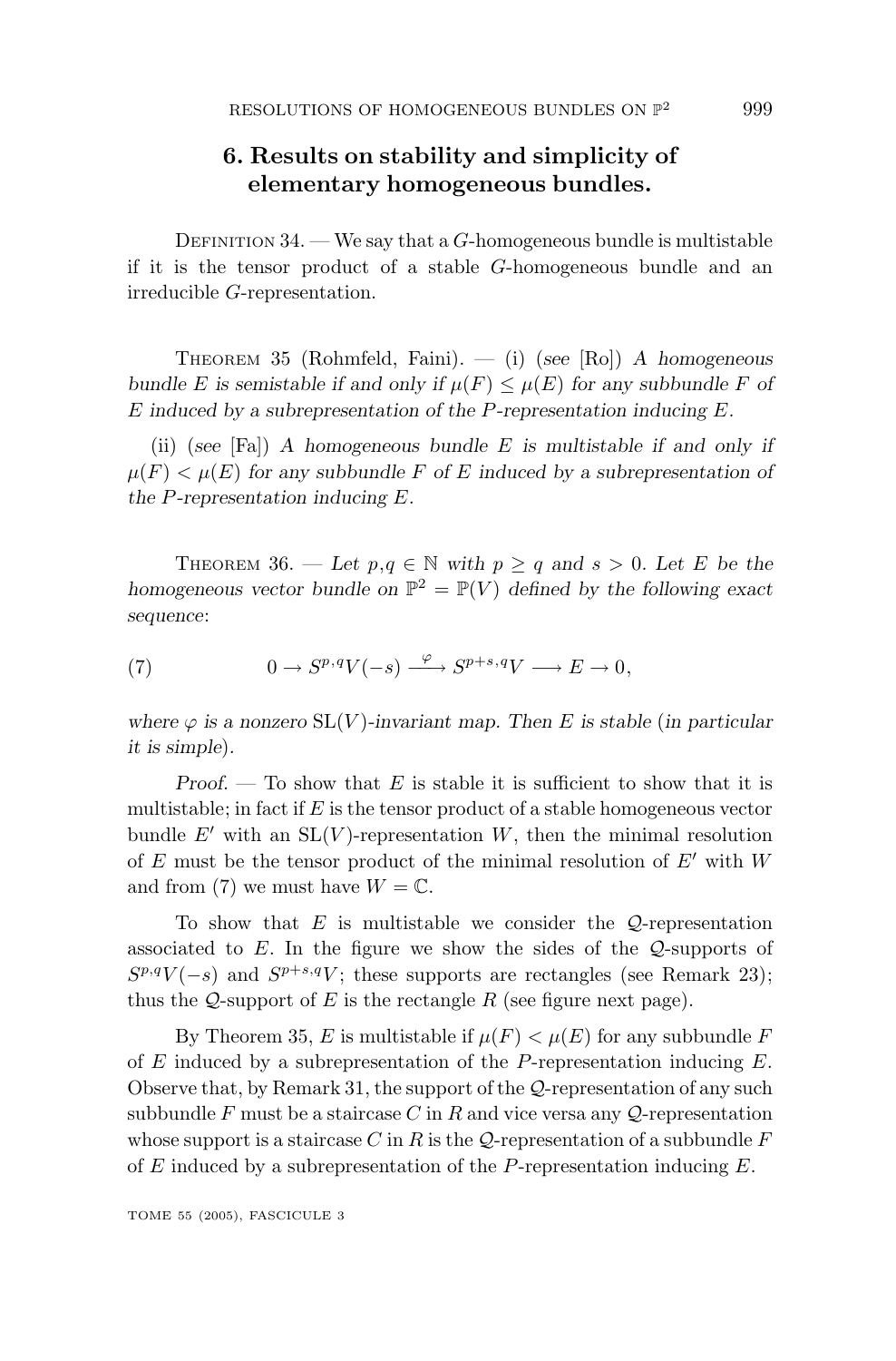

We will show by induction on the number *k* of steps of *C* that  $\mu(C) < \mu(R)$  for any *C* staircase in *R*.

•  $k = 1$ . — In this case *C* is a subrectangle in the rectangle *R*. Thus this case follows from Lemma 30.

•  $k-1$  implies  $k = W$ e will show that, given a staircase  $C$  in  $R$ with *k* steps, there exists a staircase  $C'$  in  $R$  with  $k-1$  steps such that  $\mu(C) \leq \mu(C')$ . If we prove this, we conclude because  $\mu(C) \leq \mu(C') < \mu(R)$ , where the last inequality holds by induction hypothesis.

Let  $C_1$  and  $C_2$  be two staircases as in the figure



that is,  $C_1$  and  $C_2$  are staircases with  $k-1$  steps obtained from  $C$ respectively "removing and adding" two rectangles *O* and *T*. Precisely *O* is a sticking out part  $O_i$  of  $C$  for some  $i$  and  $T$  is a nonempty rectangle among the two rectangles  $A_i$ ,  $B_i$  (see Notation 33).

If  $\mu(C_1) \geq \mu(C)$  we conclude at once.

Thus we can suppose that  $\mu(C_1) < \mu(C)$ . We state that in this case  $\mu(C_2) \geq \mu(C)$ . In fact: let  $\mu(C_1) = a/b$ ,  $\mu(O) = c/d$  and  $\mu(T) = e/f$ , where the numerators are the first Chern classes and the denominators the ranks; since  $\mu(C_1) < \mu(C)$ , we have  $a/b < (a+c)/(b+d)$ , thus  $a/b < c/d$ ; besides  $\mu(O) < \mu(T)$  by Lemma 30, i.e.  $c/d < e/f$ ; thus  $(a + c + e)/(b + d + f) \ge (a + c)/(b + d)$  i.e.  $\mu(C_2) \ge \mu(C)$ . 口

Observe that, by Lemma 14 (i), the simplicity statement of Theorem 36 is equivalent to:

COROLLARY 37. — Let  $p,q,s \in \mathbb{N}$  with  $p \ge q, s > 0$  and let A and B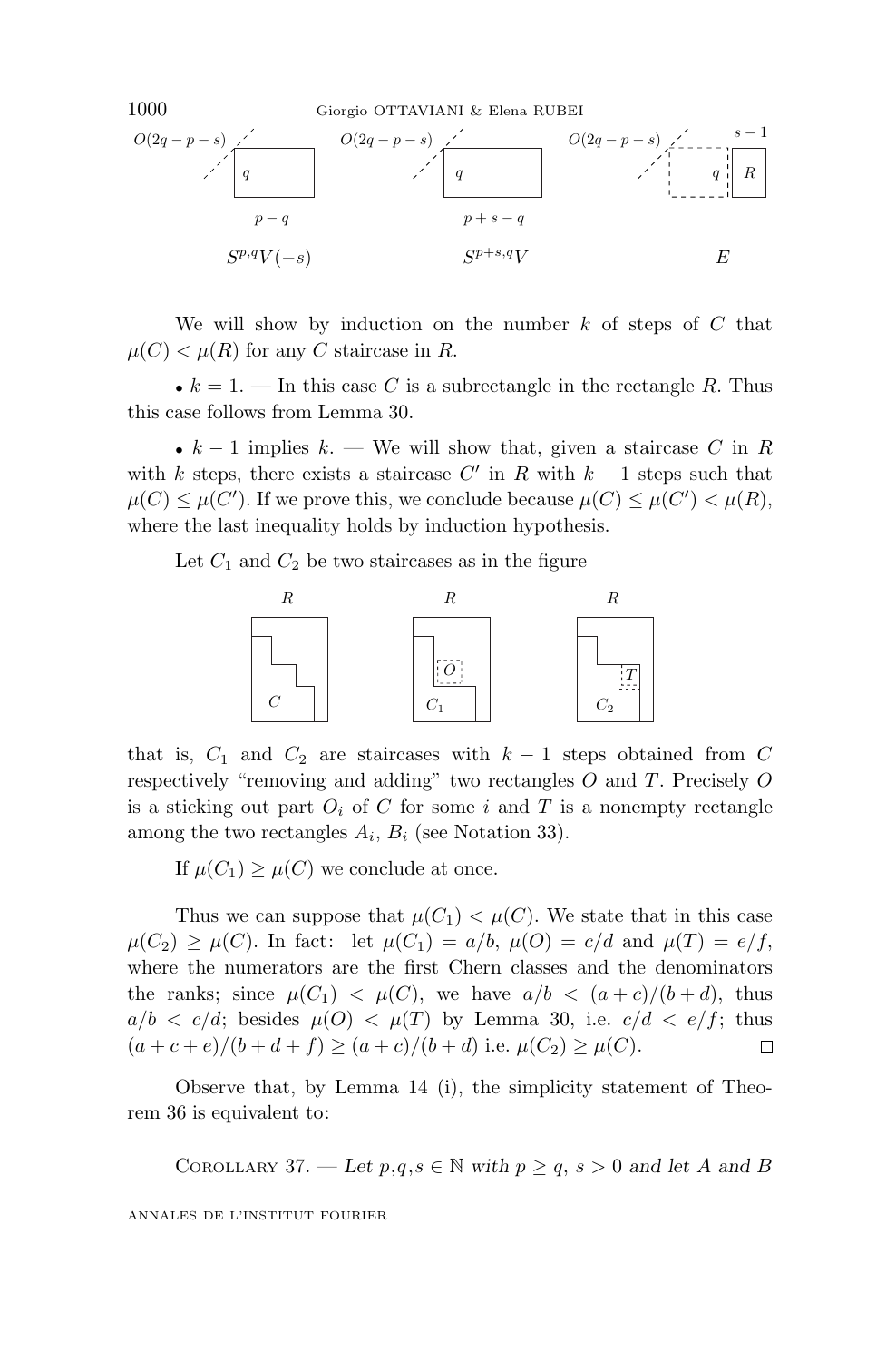*be two linear maps such that the following diagram commutes*:

$$
S^{p,q}V \otimes S^{s}V \xrightarrow{\pi} S^{p+s,q}V
$$

$$
A \otimes \text{Id} \downarrow B
$$

$$
S^{p,q}V \otimes S^{s}V \xrightarrow{\pi} S^{p+s,q}V,
$$

*where*  $\pi$  *is a nonzero*  $SL(V)$ *-invariant projection* (*it is unique up to multiple*); *then*  $A = \lambda$  Id *and*  $B = \lambda$  Id *for some*  $\lambda \in \mathbb{C}$ *.* 

Now we want to prove Theorem 3; first it is necessary to prove several lemmas.

LEMMA 38. — Let 
$$
p, q, s \in \mathbb{N}
$$
 with  $p \ge q$ . For every  
\n $M \subset \{(s_1, s_2, s_3) \in \mathbb{N}^3 \mid s_1 + s_2 + s_3 = s, s_2 \le p - q, s_3 \le q\},\$ 

*let*  $\mathcal{P}_M$  *be the following statement: for every V complex vector space of dimension* 3, the commutativity of the diagram of bundles on  $\mathbb{P}(V)$ :

$$
S^{p,q}V(-s) \xrightarrow{\varphi} \bigoplus_{(s_1, s_2, s_3) \in M} S^{p+s_1, q+s_2, s_3}V
$$
  
\n
$$
A \downarrow \qquad \qquad \downarrow B
$$
  
\n
$$
S^{p,q}V(-s) \xrightarrow{\varphi} \bigoplus_{(s_1, s_2, s_3) \in M} S^{p+s_1, q+s_2, s_3}V
$$

(where *A* and *B* are linear maps and the components of  $\varphi$  are nonzero SL(*V*)-invariant maps) implies  $A = \lambda$  Id and  $B = \lambda$  Id for some  $\lambda \in \mathbb{C}$ . Let

$$
\{(s_1, s_2, s_3) \in \mathbb{N}^3 \mid s_1 + s_2 + s_3 = s, \ s_2 \le p - q, \ s_3 \le q\} = R \cup T
$$

*with*  $R \cap T = \emptyset$ ,  $R \neq \emptyset$ ,  $T \neq \emptyset$ . Then  $\mathcal{P}_R$  *is true if and only if*  $\mathcal{P}_T$  *is true.* 

*Proof.* — Suppose  $\mathcal{P}_T$  is true. We want to show  $\mathcal{P}_R$  is true. Let A and *B* such that the diagram

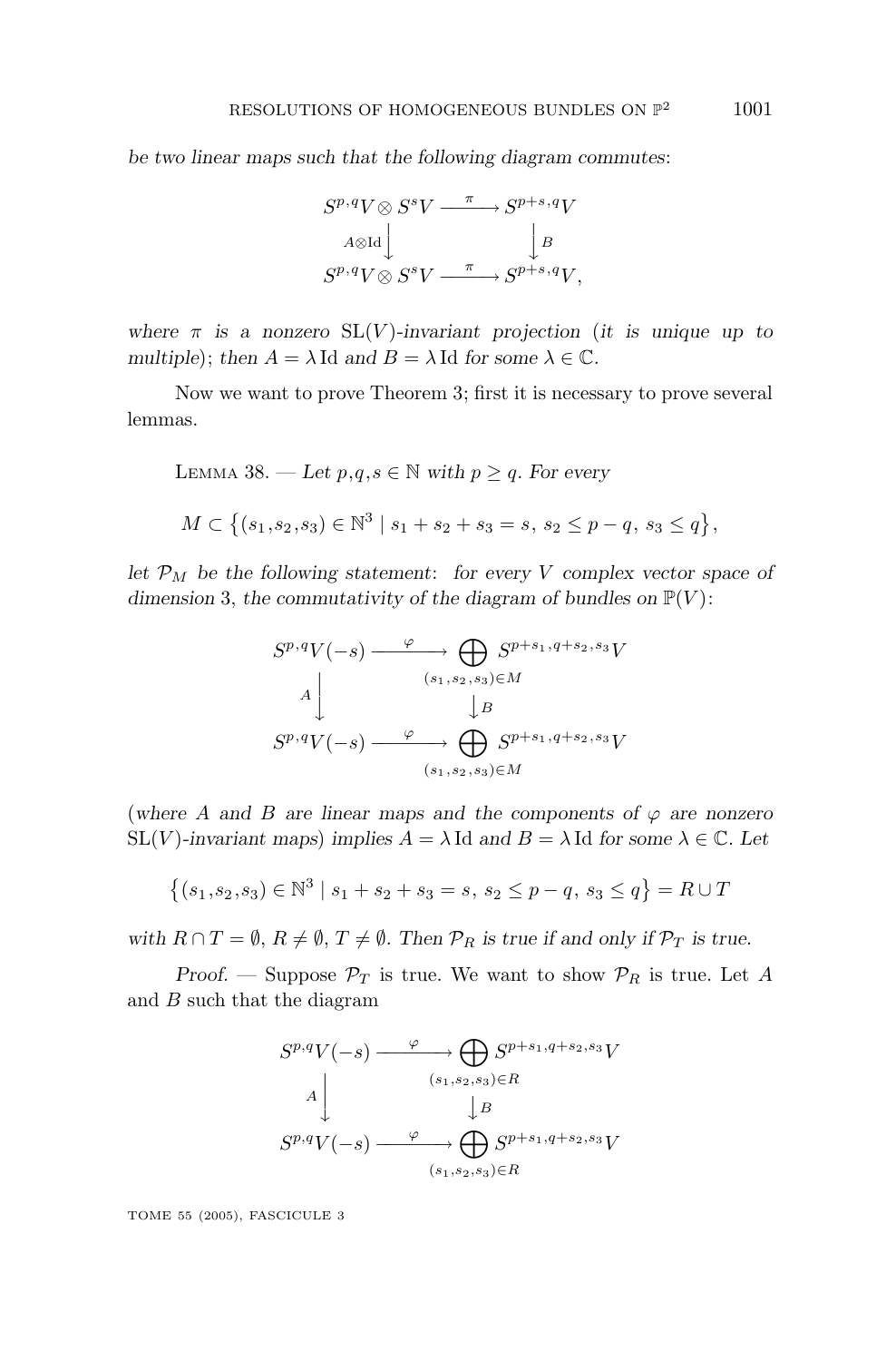commutes. It is equivalent to the diagram

$$
S^{p,q}V \otimes S^{s}V \xrightarrow{\pi} \bigoplus_{(s_1, s_2, s_3) \in R} S^{p+s_1, q+s_2, s_3}V
$$
  

$$
A \otimes \text{Id} \downarrow B
$$
  

$$
S^{p,q}V \otimes S^{s}V \xrightarrow{\pi} \bigoplus_{(s_1, s_2, s_3) \in R} S^{p+s_1, q+s_2, s_3}V.
$$

Thus  $(A \otimes \text{Id})(\text{Ker } \pi) \subset \text{Ker } \pi$ . Observe that

$$
\text{Ker}\,\pi = \bigoplus_{(s_1, s_2, s_3) \in T} S^{p+s_1, q+s_2, s_3} V.
$$

Then we get the following commutative diagram:

$$
\bigoplus_{(s_1, s_2, s_3) \in T} S^{p+s_1, q+s_2, s_3}V \longrightarrow S^{p,q}V \otimes S^s V
$$
  
\n
$$
\bigcup_{(s_1, s_2, s_3) \in T} S^{p+s_1, q+s_2, s_3}V \longrightarrow S^{p,q}V \otimes S^s V.
$$

Let  $W = V^{\vee}$ . Substitute  $W^{\vee}$  for *V* in the above diagram and dualize; the diagram we obtain is equivalent to the following commutative diagram of bundles on  $\mathbb{P}(W)$ 

$$
S^{p,q}W(-s) \longrightarrow \bigoplus_{(s_1,s_2,s_3)\in T} S^{p+s_1,q+s_2,s_3}W
$$
  
\n
$$
\downarrow^{A^{\vee}} \qquad \qquad \downarrow^{A^{\vee}} \qquad \qquad \downarrow^{A^{\vee}}
$$
  
\n
$$
S^{p,q}W(-s) \longrightarrow \bigoplus_{(s_1,s_2,s_3)\in T} S^{p+s_1,q+s_2,s_3}W.
$$

By  $\mathcal{P}_T$  we conclude that  $A^\vee = \lambda$  Id and then  $A = \lambda$  Id.

DEFINITION  $39.$  — We say (see figure below) that a staircase is regular if all the vertices of the steps (see Notation 33) are on a line with angular coefficient equal to  $-1$ .



ANNALES DE L'INSTITUT FOURIER

 $\Box$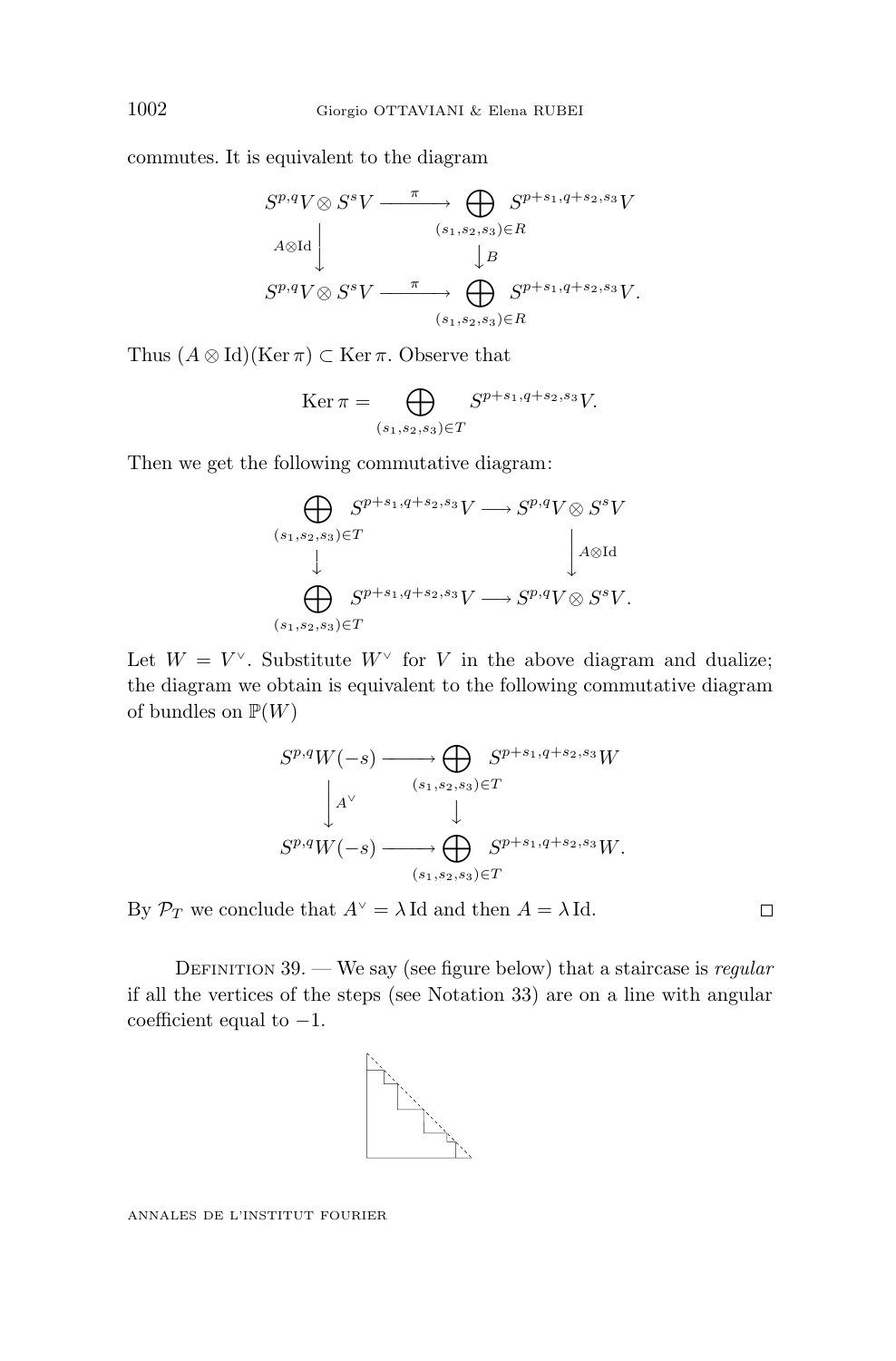LEMMA 40. — *The bundles whose support is a regular staircase are multistable.*

*Proof of Lemma 40.*

*Fact 1*. — For any regular staircase we have

$$
\mu(H_i) > \mu(H_{i-1}) \quad \text{and} \quad \mu(E_i) > \mu(E_{i+1})
$$

for any *i*, where  $H_i$  are the horizontal steps and  $E_i$  are the vertical steps (see Notation 33); recall that  $H_{i+1}$  is below  $H_i$  and  $E_{i+1}$  is on left of  $E_i$ .

*Proof.* — Obviously it is sufficient to prove the statement for a regular staircase with two steps. It is a freshman calculation (even if a bit long) (use Lemma 28).  $\Box$ 

*Fact 2.* — Let *S* be a regular staircase. Then for every sticking out part *O* of *S* we have  $\mu(O) > \mu(S - O)$ . Therefore  $\mu(S) > \mu(S - O)$ .

*Proof.* — Let *b* be the line on which the base of *O* is and let  $\ell$  be the line on which the left side of  $O$  is. Let  $T_1$  be the staircase whose vertices are the vertices of *S* that are either above *b* or on *b* and on the left of  $\ell$  (see the figure below). Let  $T_2$  be the staircase whose vertices are the vertices of  $S$ that are below *b* and either on the right of  $\ell$  or on  $\ell$ .

Let *K* be the rectangle  $K = S - T_1 - T_2 - O$ .



By Lemma 30  $\mu(O) > \mu(K)$ . Besides, by applying Fact 1 to the staircases  $T_1 + O$  and  $T_2 + O$  (where  $T_i + O$  is the smallest staircase containing  $T_i$  and  $O$ ), we get  $\mu(O) > \mu(T_1)$  and  $\mu(O) > \mu(T_2)$ . Hence  $\mu(O)$  > max{ $\mu(K), \mu(T_1), \mu(T_2)$ } ≥  $\mu(S - O)$  (see Remark 27).  $\Box$ 

Now we are ready to prove that every bundle such that its Qsupport is a regular staircase *S* is multistable. Let *C* be the support of a Q-representation subrepresentation of *S* (thus again a staircase by Remark 31). We want to prove  $\mu(C) < \mu(S)$  by induction on the number k of steps of *C*.

•  $k = 1$ . — The statement follows from Lemma 30 and Fact 1.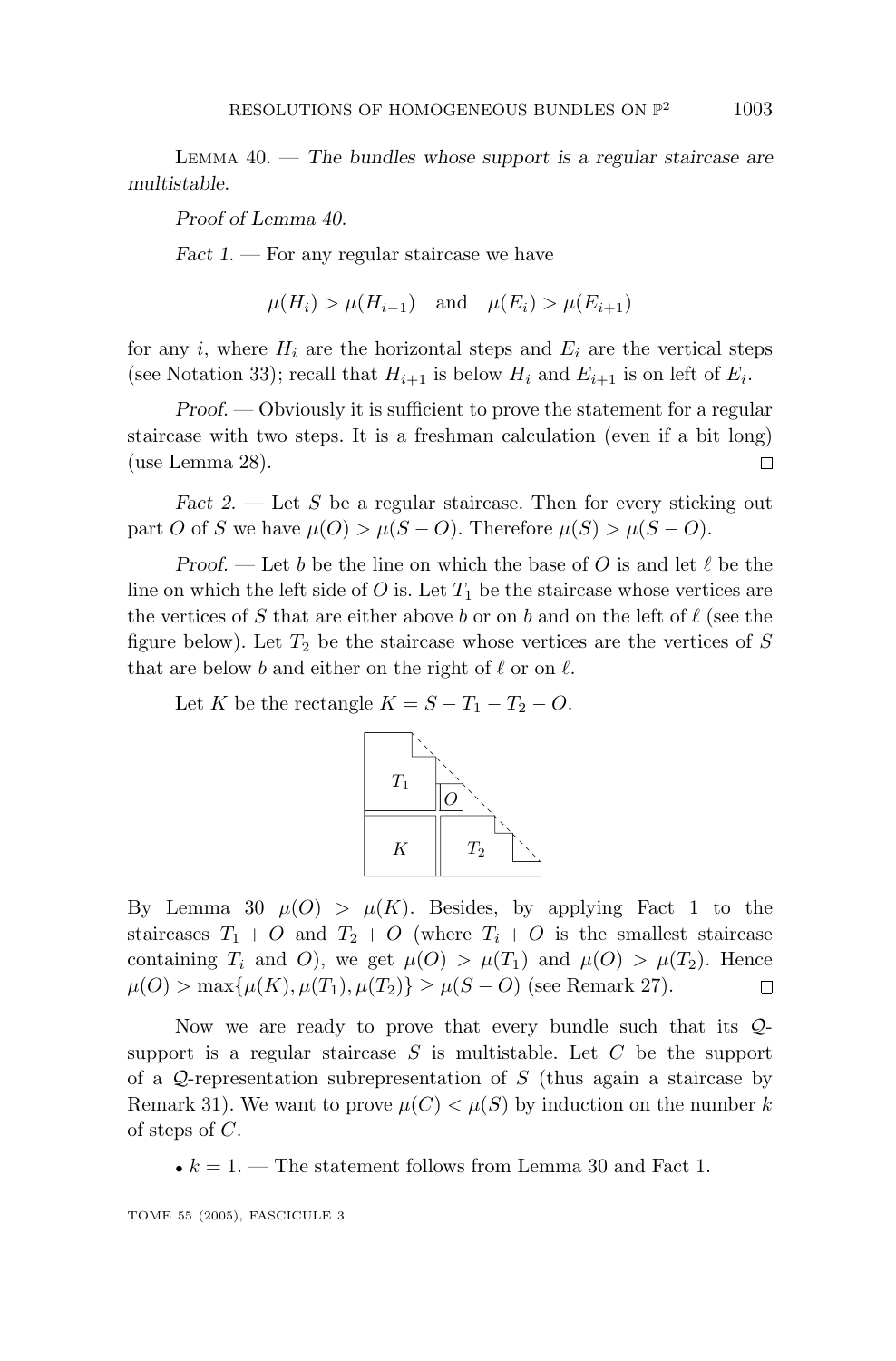•  $k-1$  implies  $k.$  — We do induction on  $-\text{length}(bd(C) \cap bd(S)),$ where *bd* denotes the border and the border of a staircase is the border of the part of the plane inside the staircase.

Let *C* be a staircase with *k* steps support of a subrepresentation of *S*. Let  $O_i$  be the *i*-th sticking out part of  $C$ .

- *⊳* If  $\mu$ (*C* − *O*<sub>*i*</sub>) ≥  $\mu$ (*C*) for some *i* we conclude at once because *C* − *O*<sub>*i*</sub> has  $k - 1$  steps; thus by induction assumption  $\mu(S) > \mu(C - O_i)$ and then  $\mu(S) > \mu(C)$ .
- *⊳* Thus we can suppose  $\mu$ (*C*) *>*  $\mu$ (*C* − *O*<sub>*i*</sub>) for all *i* i.e.  $\mu$ (*O*<sub>*i*</sub>) *>*  $\mu$ (*C*) for all *i*.

Let  $A_i'$  be the biggest rectangle in  $A_i \cap S$  with the lower side equal to the lower side of  $A_i$  and let  $B'_i$  be the biggest rectangle in  $B_i \cap S$  with the left side equal to the left side of  $B_i$  (see Notation 33 for the definition of  $A_i$ and  $B_i$ ).



Suppose that there exists *i* such that either  $A_i'$  or  $B_i'$  is not empty; for instance suppose  $B'_i \neq \emptyset$ . Since  $\mu(B'_i) > \mu(O_i)$  by Lemma 30 and  $\mu(O_i) > \mu(C)$  by assumption, we have  $\mu(B_i') > \mu(C)$  and thus

$$
\mu(C + B_i') > \mu(C)
$$

where  $C + B'_i$  is the smallest staircase containing *C* and  $B'_i$ . If  $B_i$  is a subgraph of *S* i.e.  $B_i = B'_i$ , then  $C + B'_i$  is a staircase with  $k - 1$  steps thus, by induction assumption,  $\mu(S) > \mu(C + B_i')$ ; hence  $\mu(S) > \mu(C)$  by (8).

If  $B_i$  is not a subgraph of *S* i.e.  $B_i \neq B'_i$ , then

 $\text{length}\big(bd(C+B'_i)\cap bd(S)\big) > \text{length}\big(bd(C)\cap bd(S)\big)$ 

and by induction assumption  $\mu(S) > \mu(C + B_i')$ ; hence we conclude again  $\mu(S) > \mu(C)$  by (8).

If  $A'_i$  and  $B'_i$  are empty for all  $i$  then there exists a chain of staircases *C* = *S*<sup>0</sup> ⊂ *S*<sup>1</sup> ⊂ ··· ⊂ *S*<sup>*r*</sup> = *S* such that *S*<sup>*i*</sup> is obtained from *S*<sup>*i*+1</sup> taking off one of its sticking out parts, thus, by Fact 2, we conclude.  $\Box$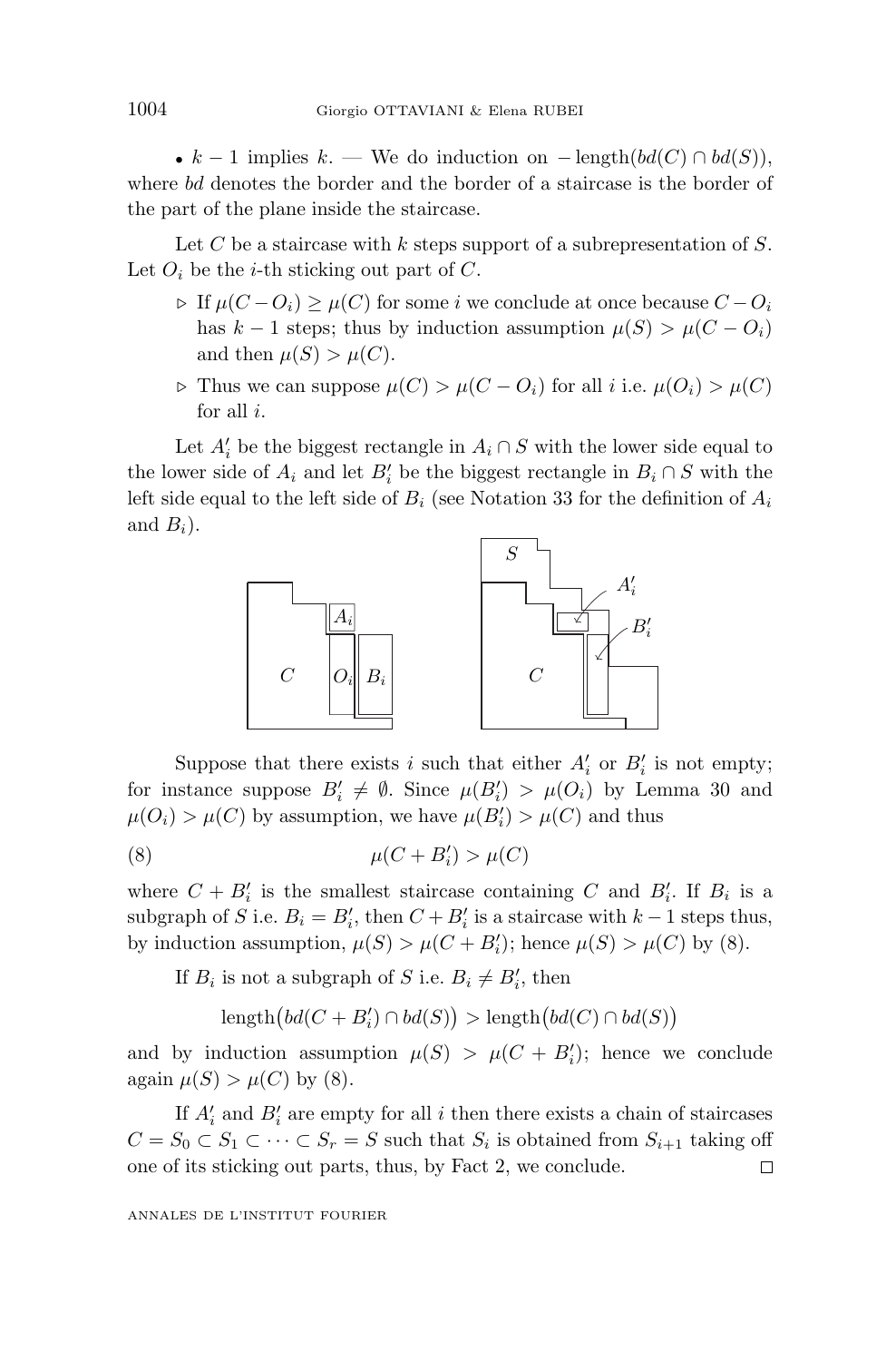LEMMA 41. — a) The Q-support of  $S^{\ell}Q(t) \otimes S^{q}V$  is (see also the *figure below*):

(i) if  $\ell \geq q$ , the subgraph of  $\mathcal{Q}$ , with all the multiplicities equal to 1, *included in an isosceles right-angled triangle with horizontal and vertical catheti of length q*, *the direction of the hypotenuse equal to NW-SE*, *the vertex opposite to the hypothenus equal to the lowest left vertex and equal*  $to S^{\ell}Q(t-q);$ 

(ii) if  $\ell < q$  the subgraph of Q, with all the multiplicities equal to 1, *included in a right-angled trapezium with horizontal bases*, *left side orthogonal to the bases*, *right side with angular coefficient* −1, *length of the inferior base equal to q, the lowest left vertex equal to*  $S^{\ell}Q(t-q)$ *.* 

b) *By duality* (*or directly*) *we can get an analogous statement for the*  $\mathcal{Q}$ -support of  $S^{\ell}Q(t) \otimes S^{q,q}V$  (see the figure).

*Proof.* — Use that  $S^qV = \bigoplus_{i=0,\dots,q} S^{q-i}Q(-i)$  as *R*-representation and Clebsch-Gordan's formula, see [FH]: if  $\ell \geq m$ , then

$$
S^{\ell}Q(t) \otimes S^{m}Q(r) = S^{\ell+m}Q(t+r) \oplus S^{\ell+m-2}Q(t+r+1)
$$
  

$$
\oplus \cdots \oplus S^{\ell-m}Q(t+r+m) \quad \Box
$$

DEFINITION  $42.$  — We say that a staircase is *completely regular* if it is equal to one of the subgraphs of  $Q$  described in a of Lemma 41.



*S*<sup>*t*</sup> $Q(t) \otimes S^{q}V$ 



LEMMA 43. — *Abundle whose support is a regular staircase is stable if and only if the staircase is not completely regular.*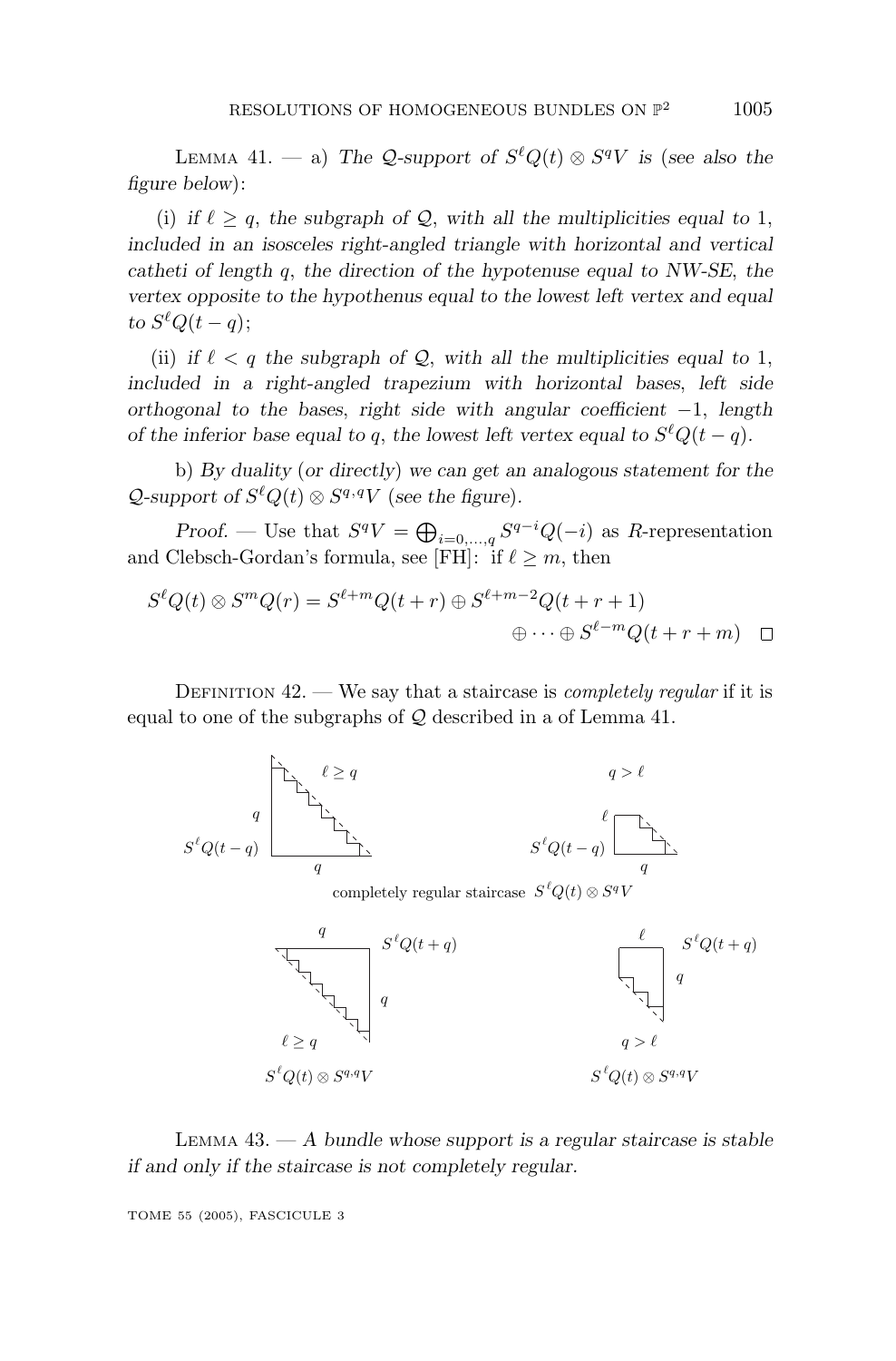*Proof.* — Observe that the Q-support of  $S^{\ell}Q(t) \otimes S^{p,q}V$  has some multiplicity  $> 2$  if  $p \neq q$  and  $q \neq 0$ ; in fact among the vertices of the Q-support of  $S^{p,q}V$  there are  $\mathcal{O}(2q - p)$  and  $S^2Q(-1 + 2q - p)$ , thus, by Clebsch-Gordan's formula,  $S^{\ell}Q(t + 2q - p)$  occurs at least twice in  $S<sup>ℓ</sup>Q(t) ⊗ S<sup>p,q</sup>V$ .

By Lemma 40 if a bundle *E* has a regular staircase as Q-support, then  $E = E' \otimes T$  where  $E'$  is a stable vector bundle and *T* is a vector space SL(*V*)-representation; if  $T = S^{p,q}V$  with  $p \neq q$  and  $q \neq 0$  then by the previous remark the Q-support of  $E' \otimes T$  has some multiplicity  $\geq 2$ . Thus we must have  $T = S^{q,q}V$  or  $T = S^{q}V$  and since the Q-support of  $E' \otimes T$ is a staircase only the last case is possible by Lemma 41. Thus we conclude by Lemma 41, in fact a regular staircase can be the disjoint union of *k* completely regular staircases with the same length of the base if and only if  $k = 1$  i.e. it is a completely regular stairacase (we can see this arguing on the upper part of the border).  $\Box$ 

*Remark* 44. — If  $p + q = p' + q'$ , then the rectangles that are the Q-supports of  $S^{p,q}V(t)$  and  $S^{p',q'}V(t)$  have the highest right vertices on a line with angular coefficient −1.

If  $p'' + q'' - t'' = p + q - t$  and  $t'' < t$ , then the highest right vertex of the Q-support of  $S^{p'',q''}V(t'')$  is below this line.

LEMMA 45. − Let  $p,q,s \in \mathbb{N}$  with  $p \geq q$  and  $s > 0$ . Let  $T \subset \{(s_1, s_2, s_3) \mid s_1 + s_2 + s_3 = s, s_2 \leq p - q, s_3 \leq q\}, \quad T \not\ni (s, 0, 0).$ 

*Let A and B be two linear maps such that the following diagram of bundles on*  $\mathbb{P}(V)$  *commutes:* 

$$
S^{p,q}V(-s) \xrightarrow{\varphi} \bigoplus_{(s_1,s_2,s_3)\in T} S^{p+s_1,q+s_2,s_3}V
$$
  
\n
$$
A \downarrow \qquad \qquad \downarrow B
$$
  
\n
$$
S^{p,q}V(-s) \xrightarrow{\varphi} \bigoplus_{(s_1,s_2,s_3)\in T} S^{p+s_1,q+s_2,s_3}V,
$$

*where*  $\varphi$  *is an* SL(*V*)*-invariant map with all its components nonzero. Then*  $A = \lambda \text{Id}$  *and*  $B = \lambda \text{Id}$  *for some*  $\lambda \in \mathbb{C}$ *.*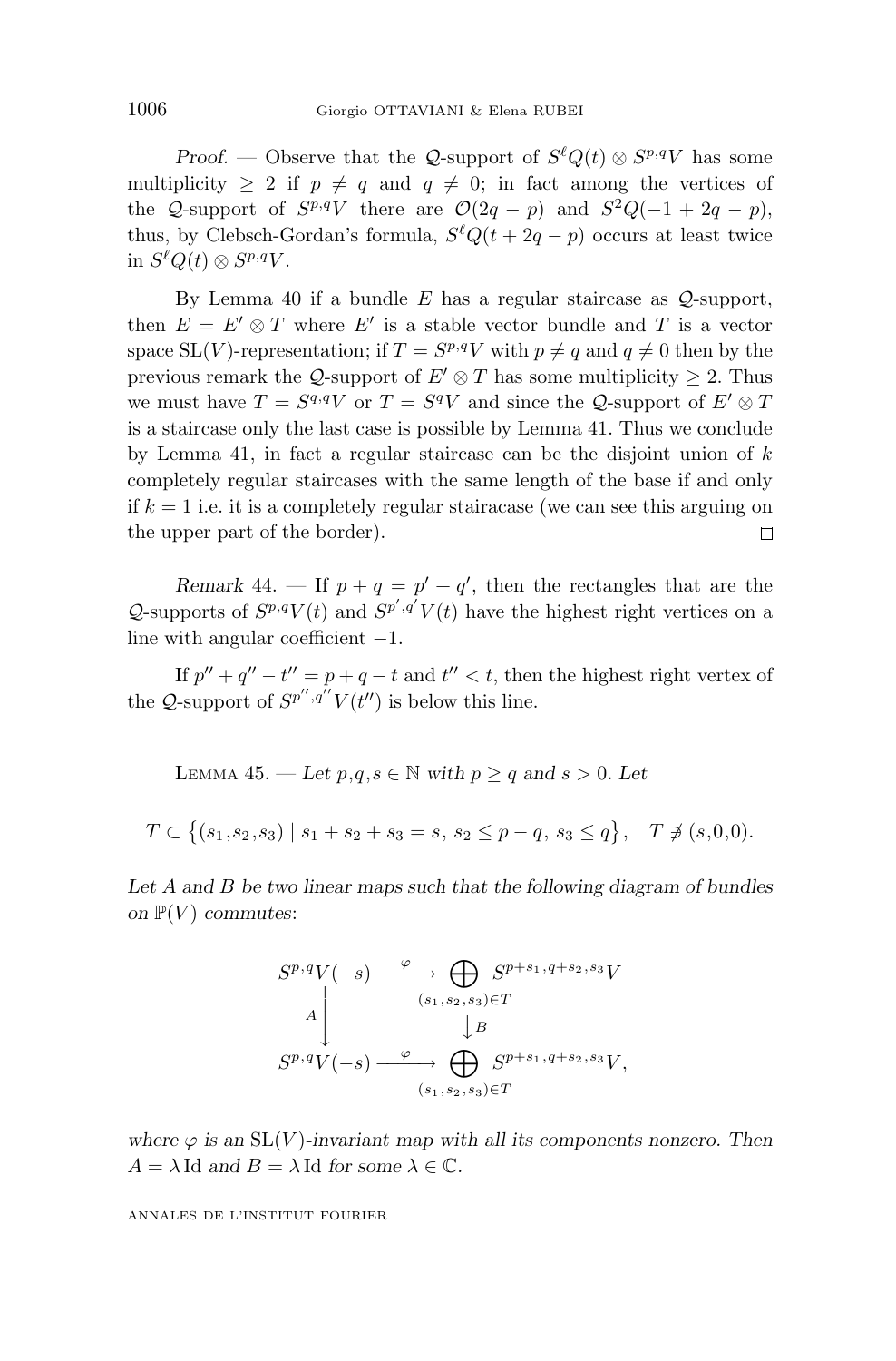*Proof.* — Observe that  $A(\text{Ker}(\varphi)) \subset \text{Ker}(\varphi)$ . Thus we have a commutative diagram

(9) 
$$
\operatorname{Ker}(\varphi) \longrightarrow S^{p,q}V(-s)
$$

$$
A_{|\operatorname{Ker}(\varphi)} \downarrow A
$$

$$
\operatorname{Ker}(\varphi) \longrightarrow S^{p,q}V(-s).
$$

Let  $0 \to R \to S \to \text{Ker}(\varphi) \to 0$  be a minimal free resolution of  $\text{Ker}(\varphi)$ . By Lemma 14 the map  $A_{Ker(\varphi)} : Ker(\varphi) \to Ker(\varphi)$  induces a commutative diagram

$$
0 \to R \longrightarrow S \longrightarrow \text{Ker}(\varphi) \to 0
$$

$$
\downarrow \qquad \qquad \downarrow \qquad \qquad \downarrow A_{|\text{Ker}(\varphi)} 0 \to R \longrightarrow S \longrightarrow \text{Ker}(\varphi) \to 0.
$$

Let  $S_{\text{max}}$  be the direct sum of the summands of *S* with maximum twist and let  $S = S_{\text{max}} \oplus S'$ ; thus the previous diagram is

$$
0 \to R \longrightarrow S_{\max} \oplus S' \longrightarrow \text{Ker}(\varphi) \to 0
$$

$$
\downarrow \qquad \qquad \downarrow \qquad \qquad \downarrow A_{|\text{Ker}(\varphi)} \longrightarrow 0
$$

$$
0 \to R \longrightarrow S_{\max} \oplus S' \longrightarrow \text{Ker}(\varphi) \to 0.
$$

Then we get a commutative diagram

$$
S_{\max} \longrightarrow \text{Ker}(\varphi)
$$

$$
\downarrow \alpha \qquad \qquad \downarrow A_{|\text{Ker}(\varphi)}
$$

$$
S_{\max} \longrightarrow \text{Ker}(\varphi)
$$

and, if *f* is the composition of the map  $S_{\text{max}} \to \text{Ker}(\varphi)$  with the inclusion  $Ker(\varphi) \to S^{p,q}V(-s)$ , by (9) we get the commutative diagram

(10) 
$$
S_{\max} \xrightarrow{f} S^{p,q} V(-s)
$$

$$
\downarrow^{\alpha} \qquad \qquad \downarrow^{\mathcal{A}} \qquad \downarrow^{\mathcal{A}}
$$

$$
S_{\max} \xrightarrow{f} S^{p,q} V(-s)
$$

and thus a commutative diagram

(11)  
\n
$$
\begin{array}{ccc}\n & 0 \to \text{Ker}(f) \longrightarrow S_{\text{max}} \xrightarrow{f} \text{Im}(f) \to 0 \\
 & \downarrow^{\alpha} & \downarrow^{\gamma} \\
0 \to \text{Ker}(f) \longrightarrow S_{\text{max}} \xrightarrow{f} \text{Im}(f) \to 0,\n\end{array}
$$

where  $\gamma = A_{\text{Im}(f)}$ .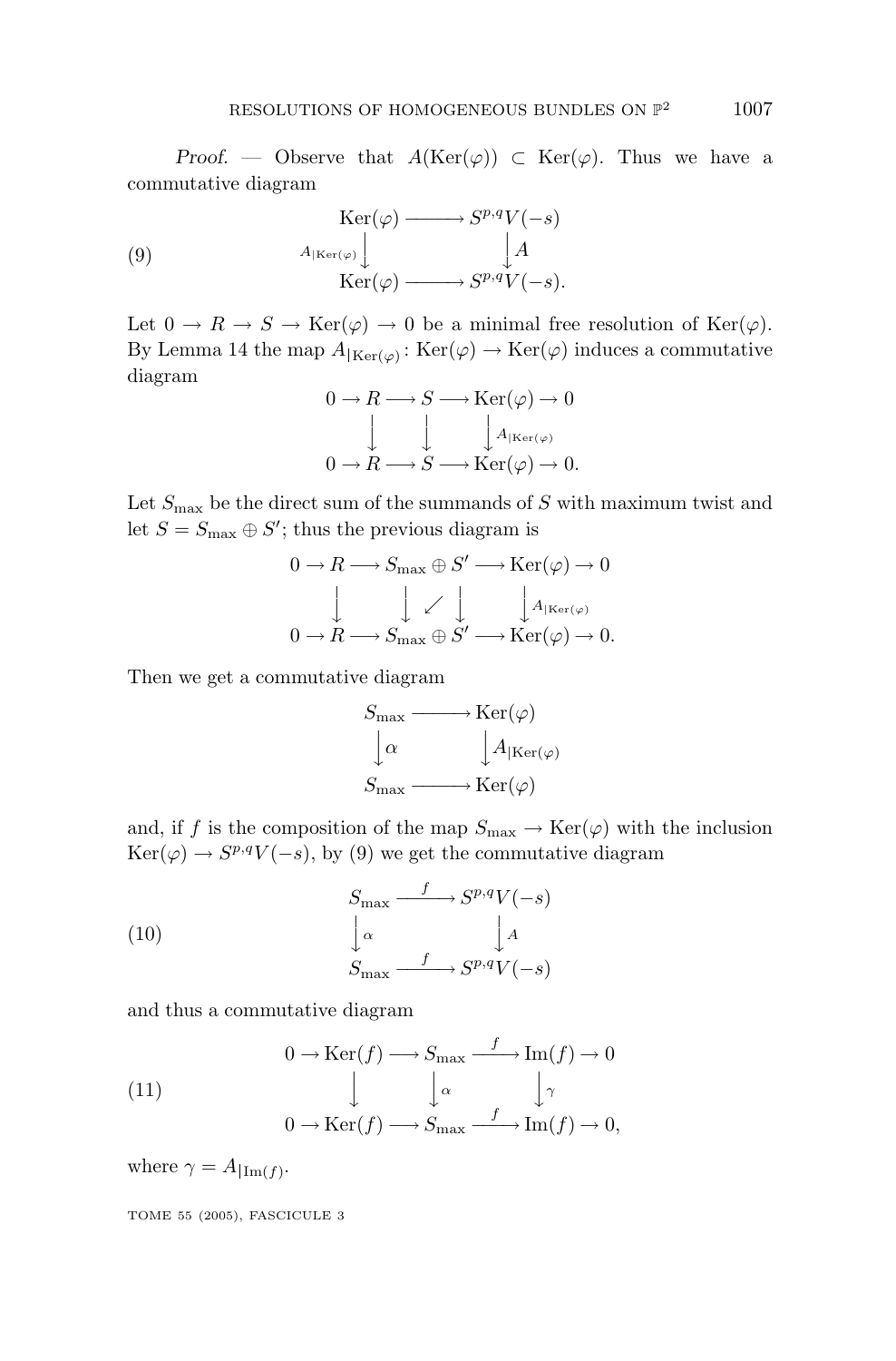Now we will prove that if  $\text{Im}(f)$  is simple then *A* is a multiple of the identity. Let  $0 \to K \to M \to (\text{Im } f)^{\vee} \to 0$  be a minimal free resolution of  $(\text{Im } f)^{\vee}$ ; for any  $\beta: M \to M$  induced by  $\gamma^{\vee}$  we have the following commutative diagram:



and then by (11)



In particular, since  $(\text{Im } f)^\vee$  is simple,  $\gamma^\vee$  is a multiple of the identity, thus  $\beta$  can be taken equal to a multiple of the identity.

Observe that all the components of *r* are nonzero (because the map  $M \to (\text{Im } f)^\vee$  is surjective and all the components of  $f^\vee : (\text{Im } f)^\vee \to S^{\vee}_{\text{max}}$ are nonzero, since no component of  $S_{\text{max}}$  is sent to 0 by  $f$ ); besides, up to twisting, we can suppose  $S_{\text{max}}$  is a trivial bundle and then  $H^0(r^{\vee})^{\vee}$  is a projection. Hence, since  $\beta$  is a multiple of the identity,  $\alpha^{\vee}$  (and then  $\alpha$ ) is a multiple of the identity.

Thus, by (10) also *A* is a multiple of the identity as we wanted (twist (10) by *s* and consider  $H^0(\cdot)^\vee$  of every map of the obtained diagram; in this way we get a diagram of  $SL(V)$ -representations whose horizontal maps are surjective, since they are  $SL(V)$ -invariant and nonzero and  $S^{p,q}V$  is irreducible).

Observe that, by Remark 44, the Q-support of Im *f* is a regular staircase in the  $Q$ -support of  $S^{p,q}V(-s)$ , since all the summands of  $S_{\text{max}}$ have the same twist.

Thus by Lemma 43 we can conclude at once if the Q-support of Im *f* is not a completely regular staircase.

Therefore we can suppose the  $Q$ -support of  $\text{Im } f$  is a completely regular staircase.

Observe that, by Remark 44, if the  $Q$ -support Im  $f$  is a completely regular staircase then  $S = S_{\text{max}}$  and thus Im  $f = \text{Ker } \varphi$ .

Consider the following exact sequence

(12) 
$$
0 \to \text{Ker}\,\varphi \longrightarrow S^{p,q}V(-s) \longrightarrow \text{Im}\,\varphi \to 0.
$$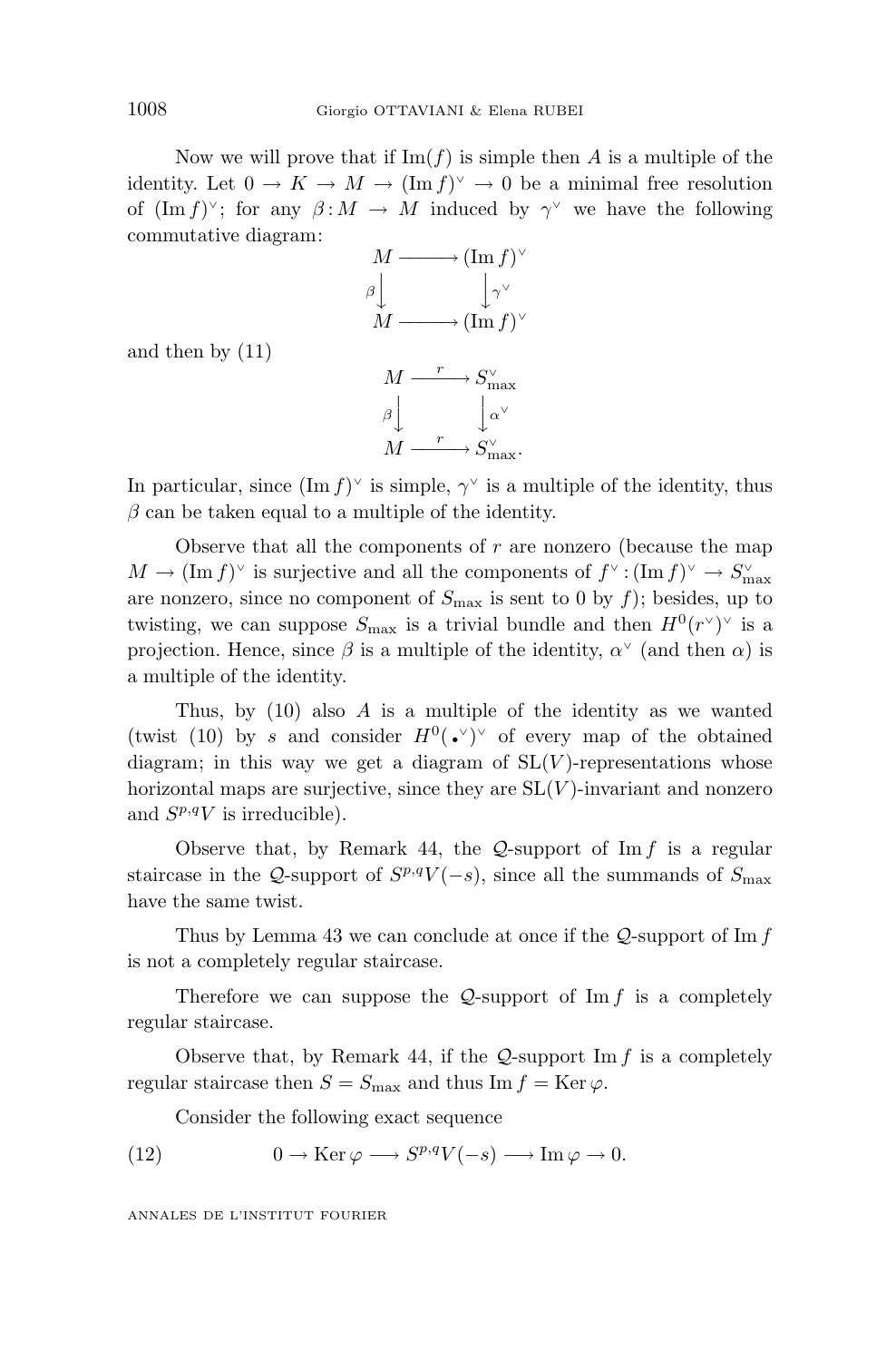Up to dualizing we can suppose that also the  $\mathcal{Q}$ -support of Im  $\varphi$  is of the kind b of Lemma 41.

Thus the unique remaining cases are the cases in which the sequence (12) twisted by *s* is one of the following:

• Case A:  $0 \rightarrow S^q Q(-q-1) \otimes S^{p-q-1} V \longrightarrow S^{p,q} V$  $\longrightarrow S^{p-q}Q \otimes S^{q,q}V \longrightarrow 0.$ *O*(2*q*−*p*) *O*(2*q*−*p*) *S<sup>p</sup>*−*<sup>q</sup>Q*(*q*) *S<sup>p</sup>*−*<sup>q</sup>Q*(*q*) *p*−*q p*−*q*  $S^q(-p)$   $\overline{\phantom{a}}$  *S<sup>q</sup>*(−*p*) *p*−*q*−1 *p*−*q*−1  $p-q > q$  Case A  $p-q \leq q$ *q q* Case A  $\overbrace{\hspace{27mm}}^{\overbrace{\hspace{25mm}}^{\overbrace{\hspace{25mm}}^{\overline{\hspace{2mm}}}}}}^{\overbrace{\hspace{25mm}}^{\overbrace{\hspace{25mm}}}}$  $\frac{1}{2}$  $p-q-1$ 

• Case B: 
$$
0 \to S^q Q(-q) \otimes S^{p-q} V \longrightarrow S^{p,q} V
$$
  
 $\longrightarrow S^{p-q} Q(1) \otimes S^{q-1,q-1} V \to 0.$ 



Observe that Case B is equivalent to Case A (by dualizing and considering  $q' = p - q$ ). Thus it is sufficient to consider Case A. By (9) we get a commutative diagram

$$
0 \to S^q Q(-q-1) \otimes S^{p-q-1}V \longrightarrow S^{p,q}V \longrightarrow S^{p-q}Q \otimes S^{q,q}V \to 0
$$
  
\n
$$
\downarrow \qquad \qquad \downarrow \qquad \qquad \downarrow
$$
  
\n
$$
0 \to S^q Q(-q-1) \otimes S^{p-q-1}V \longrightarrow S^{p,q}V \longrightarrow S^{p-q}Q \otimes S^{q,q}V \to 0.
$$

By taking the cohomology (in particular  $H^0$ ) we get

$$
\begin{array}{ccc}\n0 & \longrightarrow 0 \longrightarrow S^{p,q}V \longrightarrow S^{q,q}V \otimes S^{p-q}V \\
\downarrow & \downarrow & \downarrow \\
0 & \longrightarrow 0 \longrightarrow S^{p,q}V \longrightarrow S^{q,q}V \otimes S^{p-q}V\n\end{array}
$$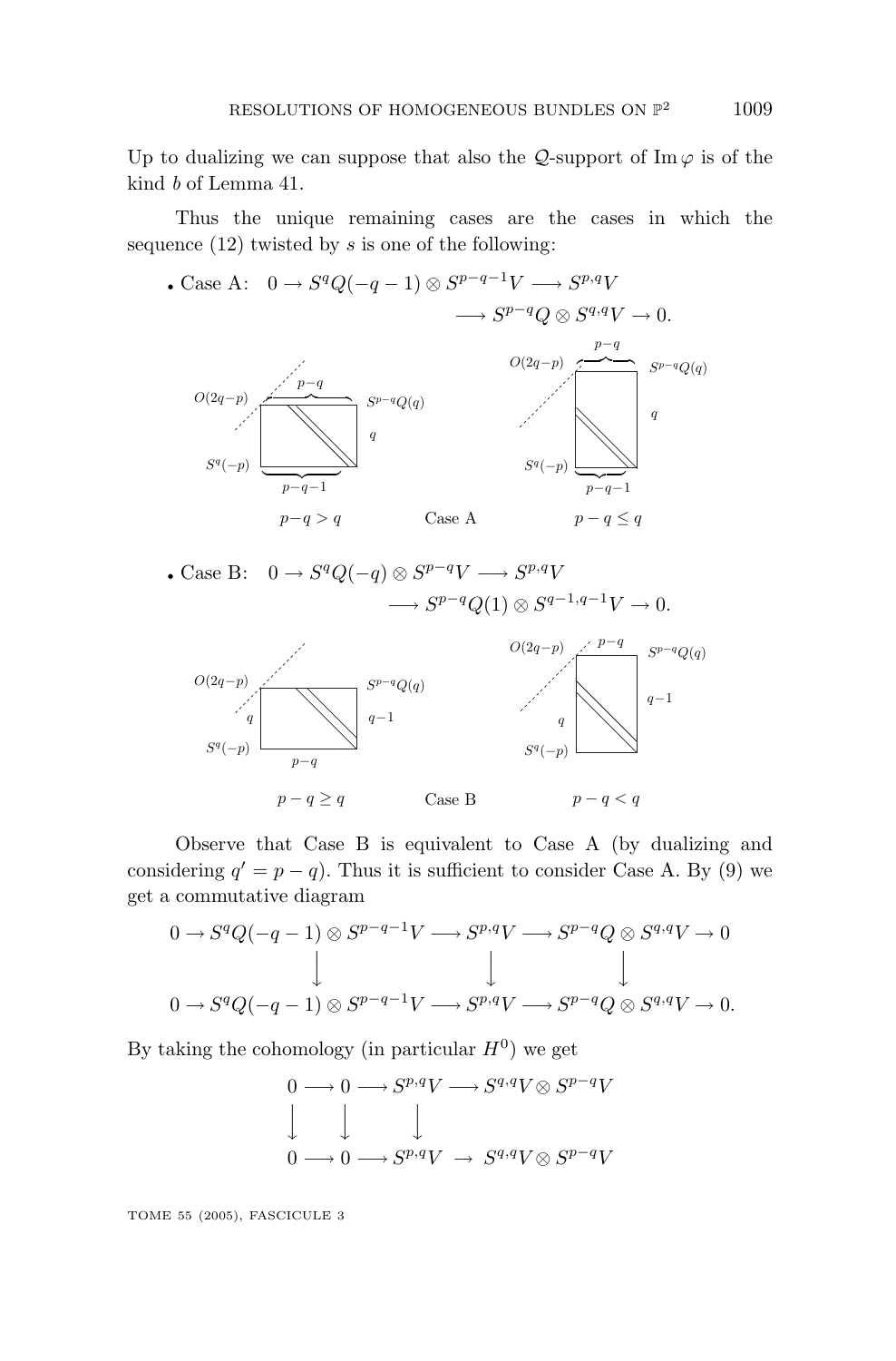since  $H^0(S^qQ(-q-1)) = 0$  and  $H^0(S^{p-q}Q) = S^{p-q}V$  (to calculate the cohomology of  $S^{\ell}Q(t)$  use for instance its minimal resolution  $0 \rightarrow S^{\ell-1}V(t-1) \rightarrow S^{\ell}V(t) \rightarrow S^{\ell}Q(t) \rightarrow 0$ ). We conclude by applying Lemma 37 to the dual of the right part of the diagram.  $\Box$ 

From Lemmas 45 and 38 we deduce at once:

COROLLARY 46. — Let  $p,q,s \in \mathbb{N}$  with  $p \geq q$ . Let A and B be two *linear maps such that the following diagram of bundles on*  $\mathbb{P}(V)$  *commutes* 

$$
S^{p,q}V(-s) \xrightarrow{\varphi} W
$$
  
\n
$$
A \otimes \text{Id} \downarrow \qquad \qquad \downarrow B
$$
  
\n
$$
S^{p,q}V(-s) \xrightarrow{\varphi} W,
$$

*where W* is a non trivial  $SL(V)$ *-submodule of*  $S^{p,q}V \otimes S^{s}V$  and all the *components of*  $\varphi$  *are nonzero* SL(*V*)*-invariant maps. Then*  $A = \lambda$ Id *and*  $B = \lambda \operatorname{Id}$  *for some*  $\lambda \in \mathbb{C}$ *.* 

*Proof of Theorem 3.* — The case  $p = 0$  is trivial. Thus we can suppose  $p > 0$ . By Corollary 46, the only thing we have to prove is that if in  $W \otimes \mathcal{O}$  there are two copies of an irreducible bundle *F*, i.e.  $W = F \oplus F \oplus W'$ , then *E* is not simple: in fact the following diagram induces an automorphism on *E* not multiple of the identity:

$$
0 \to S^{p,q}V(-s) \longrightarrow F \oplus F \oplus W' \longrightarrow E \to 0
$$
  
\n
$$
\text{Id} \downarrow \qquad -\text{Id} \downarrow \text{2Id} \downarrow \text{Id} \downarrow \text{Id} \downarrow
$$
  
\n
$$
0 \to S^{p,q}V(-s) \longrightarrow F \oplus F \oplus W' \longrightarrow E \to 0
$$

 $\Box$ 

(see Lemma 14).

The following theorem gives a precise criterion to see when a regular elementary homogeneous bundle  $E$  on  $\mathbb{P}^2$  is stable or simple in the case the difference of the twists of the first bundle and of the middle bundle of the minimal free resolution of *E* is 1.

THEOREM 47. — Let E be a homogeneous bundle on  $\mathbb{P}^2$  with minimal *free resolution*

$$
0 \to S^{p,q}V \xrightarrow{\varphi} \bigoplus_{\alpha \in \mathcal{A}} S^{p+s_1^{\alpha}, q+s_2^{\alpha}, s_3^{\alpha}} V(1) \to E \to 0
$$

*with*  $p \ge q \ge 0$ ,  $s_i^{\alpha} \in \mathbb{N}$ ,  $1 = s_1^{\alpha} + s_2^{\alpha} + s_3^{\alpha}$ , *A* finite subset of indices and *all the components of*  $\varphi$  *nonzero* SL(*V*)*-invariant maps. Then:*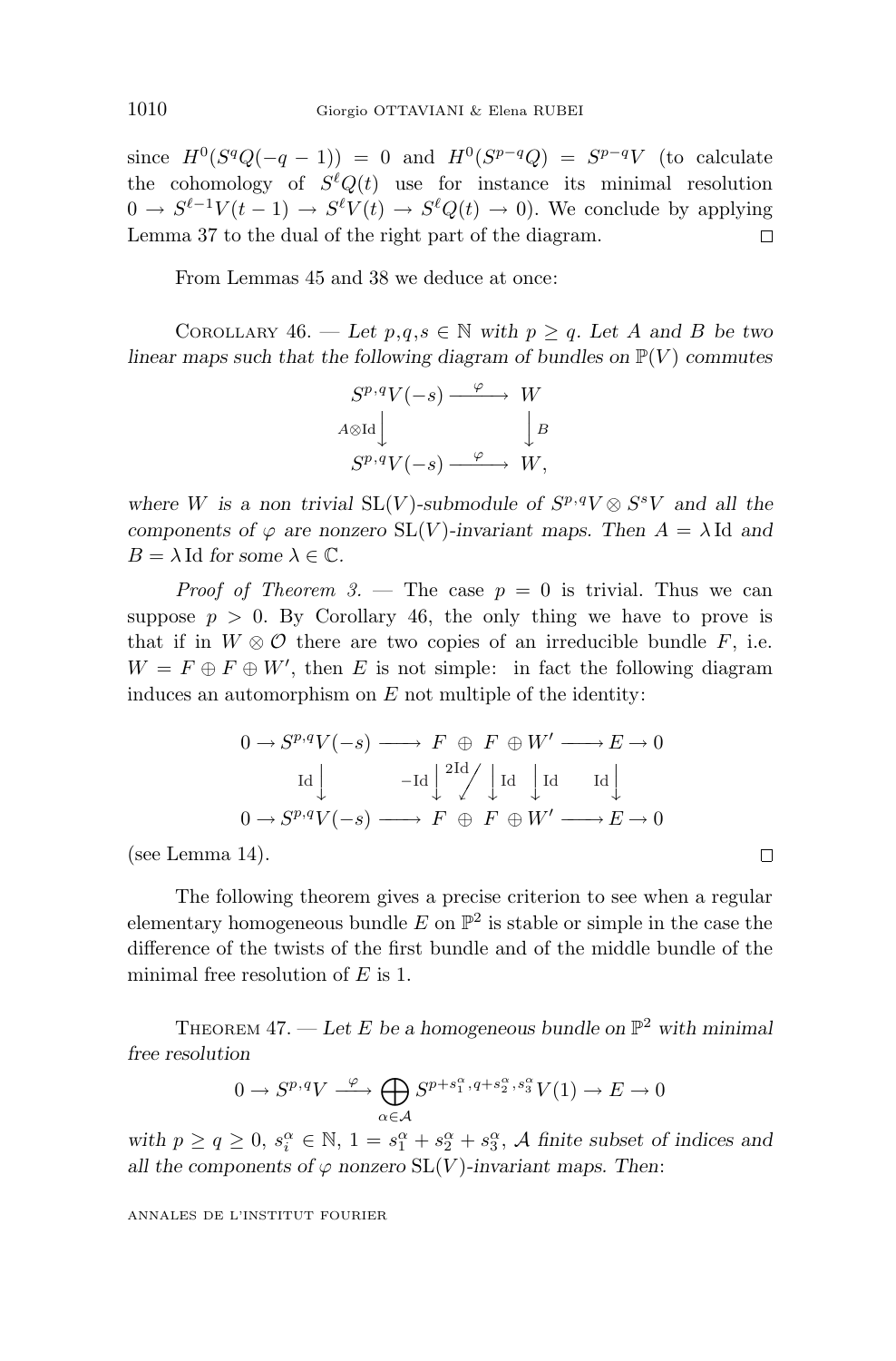(i) *E is simple if and only if its minimal free resolution has one of the following forms*:

$$
0 \to S^{p,q}V \to S^{p+1,q}V(1) \to E \to 0,
$$
  
\n
$$
0 \to S^{p,q}V \to S^{p+1,q}V(1) \oplus S^{p,q+1}V(1) \to E \to 0 \text{ with } q \neq 0,
$$
  
\n
$$
0 \to S^{p,q}V \to S^{p+1,q}V(1) \oplus S^{p,q,1}V(1) \to E \to 0 \text{ with } q \neq 0 \text{ and } p \neq q.
$$

(ii) *E is stable if and only if E is simple and*, *moreover*, *in the case its minimal resolution is of the third type*  $2q \geq p > q$ *.* 

*Proof.*  $\rightarrow$  Part (i) follows from Theorem 3. So it is enough to check when the bundles described in (i) are stable. The first case follows from Lemma 37. For the second case note that the Q-support of *E* is a not completely regular staircase, thus we conclude by Lemma 43. In the third case the Q-support of *E* is the following:

$$
O(2q-p) \begin{array}{c} p-q+1 \\ q-1 \end{array}
$$
  

$$
T
$$
  

$$
P = S^{p+1}V(-q+1)
$$

The bundle *E* is multistable if and only if  $\mu(T) < \mu(E)$  and  $\mu(P) < \mu(E)$ and, by using Lemma 28, one can show that this is true if and only if

$$
-5p + 2q - 2 - 4p2 + 3pq + p2q - p3 < 0
$$
 and  

$$
3p2 + p3 - 8pq - 2p2q - 4 - 8q < 0
$$

respectively. The first inequality always holds since  $p > q$ . The last inequality is equivalent to  $p \leq 2q$  since its first member is equal to  $(p+2)^2(p-1-2q)$ . Thus *E* is multistable if and only if  $p \le 2q$ . In this case, by Lemma 41, it is stable if and only if  $p \neq q$ .  $\Box$ 

In [Fa] an example of a simple unstable homogeneous bundle on  $\mathbb{P}^2$ is exhibited. Theorem 47 shows infinite examples of such bundles.

We end with a theorem which studies the simplicity of elementary homogeneous bundles.

THEOREM  $48.$  — Let  $p \geq q$ . Let E be the homogeneous vector bundle *on*  $\mathbb{P}^2 = \mathbb{P}(V)$  *defined by the following exact sequence* (*A a finite set of indices*)

$$
0 \to S^{p,q}V \xrightarrow{\varphi} \bigoplus_{\alpha \in \mathcal{A}} S^{p+s_1^{\alpha}, q+s_2^{\alpha}, s_3^{\alpha}} V(s^{\alpha}) \longrightarrow E \to 0,
$$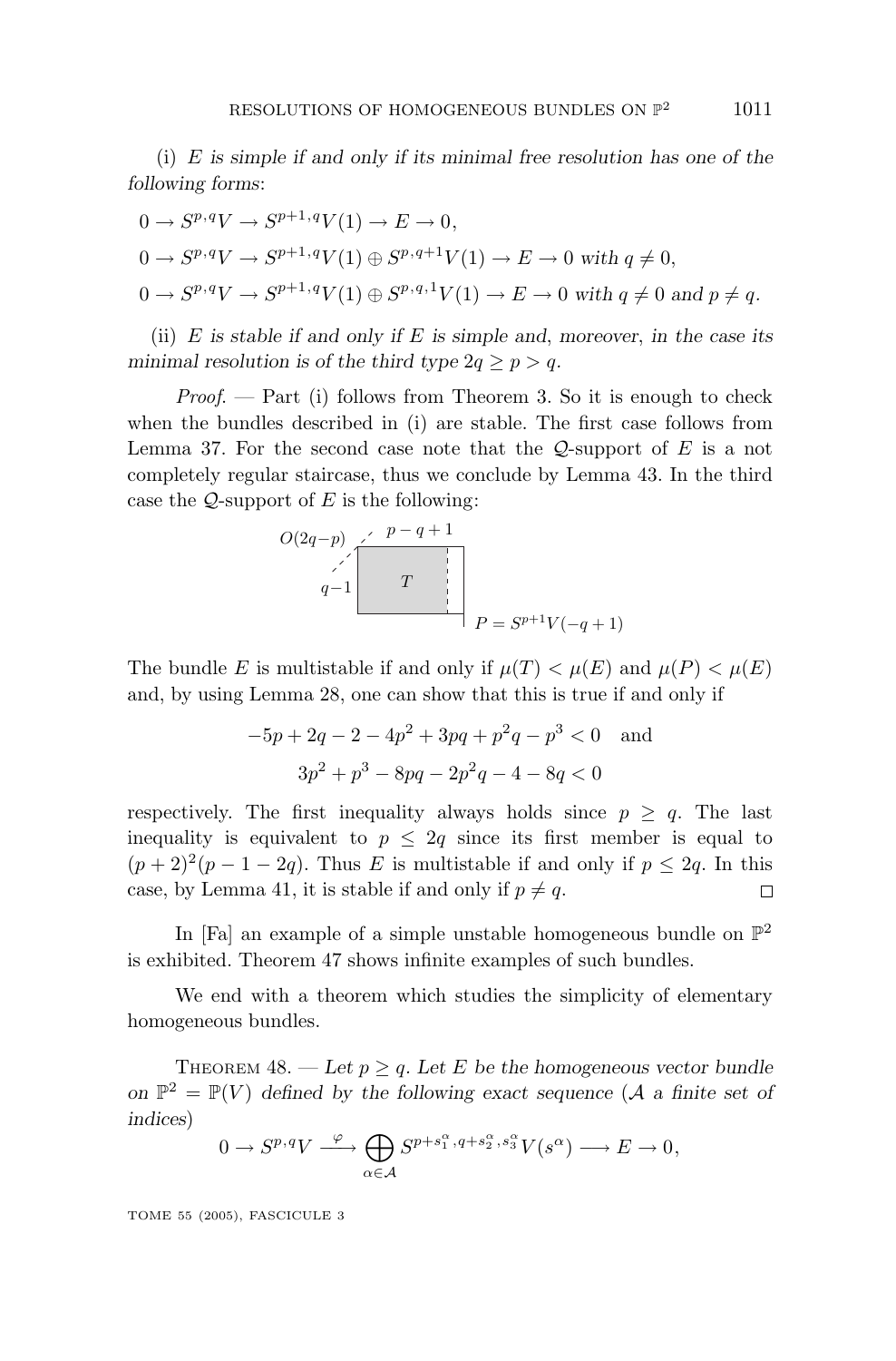*where*  $s_1^{\alpha} + s_2^{\alpha} + s_3^{\alpha} = s^{\alpha}$  *for all*  $\alpha \in \mathcal{A}$  *and the components*  $\varphi_{\alpha}$  *of*  $\varphi$  *are*  $SL(V)$ -invariant maps. Then *E* is simple if and only if the following five *conditions hold*:

a) *there do not exist*  $\alpha, \beta \in \mathcal{A}$  *such that*  $s_i^{\alpha} \leq s_i^{\beta}$  *i* = 1,2,3;

b) *all the components*  $\varphi_{\alpha}$  *of*  $\varphi$  *are nonzero, in particular*  $p \geq q + s^{\alpha}_2$ *and*  $q \geq s_3^{\alpha}$  *for all*  $\alpha \in \mathcal{A}$ ;

c) for all  $\alpha, \beta \in \mathcal{A}$  such that  $s^{\alpha} > s^{\beta}$ , we have that if  $s^{\beta}_2 > 0$  then  $s_3^{\beta} + s^{\alpha} - s^{\beta} < q + 1$  *and if*  $s_1^{\beta} > 0$  *then*  $q + s_2^{\beta} + s^{\alpha} - s^{\beta} < p + 1$ ;

d) for all  $\alpha, \beta, \gamma \in \mathcal{A}$  such that  $s^{\alpha} = s^{\beta} < s^{\gamma}$ , we have  $s^{\gamma} - s^{\alpha} \geq$  $max\{|s_i^{\alpha} - s_i^{\beta} | i = 1,2,3\};$ 

e) *if*  $p > 0$  *and if there exists an s such that*  $s^{\alpha} = s$  *for all*  $\alpha \in A$  *then*  $\bigoplus_{\alpha \in A} S^{p+s_1^{\alpha}, q+s_2^{\alpha}, s_3^{\alpha}} V \neq S^{p,q} V \otimes S^{s} V$ .  $\alpha \in \mathcal{A}$   $S^{p+s_1^{\alpha}, q+s_2^{\alpha}, s_3^{\alpha}} V \neq S^{p, q} V \otimes S^s V$ .

*Sketch of the proof.* — Any automorphism  $\eta$  of *E* induces maps *A* and *B* as in Lemma 14 and given *A* and *B* we have an automorphism of *E*. We call

$$
B_{\mathcal{K},\mathcal{J}}: \bigoplus_{\alpha \in \mathcal{J}} S^{p+s_1^\alpha,q+s_2^\alpha,s_3^\alpha}V(s^\alpha) \longrightarrow \bigoplus_{\alpha \in \mathcal{K}} S^{p+s_1^\alpha,q+s_2^\alpha,s_3^\alpha}V(s^\alpha)
$$

the map induced by *B*, for all  $\mathcal{J}, \mathcal{K}$  of *A*. We denote  $B_J = B_{J,J}$ ,  $B_{\alpha,\beta} = B_{\{\alpha\},\{\beta\}}$  and  $B_{\alpha} = B_{\{\alpha\}}$  for short. Besides

$$
\varphi_{\mathcal{J}} : S^{p,q}V \longrightarrow \bigoplus_{\alpha \in \mathcal{J}} S^{p+s_1^{\alpha},q+s_2^{\alpha},s_3^{\alpha}}V(s^{\alpha})
$$

denotes the map induced by  $\varphi$ , for all  $\mathcal{J} \subset \mathcal{A}$ .

We show now that the simplicity of  $E$  implies a), b), c), d), e); conditions a), b) and e) are left to the reader.

c) Observe that if for some  $\overline{\alpha}$ ,  $\overline{\beta} \in \mathcal{A}$  there exists a nonzero map

$$
\gamma: S^{p+s_1^{\overline{\beta}},q+s_2^{\overline{\beta}},s_3^{\overline{\beta}}}V(s^{\overline{\beta}}) \longrightarrow S^{p+s_1^{\overline{\alpha}},q+s_2^{\overline{\alpha}},s_3^{\overline{\alpha}}}V(s^{\overline{\alpha}})
$$

such that  $\gamma \circ \varphi_{\overline{\beta}} = 0$  then *E* is not simple (take  $B_{\overline{\alpha}, \overline{\beta}} = \gamma$ ,  $A = \text{Id}, B_{\alpha} = \text{Id}$ for all  $\alpha \in \mathcal{A}$ ,  $B_{\alpha,\beta} = 0$  for all  $(\alpha,\beta) \neq (\overline{\alpha},\overline{\beta})$  and use Lemma 14). Such a  $\gamma$ exists if and only if there exists a nonzero map

$$
\Gamma: S^{p+s_1^{\beta},q+s_2^{\beta},s_3^{\beta}}V \otimes S^{s^{\overline{\alpha}}-s^{\beta}}V \longrightarrow S^{p+s_1^{\overline{\alpha}},q+s_2^{\overline{\alpha}},s_3^{\overline{\alpha}}}V
$$

such that  $\Gamma \circ H^0((\varphi_\beta(-s^{\overline{\alpha}}))^{\vee})^{\vee} = 0$ . This is equivalent to the non surjectivity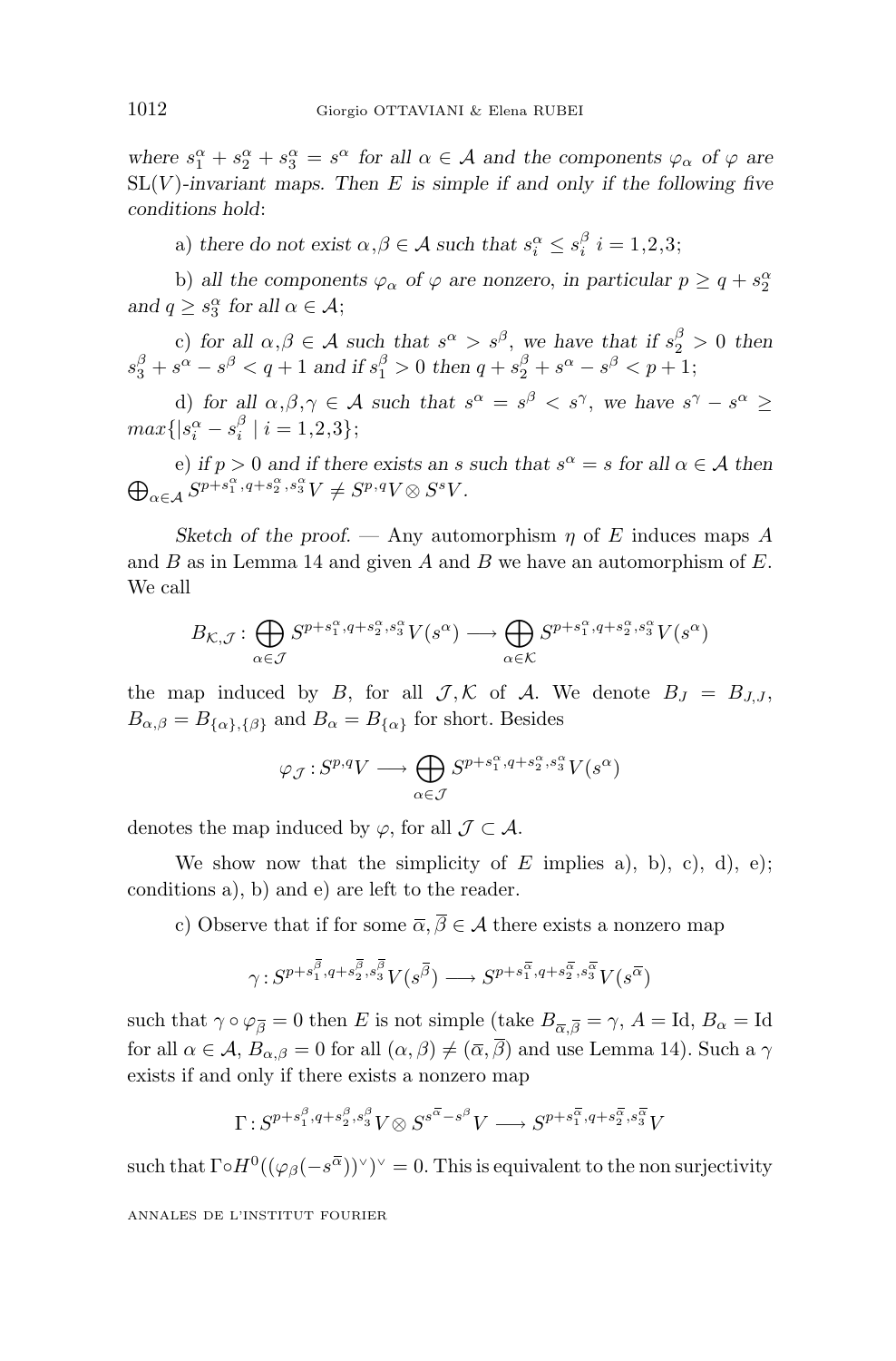of  $H^0((\varphi_\beta(-s^{\overline{\alpha}}))^{\vee})^{\vee}$ , which is the injection followed by the projection

$$
S^{p,q}V \otimes S^{s^{\overline{\alpha}}}V \to S^{p,q}V \otimes S^{s^{\beta}}V \otimes S^{s^{\overline{\alpha}} - s^{\beta}}V \to S^{p+s_1^{\beta}, q+s_2^{\beta}, s_3^{\beta}}V \otimes S^{s^{\overline{\alpha}} - s^{\beta}}V,
$$

and we conclude by Pieri's formula.

d) Obviously if for some  $\alpha, \beta, \gamma \in \mathcal{A}$  such that  $s^{\alpha} = s^{\beta} < s^{\gamma}$  there exist nonzero maps

$$
\delta: S^{p+s_1^{\alpha},q+s_2^{\alpha},s_3^{\alpha}}V(s^{\alpha}) \longrightarrow S^{p+s_1^{\gamma},q+s_2^{\gamma},s_3^{\gamma}}V(s^{\gamma})
$$
  

$$
\delta': S^{p+s_1^{\beta},q+s_2^{\beta},s_3^{\beta}}V(s^{\beta}) \longrightarrow S^{p+s_1^{\gamma},q+s_2^{\gamma},s_3^{\gamma}}V(s^{\gamma}),
$$

such that  $\delta \circ \varphi_\alpha + \delta' \circ \varphi_\beta = 0$  then *E* is not simple (take  $A = \text{Id}, B_\alpha = \text{Id}$  for all  $\alpha \in \mathcal{A}, B_{\gamma,\alpha} = \delta, B_{\beta,\alpha} = \delta'$  and  $B_{\epsilon,\lambda} = 0$  for all  $(\epsilon, \lambda) \neq (\gamma, \alpha), (\gamma, \beta)$ . Such  $\delta$  and  $\delta'$  exist if and only if

$$
S^{p,q}V \otimes S^{s^{\gamma}}V \stackrel{\Upsilon}{\longrightarrow} (S^{p+s_1^{\alpha}, q+s_2^{\alpha}, s_3^{\alpha}}V \otimes S^{s^{\gamma}-s^{\alpha}}V) \oplus (S^{p+s_1^{\beta}, q+s_2^{\beta}, s_3^{\beta}}V \otimes S^{s^{\gamma}-s^{\alpha}}V)
$$

is not surjective, where  $\Upsilon = H^0(\varphi_\alpha(-s^\gamma)^\vee)^\vee \times H^0(\varphi_\beta(-s^\gamma)^\vee)^\vee$ ; since  $H^0(\varphi_\alpha(-s^\gamma)^\vee)^\vee$  and  $H^0(\varphi_\beta(-s^\gamma)^\vee)^\vee$  are surjective by c), this is true if and only if  $S^{p+s_1^{\alpha},q+s_2^{\alpha},s_3^{\alpha}}V \otimes S^{s^{\gamma}-s^{\alpha}}V$  and  $S^{p+s_1^{\beta},q+s_2^{\beta},s_3^{\beta}}V \otimes S^{s^{\gamma}-s^{\alpha}}V$  have a nonzero subrepresentation in common and we conclude.

Suppose now a), b), c), d), e) hold. We may assume  $p > 0$ . Let  $\eta$  be an automorphism of *E* and let *B* and *A* be the induced maps as above.

Let  $\mathcal{A} = \mathcal{A}' \cup \mathcal{A}'' \cup ...$  be disjoint union such that  $\mathcal{A}'$  is the set of indices  $\alpha$  in A such that  $s_{\alpha}$  is the minimum of  $\{s_{\alpha} \mid \alpha \in A\}$ ,  $\mathcal{A}''$  is the set of indices  $\alpha$  in  $\mathcal{A} - \mathcal{A}'$  such that  $s_{\alpha}$  is the minimum of  $\{s_{\alpha} \mid \alpha \in \mathcal{A} - \mathcal{A}'\}$ and so on. Let  $s' = s^{\alpha}$  for  $\alpha \in A'$  and  $s'' = s^{\alpha}$  for  $\alpha \in A''$  and so on.

We have  $\varphi_{A'} \circ A = B_{A'} \circ \varphi_{A'}$ ; thus, by Corollary 46,  $A = \lambda \text{Id}$ and  $B_{A'} = \lambda \operatorname{Id}$ .

Besides we have  $\varphi_{A''} \circ A = B_{A''} \circ \varphi_{A''} + B_{A'',A'} \circ \varphi_{A'}$  thus we get  $(\lambda \text{ Id } -B_{\mathcal{A}''}) \circ \varphi_{\mathcal{A}''} = B_{\mathcal{A}'',\mathcal{A}'} \circ \varphi_{\mathcal{A}'}$ . By applying  $H^0(\bullet^{\vee})^{\vee}$ , we obtain

$$
\bigoplus_{\alpha \in \mathcal{A}'} S^{p,q} V \otimes S^{s''} V \xrightarrow{\qquad H^0(\varphi_{\mathcal{A}''}^{\vee})^{\vee}} \bigoplus_{\alpha \in \mathcal{A}''} S^{p+s_1^{\alpha}, q+s_2^{\alpha}, s_3^{\alpha}} V
$$
  

$$
\bigoplus_{\alpha \in \mathcal{A}'} S^{p+s_1^{\alpha}, q+s_2^{\alpha}, s_3^{\alpha}} V \otimes S^{s''-s'} V \xrightarrow{\qquad H^0(B_{\mathcal{A}'', \mathcal{A}'}^{\vee})^{\vee}} \bigoplus_{\alpha \in \mathcal{A}''} S^{p+s_1^{\alpha}, q+s_2^{\alpha}, s_3^{\alpha}} V.
$$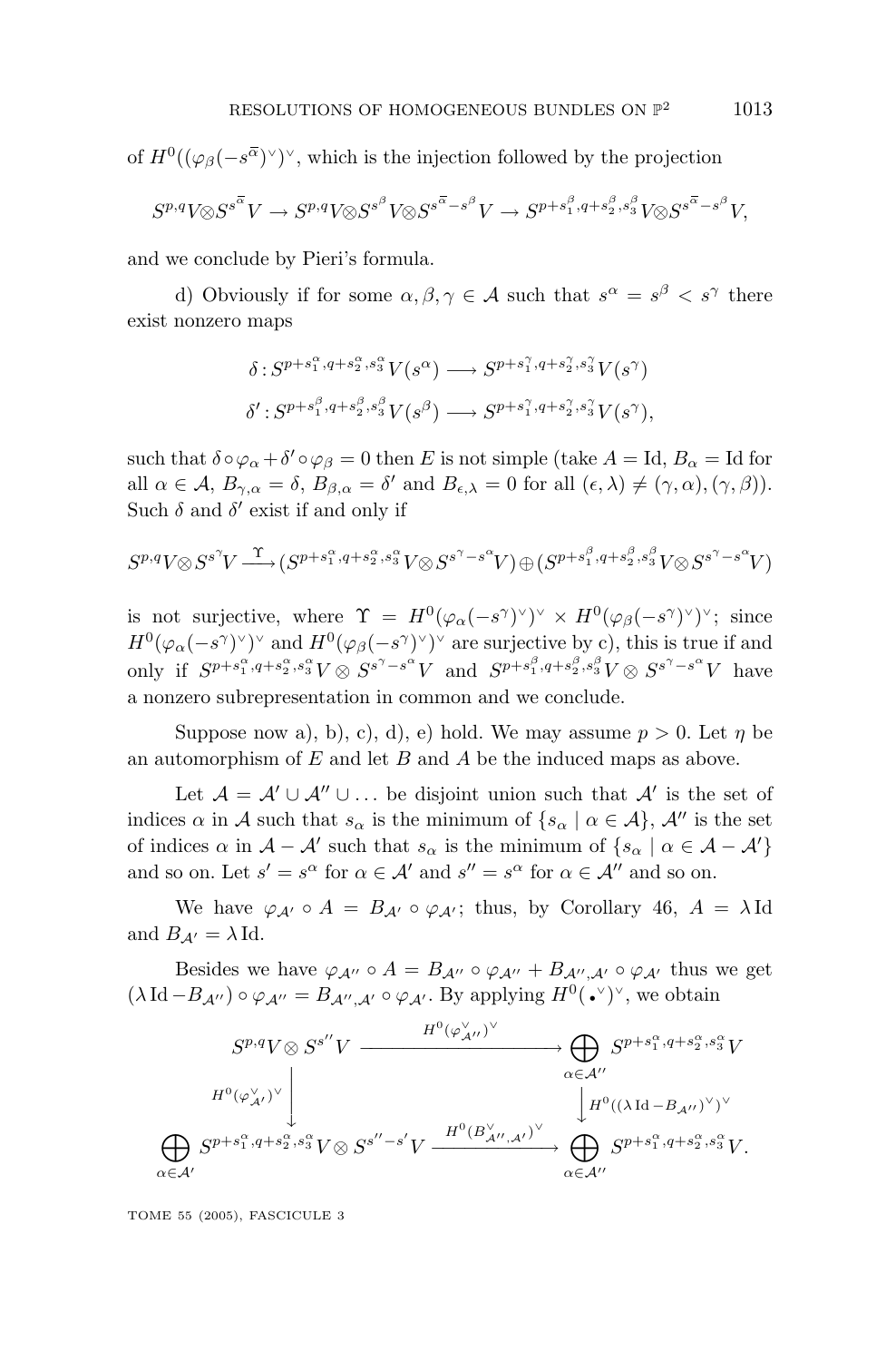By *a* we have that  $\bigoplus_{\alpha \in A''} S^{p+s_1^{\alpha}, q+s_2^{\alpha}, s_3^{\alpha}} V$  is in the kernel of the map

$$
H^{0}(\varphi_{A'}^{\vee})^{\vee} : S^{p,q}V \otimes S^{s''}V \longrightarrow \bigoplus_{\alpha \in \mathcal{A}'} S^{p+s_1^{\alpha},q+s_2^{\alpha},s_3^{\alpha}}V \otimes S^{s''-s'}V
$$

thus  $\lambda \text{Id} - B_{A''} = 0$ , then  $B_{A''} = \lambda \text{Id}$  and  $B_{A'',A'} \circ \varphi_{A'} = 0$ . Hence by c) and d) we get  $B_{A'',A'} = 0$  (arguing as in the proof of the other implication).

By induction on the number of the subsets  $\mathcal{A}', \mathcal{A}'', \dots$  we conclude.

#### **BIBLIOGRAPHY**

- [Ba] E. BALLICO, On the stability of certain higher rank bundles on  $\mathbb{P}^n$ , Rend. Circ. Mat. Palermo (2), 41 (1992), 309–314.
- [BK] A.I. BONDAL, M.M. KAPRANOV, Homogeneous Bundles in 'Seminar Rudakov, Helices and Vector bundles', Lecture Notes Series of London Math. Soc. 148, p. 45–55, Cambridge University Press, 1990.
- [DL] J.-M. DRÉZET, J. LE POTIER, Fibrés stables et fibrés exeptionnels sur le plan projectif, Ann. Sci. École Norm. Sup.  $4^e$  série, 18 (1985), 193–244.
- [Fa] S. FAINI, On the stability and simplicity of homogeneous bundles, to appear in Boll. U.M.I.
- [FH] W. FULTON, J. HARRIS, Representation Theory, A First Course, Graduate Texts in Math., Springer Verlag, 1991.
- [GR] P. GABRIEL, A.V. ROITER, Algebra VIII: Representations of finite dimensional algebras, Encyclopaedia of Mathematical Sciences 73, Springer Verlag, 1992.
- [Hi1] L. HILLE, Homogeneous vector bundles and Koszul algebras, Math. Nach., 191 (1998), 189–195.
- [Hi2] L. HILLE, Small homogeneous vector bundles, Phd Thesis, Bielefeld, 1994.
- [Ho] G. HORROCKS, Vector bundles on the punctured spectrum of alocal ring, Proc. London Math. Soc., 14 (1964), 689–713.
- [Ka] M.M. KAPRANOV, On the derived categories of coherent sheaves on some homogeneous spaces, Invent. Math., 92 (1988), 479–508.
- [Ki] A. KING, Moduli of representations of finite-dimensional algebras, Quart. J. Math. Oxford Ser. (2), 45, no. 180, (1994), 515–530.
- [Mi] L. MIGLIORINI, Stability of homogeneous bundles, Boll. Unione Mat. Ital. Sez. B, 10 (1996), 963–990.
- [OR] G. OTTAVIANI, E. RUBEI, Quivers and the cohomology of homogeneous vector bundles, math.AG/0403307.
- [Ra] S. RAMANAN, Holomorphic vector bundles on homogeneous spaces, Topology, 5 (1966), 159–177.